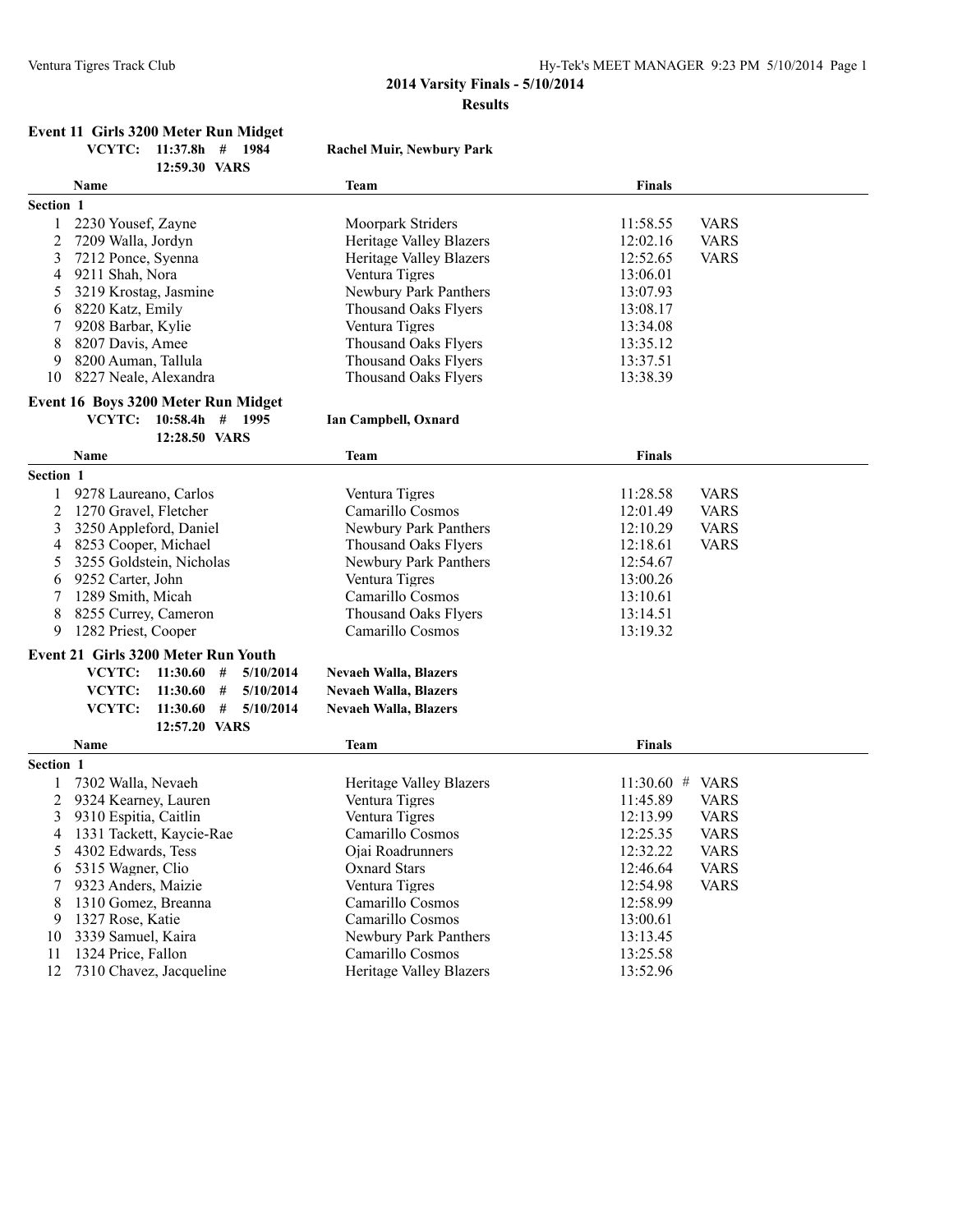| <b>Event 26 Boys 3200 Meter Run Youth</b> |                        |  |  |
|-------------------------------------------|------------------------|--|--|
|                                           | VCYTC: 10:12.17 # 2007 |  |  |

 $E$ aston Tackett, Camarillo

|                  | 11:48.50 VARS                                     |                                        |               |             |
|------------------|---------------------------------------------------|----------------------------------------|---------------|-------------|
|                  | Name                                              | Team                                   | <b>Finals</b> |             |
| Section 1        |                                                   |                                        |               |             |
|                  | 1360 Pizza, Mark                                  | Camarillo Cosmos                       | 10:57.07      | <b>VARS</b> |
| 2                | 1355 Gravel, Spencer                              | Camarillo Cosmos                       | 10:58.80      | <b>VARS</b> |
| 3                | 9361 Hammel, Charlie                              | Ventura Tigres                         | 11:00.80      | <b>VARS</b> |
| 4                | 9353 Burr, Mitchell                               | Ventura Tigres                         | 11:15.74      | <b>VARS</b> |
| 5                | 9340 Grenier, Kyle                                | Ventura Tigres                         | 11:23.71      | <b>VARS</b> |
| 6                | 9358 Lynch, Brody                                 | Ventura Tigres                         | 11:28.02      | <b>VARS</b> |
|                  | 9345 Donaldson, Brock                             | Ventura Tigres                         | 11:32.81      | <b>VARS</b> |
| 8                | 7366 Andrade, Christian                           | Heritage Valley Blazers                | 11:44.79      | <b>VARS</b> |
| 9                | 9373 Haywood, Lance                               | Ventura Tigres                         | 11:52.25      |             |
| 10               | 1372 Shutt, Koa                                   | Camarillo Cosmos                       | 12:35.56      |             |
|                  |                                                   |                                        |               |             |
|                  | Event 36 Boys 3200 Meter Run Intermediate         |                                        |               |             |
|                  | VCYTC:<br>$9:58.8h$ # 1986<br>11:48.50 VARS       | <b>Shaun Goetzinger, Thousand Oaks</b> |               |             |
|                  | Name                                              | Team                                   | <b>Finals</b> |             |
| Section 1        |                                                   |                                        |               |             |
|                  | 9457 Bova, Ryan                                   | Ventura Tigres                         | 11:16.77      | <b>VARS</b> |
|                  |                                                   |                                        |               |             |
|                  | Event 55 Boys 100 Meter Hurdles 33" Intermediate  |                                        |               |             |
|                  | VCYTC:<br>13.80#<br>2003                          | <b>Daniel Griffes, Thousand Oaks</b>   |               |             |
|                  | <b>16.08 VARS</b>                                 |                                        |               |             |
|                  | Name                                              | Team                                   | <b>Finals</b> |             |
| Section 1        | <b>Wind: 1.8</b>                                  |                                        |               |             |
|                  | 8457 Short, Winston                               | <b>Thousand Oaks Flyers</b>            | 15.22         | <b>VARS</b> |
| 2                | 4451 Kuehn, Jesse                                 | Ojai Roadrunners                       | 16.47         |             |
| 3                | 9452 Conboy, Cruz                                 | Ventura Tigres                         | 17.82         |             |
| 4                | 9454 Brossia, Clayton                             | Ventura Tigres                         | 17.97         |             |
|                  | Event 60 Boys 100 Meter Hurdles 33" Youth         |                                        |               |             |
|                  | VCYTC:<br>$14.6h$ # 1996                          | <b>Samuel Phillip, Oxnard</b>          |               |             |
|                  | <b>16.08 VARS</b>                                 |                                        |               |             |
|                  | Name                                              | Team                                   | <b>Finals</b> |             |
| Section 1        | <b>Wind: 2.2</b>                                  |                                        |               |             |
|                  | 8351 Brown, Michael                               | <b>Thousand Oaks Flyers</b>            | 14.64         | <b>VARS</b> |
| 2                | 8358 Egerer, Travis                               | <b>Thousand Oaks Flyers</b>            | 16.33         |             |
| 3                | 3360 Grief, Riley                                 | Newbury Park Panthers                  | 17.10         |             |
| 4                | 2384 Wotawa, Jake                                 | Moorpark Striders                      | 17.26         |             |
| 5                | 8357 Downing, Tate                                | <b>Thousand Oaks Flyers</b>            | 18.64         |             |
|                  | 7364 Cancino, Anthony                             | <b>Heritage Valley Blazers</b>         | 18.75         |             |
| 7                | 8377 Wang, Andrew                                 | <b>Thousand Oaks Flyers</b>            | 18.76         |             |
|                  |                                                   |                                        |               |             |
|                  | Event 70 Girls 100 Meter Hurdles 30" Intermediate |                                        |               |             |
|                  | VCYTC:<br>$16.40$ # 2003                          | Arah McManamna, Ojai                   |               |             |
|                  | 17.69 VARS                                        |                                        |               |             |
|                  | Name                                              | <b>Team</b>                            | <b>Finals</b> |             |
| <b>Section 1</b> | <b>Wind: 2.1</b>                                  |                                        |               |             |
|                  | 1 3403 Coscarelli, Victoria                       | Newbury Park Panthers                  | 18.92         |             |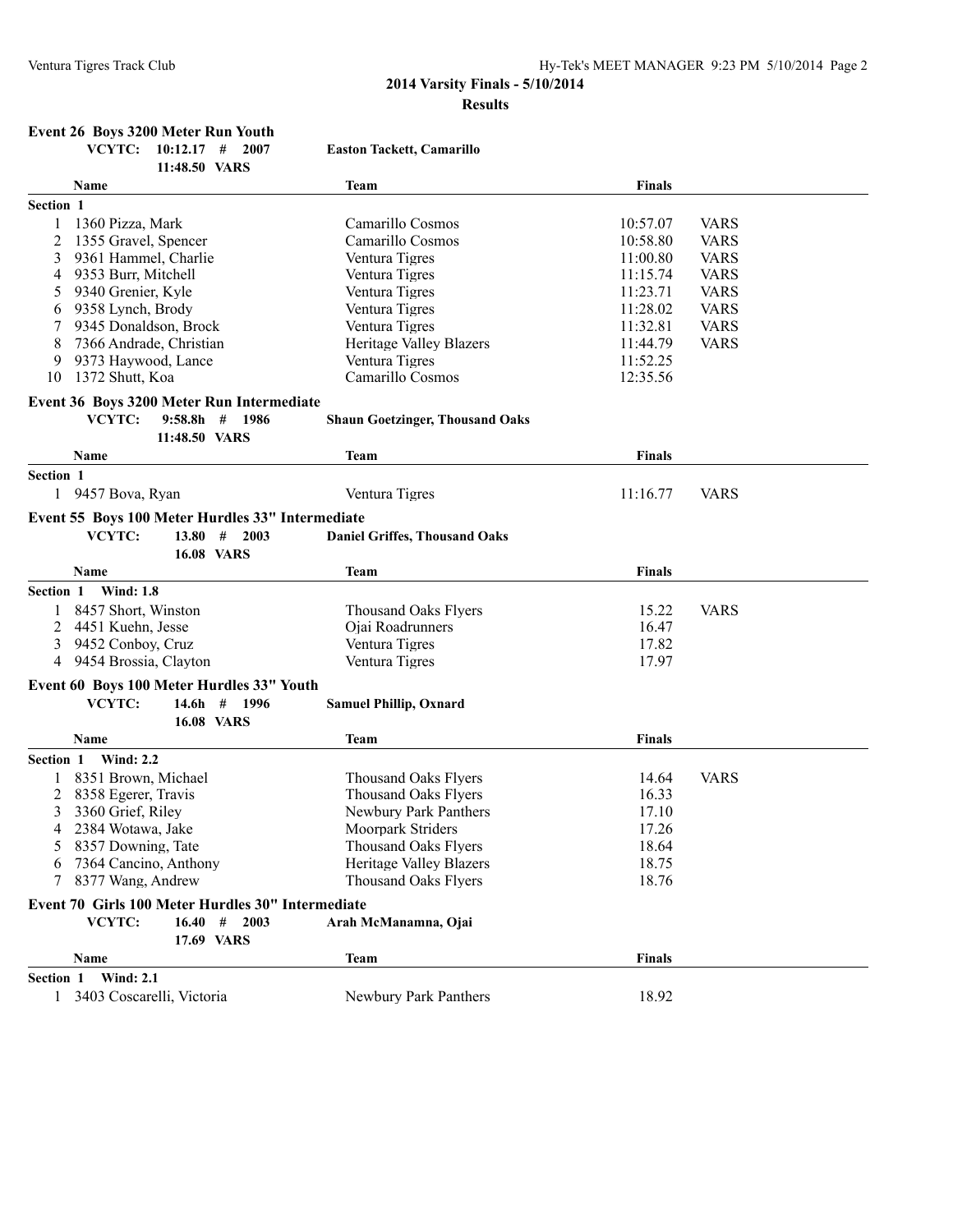#### **Event 75 Girls 100 Meter Hurdles 30" Youth**

| VCYTC: |            | $15.44$ # $5/10/2014$ | Kierra Sherrod, Stars |
|--------|------------|-----------------------|-----------------------|
| VCYTC: |            | $15.44$ # $5/10/2014$ | Kierra Sherrod, Stars |
| VCYTC: |            | $15.44$ # $5/10/2014$ | Kierra Sherrod, Stars |
|        | 17.69 VARS |                       |                       |
|        |            |                       |                       |

|           | <b>Name</b>                  | Team                  | <b>Finals</b>        |
|-----------|------------------------------|-----------------------|----------------------|
| Section 1 | <b>Wind: 1.0</b>             |                       |                      |
|           | 5322 Sherrod, Kierra         | Oxnard Stars          | $15.44$ # VARS       |
|           | 2 1332 Tibbs, Kayli          | Camarillo Cosmos      | <b>VARS</b><br>16.15 |
|           | 3 2322 Penner, Rebecca       | Moorpark Striders     | 16.30<br><b>VARS</b> |
|           | 4 2332 Wade, Kelly           | Moorpark Striders     | 16.43<br><b>VARS</b> |
|           | 5 1326 Rodriguez, Sophia     | Camarillo Cosmos      | 16.90<br><b>VARS</b> |
|           | 6 4301 Del Vecchio, Caroline | Ojai Roadrunners      | 18.13                |
|           | 7 3329 Marshall, Jada        | Newbury Park Panthers | 19.08                |
|           | 8 8308 Fauver, Sophia        | Thousand Oaks Flyers  | 19.19                |
| 9         | 8334 Palazzolo, Annelise     | Thousand Oaks Flyers  | 19.23                |

# **Event 80 Boys 80 Meter Hurdles 30" Midget<br>VCYTC:** 13.00  $\#$  5/19/2012

**16.08 VARS**

**Brandon Egerer, Flyers** 

|           | Name                    | Team                    | <b>Finals</b> |             |
|-----------|-------------------------|-------------------------|---------------|-------------|
| Section 1 | <b>Wind: 1.5</b>        |                         |               |             |
|           | 2261 Lutz, Caden        | Moorpark Striders       | 13.52         | <b>VARS</b> |
|           | 5273 Sherrod, Malik     | Oxnard Stars            | 13.72         | <b>VARS</b> |
| 3         | 5272 Fontes, Aaron      | <b>Oxnard Stars</b>     | 13.97         | <b>VARS</b> |
| 4         | 1252 Amesse, Aidan      | Camarillo Cosmos        | 14.26         | <b>VARS</b> |
| 5         | 7269 Morales, Joshua    | Heritage Valley Blazers | 14.57         | <b>VARS</b> |
| 6         | 2268 Wotawa, Johnny     | Moorpark Striders       | 14.69         | <b>VARS</b> |
|           | 1256 Botha, Steffen     | Camarillo Cosmos        | 15.16         | <b>VARS</b> |
| 8         | 9281 Jones, Joshua      | Ventura Tigres          | 15.63         | <b>VARS</b> |
| 9         | 4254 DelVecchio, Ellis  | Ojai Roadrunners        | 15.83         | <b>VARS</b> |
| Section 2 | <b>Wind: 1.6</b>        |                         |               |             |
|           | 2269 Mancuso, Christian | Moorpark Striders       | 15.36         | <b>VARS</b> |
|           | 7260 Grandison, Jovon   | Heritage Valley Blazers | 15.38         | <b>VARS</b> |
| 3         | 1293 Williams, Sean     | Camarillo Cosmos        | 16.38         |             |
| 4         | 8275 Wild, Wesley       | Thousand Oaks Flyers    | 16.44         |             |
| 5         | 9274 Lee, Dylan         | Ventura Tigres          | 16.53         |             |
| 6         | 4264 Rothermel, Shawn   | Ojai Roadrunners        | 16.79         |             |

## **Event 85 Girls 80 Meter Hurdles 30" Midget<br>VCYTC:** 13.12  $\#$  5/22/2010

**VCYTC: 13.12 # 5/22/2010 Maya Hutchinson, Panthers**

| <b>Section 1</b><br><b>Wind: 1.5</b><br>2222 Real, Isabella<br><b>VARS</b><br>Moorpark Striders<br>13.82<br>Moorpark Striders<br>13.85<br>2 2219 Plummer, Victoria<br><b>VARS</b><br>3231 Preston, Taylor<br>Newbury Park Panthers<br>14.44<br><b>VARS</b><br><b>VARS</b><br>4 2214 Hijaz, Atefa<br>Moorpark Striders<br>14.66<br><b>VARS</b><br>Thousand Oaks Flyers<br>15.11<br>5 8205 Coy, Charsi |  |
|------------------------------------------------------------------------------------------------------------------------------------------------------------------------------------------------------------------------------------------------------------------------------------------------------------------------------------------------------------------------------------------------------|--|
|                                                                                                                                                                                                                                                                                                                                                                                                      |  |
|                                                                                                                                                                                                                                                                                                                                                                                                      |  |
|                                                                                                                                                                                                                                                                                                                                                                                                      |  |
|                                                                                                                                                                                                                                                                                                                                                                                                      |  |
|                                                                                                                                                                                                                                                                                                                                                                                                      |  |
|                                                                                                                                                                                                                                                                                                                                                                                                      |  |
| 8215 Hume, Ashley<br>Thousand Oaks Flyers<br>15.40<br><b>VARS</b><br>6.                                                                                                                                                                                                                                                                                                                              |  |
| 1207 Bolt, Erika<br>15.99<br><b>VARS</b><br>Camarillo Cosmos                                                                                                                                                                                                                                                                                                                                         |  |
| 1228 Pizza, Jacqueline<br>16.43<br>Camarillo Cosmos<br>8                                                                                                                                                                                                                                                                                                                                             |  |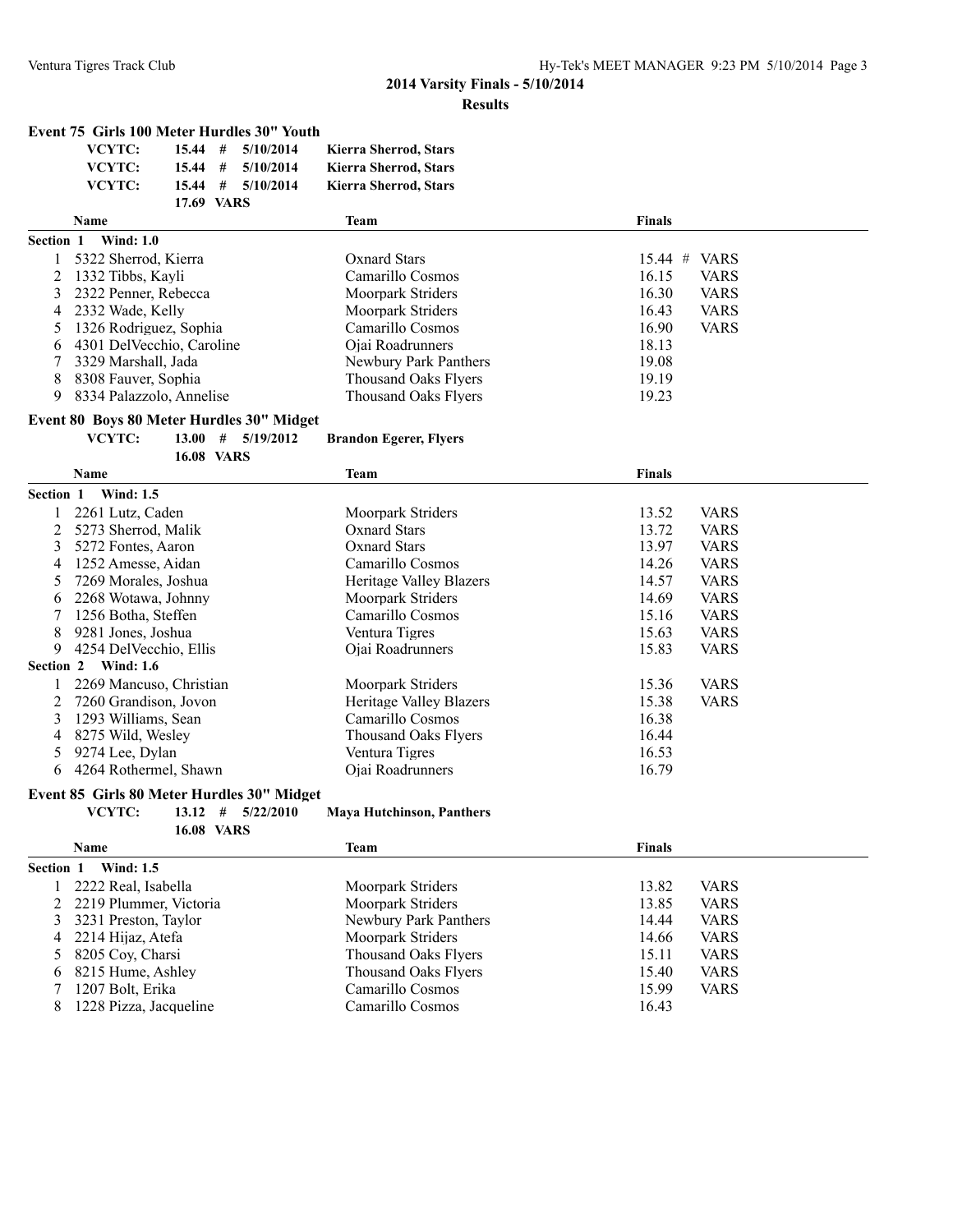**2014 Varsity Finals - 5/10/2014**

|                  |                                                    |           |                     |                                                         | <b>Results</b>                                     |                                 |
|------------------|----------------------------------------------------|-----------|---------------------|---------------------------------------------------------|----------------------------------------------------|---------------------------------|
| <b>Section 1</b> |                                                    |           |                     | Wind: 1.5  (Event 85 Girls 80 Meter Hurdles 30" Midget) |                                                    |                                 |
|                  | Name                                               |           |                     | Team                                                    |                                                    | <b>Finals</b>                   |
| 9                | 8206 Craft, Elise                                  |           |                     | <b>Thousand Oaks Flyers</b>                             |                                                    | 21.27                           |
|                  | Event 90 Girls 4x100 Meter Relay Gremlin           |           |                     |                                                         |                                                    |                                 |
|                  | VCYTC:                                             | $65.74$ # | 5/19/2012           | Ventura Tigres, Ventura Tigres                          |                                                    |                                 |
|                  |                                                    |           |                     | T Phillips, R Locher, T Sommars, S Beck                 |                                                    |                                 |
|                  | Team                                               |           |                     | Relay                                                   |                                                    | <b>Finals</b>                   |
| Section 1        |                                                    |           |                     |                                                         |                                                    |                                 |
| 1                | Camarillo Cosmos                                   |           |                     |                                                         |                                                    | 69.22                           |
|                  | 1) 1015 Jaquez, Antoinette                         |           |                     | 2) 1013 Holmes, Jordyn                                  | 3) 1003 Bautista, Jayme                            | 4) 1011 Harris, Sienna          |
|                  | 2 Newbury Park Panthers                            |           |                     |                                                         |                                                    | 71.20                           |
|                  | 1) 3021 Saley, Lina                                |           |                     | 2) 3015 Lopez, Breanna                                  | 3) 3005 Hayes, Summer                              | 4) 3001 Caulfield, Clara        |
|                  | 3 Newbury Park Panthers<br>1) 3017 Merrill, Ashlyn |           |                     | В<br>2) 3029 Williams, Gracie                           | 3) 3006 Henderson, Quinn                           | 74.15<br>4) 3022 Sparks, Baylie |
|                  | 4 Moorpark Striders                                |           |                     |                                                         |                                                    | 74.87                           |
|                  | 1) 2007 Johnson, Madelyn                           |           |                     | 2) 2000 Berger, Alexandra                               | 3) 2012 Pereira, Addison                           | 4) 2003 Finnerty, Madison       |
|                  | Heritage Valley Blazers                            |           |                     |                                                         |                                                    | 1:27.23                         |
|                  | 1) 7009 Bradley, Jade                              |           |                     | 2) 7017 Damren, Emily                                   | 3) 7011 Ramirez, Jadon                             | 4) 7005 Perez, Kaylani          |
|                  |                                                    |           |                     |                                                         |                                                    |                                 |
|                  | Event 95 Boys 4x100 Meter Relay Gremlin<br>VCYTC:  | $64.28$ # | 5/22/2010           |                                                         |                                                    |                                 |
|                  |                                                    |           |                     | <b>Oxnard Stars, Stars</b>                              | N Williams, K Wilson, J Jones, M Sherrod           |                                 |
|                  | Team                                               |           |                     | Relay                                                   |                                                    | <b>Finals</b>                   |
| Section 1        |                                                    |           |                     |                                                         |                                                    |                                 |
| $\mathbf{1}$     | <b>Oxnard Stars</b>                                |           |                     |                                                         |                                                    | 66.80                           |
|                  | 1) 5072 Harris, Camron                             |           |                     | 2) 5070 Malone, Rodney                                  | 3) 5067 Johns, Timmy                               | 4) 5061 Olmande, Devin          |
|                  | 2 Thousand Oaks Flyers                             |           |                     |                                                         |                                                    | 69.03                           |
|                  | 1) 8076 Yesionek, Ben                              |           |                     | 2) 8073 Rosen, Drew                                     | 3) 8059 Elsokary, Kayden                           | 4) 8067 Parker, Kevin           |
| 3                | Newbury Park Panthers                              |           |                     |                                                         |                                                    | 69.45                           |
|                  | 1) 3070 Romero, Mateo                              |           |                     | 2) 3069 Wilson, Carter                                  | 3) 3067 Stokes, Jaxsen                             | 4) 3057 Johnson, Brent          |
| 4                | Camarillo Cosmos                                   |           |                     |                                                         |                                                    | 71.23                           |
|                  | 1) 1056 Driver, Andrew                             |           |                     | 2) 1054 Brenning, Taylor                                | 3) 1070 Stimpson, Trevor                           | 4) 1063 McClone, Stas'          |
|                  | 5 Heritage Valley Blazers                          |           |                     |                                                         |                                                    | 72.49                           |
|                  | 1) 7071 Vaca, Leandro                              |           |                     | 2) 7068 Guevara, Brandon                                | 3) 7065 Diaz, Nomar                                | 4) 7067 Gonzalez, Angel         |
|                  | 6 Heritage Valley Blazers                          |           |                     | B                                                       |                                                    | 1:22.44                         |
|                  | 1) 7062 Gonzalez, Javier                           |           |                     | 2) 7070 Alcaraz, Arturo                                 | 3) 7073 Espinosa, Isaac                            | 4) 7063 Trebels, Diego          |
|                  | Event 100 Girls 4x100 Meter Relay Bantam           |           |                     |                                                         |                                                    |                                 |
|                  | VCYTC:                                             |           | 58.45 # $5/10/2014$ | <b>Ventura Tigres, Tigres</b>                           |                                                    |                                 |
|                  |                                                    |           |                     |                                                         | K Washington, K Washington, S Rodriguez, T Sommars |                                 |
|                  | VCYTC:                                             | $58.45$ # | 5/10/2014           | <b>Ventura Tigres, Tigres</b>                           |                                                    |                                 |
|                  |                                                    |           |                     |                                                         | K Washington, K Washington, S Rodriguez, T Sommars |                                 |
|                  | VCYTC:                                             | $58.45$ # | 5/10/2014           | Ventura Tigres, Tigres                                  |                                                    |                                 |
|                  |                                                    |           |                     |                                                         | K Washington, K Washington, S Rodriguez, T Sommars |                                 |
|                  | Team                                               |           |                     | Relay                                                   |                                                    | <b>Finals</b>                   |
| Section 1        |                                                    |           |                     |                                                         |                                                    |                                 |
|                  | 1 Ventura Tigres                                   |           |                     |                                                         |                                                    | 58.45 #                         |
|                  | 1) 9124 Washington, Karinn                         |           |                     | 2) 9123 Washington, Kayla                               | 3) 9110 Rodriguez, Sofia                           | 4) 9128 Sommars, Taylor         |
|                  | Camarillo Cosmos                                   |           |                     |                                                         |                                                    | 59.49                           |
|                  | 1) 1108 Coons, Addis                               |           |                     | 2) 1122 Kennedy, Brooklyn                               | 3) 1105 Cates, Sydney                              | 4) 1123 Korzelius, Lily Rose    |
| 3                | Thousand Oaks Flyers<br>1) 8112 Johnson, Caitlyn   |           |                     | 2) 8126 Timan, Milan                                    | 3) 8120 Porter, Kianna                             | 60.98<br>4) 8100 Beck, Sophie   |
|                  | 4 Ventura Tigres                                   |           |                     | B                                                       |                                                    | 62.25                           |
|                  |                                                    |           |                     |                                                         |                                                    |                                 |

1) 9109 Thompson, Taleena 2) 9121 Phillips, Tiernan 3) 9113 Wood, Abigail 4) 9107 Mendez, Ryan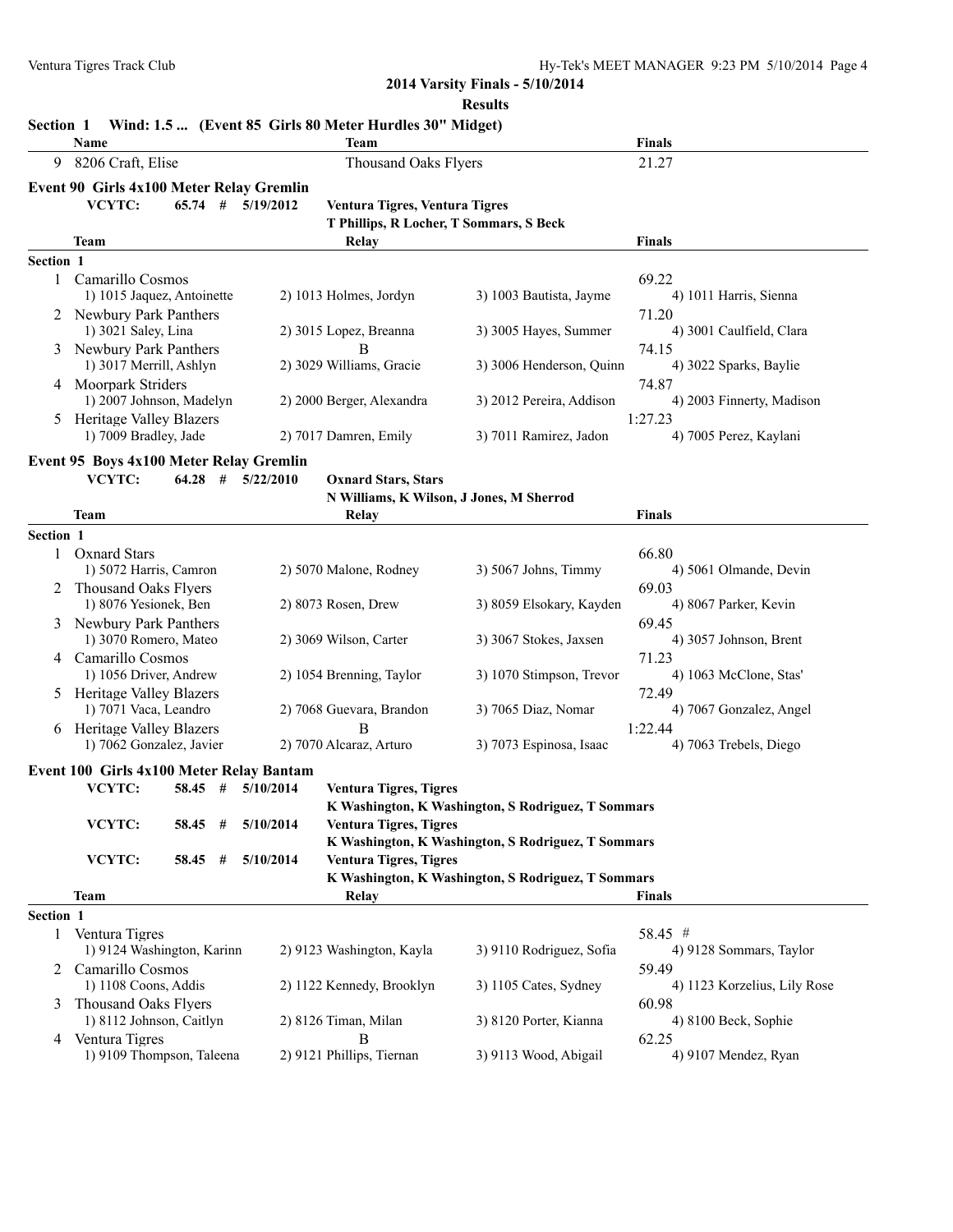**2014 Varsity Finals - 5/10/2014**

**Results**

|              | Section 1  (Event 100 Girls 4x100 Meter Relay Bantam)   |                                                       |                            |                                       |
|--------------|---------------------------------------------------------|-------------------------------------------------------|----------------------------|---------------------------------------|
|              | <b>Team</b>                                             | Relay                                                 |                            | Finals                                |
| 5            | Newbury Park Panthers<br>1) 3139 Waggoner, Hannah       | 2) 3134 Slattum, Anja                                 | 3) 3130 Phipps, Karissa    | 62.99<br>4) 3112 Hawkins, Ailish      |
| 6            | <b>Oxnard Stars</b><br>1) 5107 Burch, Akayla            | 2) 5113 Sims-Drummond, Thalia 3) 5108 Johnson, Mykah  |                            | 63.94<br>4) 5114 Scott, Myla          |
|              | Thousand Oaks Flyers<br>1) 8109 Gutierrez, Carolina     | B<br>2) 8101 Clark, Catherine                         | 3) 8102 Convy, Madeline    | 64.41<br>4) 8130 Virgines, Nikki      |
| 8            | <b>Moorpark Striders</b><br>1) 2115 Parent, Olivia      | 2) 2110 Kadosono, Mieko                               | 3) 2114 Meza, Tatiana      | 65.00<br>4) 2122 Smith, Aiah          |
|              | <b>Heritage Valley Blazers</b><br>1) 7102 Perez, Kaliz  | 2) 7101 Perez, Arissa                                 | 3) 7104 Laureano, Andrea   | DQ<br>4) 7108 Velasco, Alexsas        |
|              | Event 105 Boys 4x100 Meter Relay Bantam                 |                                                       |                            |                                       |
|              | VCYTC:<br>$56.49$ # $5/19/2012$                         | <b>Oxnard Stars, Oxnard Stars</b>                     |                            |                                       |
|              |                                                         | A Fontes, K Wilson, E Feciuch, J Jones                |                            |                                       |
|              | Team                                                    | Relay                                                 |                            | <b>Finals</b>                         |
| Section 1    |                                                         |                                                       |                            |                                       |
|              | 1 Oxnard Stars<br>1) 5183 Valenzuela, Gannon            | 2) 5172 Santana-Romero, Brandon 3) 5158 Green, Isaiah |                            | 59.71<br>4) 5182 Peart, Khalil        |
|              | 2 Heritage Valley Blazers<br>1) 7166 Gonzalez, Isaac    | 2) 7173 Avalos, Javier                                | 3) 7169 Gonzalez, Davian   | 59.91<br>4) 7168 Andrade, Evyn        |
| 3            | <b>Moorpark Striders</b><br>1) 2152 Borzone, Andrew     | 2) 2174 Sottile, Christopher                          | 3) 2153 Borzone, Matthew   | 60.65<br>4) 2162 Gonzalez, Ethan      |
|              | 4 Newbury Park Panthers<br>1) 3177 Leffall, Lexington   | 2) 3166 Hiete, Bradley                                | 3) 3188 Thompson, Delon    | 61.46<br>4) 3173 Khan, Azad           |
| 5.           | Camarillo Cosmos<br>1) 1151 Amesse, Hunter              | 2) 1162 Germann, Jonah                                | 3) 1188 Torrence, Trent    | 61.67<br>4) 1157 Carfaro, Luke        |
|              | 6 Ventura Tigres<br>1) 9187 Marcus, Jacob               | 2) 9173 Travi, Luigi                                  | 3) 9179 Trone, Ethan       | 61.88<br>4) 9172 Jeffris, Jacob       |
|              | <b>Heritage Valley Blazers</b><br>1) 7153 Moore, Joseph | В<br>2) 7162 Bradley, Nathan                          | 3) 7150 Grandison, Carmelo | 63.04<br>4) 7172 Martinez, Stevan     |
|              | Event 110 Girls 4x100 Meter Relay Midget                |                                                       |                            |                                       |
|              | VCYTC:<br>$53.25$ #<br>2002                             | Oxnard                                                |                            |                                       |
|              | Team                                                    | Relay                                                 |                            | <b>Finals</b>                         |
| Section 1    |                                                         |                                                       |                            |                                       |
| $\mathbf{1}$ | <b>Oxnard Stars</b><br>1) 5232 Simmons, Jaydah          | 2) 5236 Perkins, Taliyah                              | 3) 5203 Tucker, Aiyana     | 53.53<br>4) 5207 Holland, Maleah      |
|              | 2 Camarillo Cosmos<br>1) 1211 Fontenot, Ginger          | 2) 1235 Simental, Samantha                            | 3) 1202 Atwater, Courtney  | 53.90<br>4) 1232 Rodriguez, Isabella  |
| 3            | Thousand Oaks Flyers<br>1) 8232 Richmond, Shelby        | 2) 8239 Timan, Paris                                  | 3) 8229 Porter, Aaliyah    | 55.00<br>4) 8231 Richmond, Courteney  |
|              | 4 Oxnard Stars<br>1) 5209 Beltran, Bella                | B<br>2) 5225 Alston, Dyamon                           | 3) 5216 Austin, Raeshell   | 56.68<br>4) 5233 Holmes, Macy         |
| 5            | Newbury Park Panthers                                   |                                                       |                            | 57.02                                 |
|              | 1) 3215 Jorgensen, Emily<br>6 Newbury Park Panthers     | 2) 3232 Rashoff, Shaelyn                              | 3) 3236 Schuyler, Tristan  | 4) 3241 Thompson, Toni<br>58.13       |
|              | 1) 3203 Cole-Wood, Kamryn<br>7 Ventura Tigres           | 2) 3231 Preston, Taylor                               | 3) 3220 Krostag, Jenna     | 4) 3218 Kreh, Alexa<br>58.14          |
| 8            | 1) 9230 Garcia, Julianna<br>Camarillo Cosmos            | 2) 9229 Godeck, Breann<br>B                           | 3) 9220 Dearman-So, Hannah | 4) 9228 Darcus, Khalifa<br>59.11      |
|              | 1) 1207 Bolt, Erika                                     | 2) 1229 Porter, Emma                                  | 3) 1209 Brenning, Ashley   | 4) 1216 Janowicz, Alex                |
| 9.           | <b>Heritage Valley Blazers</b><br>1) 7204 Baez, Aliya   | 2) 7213 Gonzalez, Nicole                              | 3) 7206 Larson, Ashlan     | 64.09<br>4) 7215 Covarrubias, Areanna |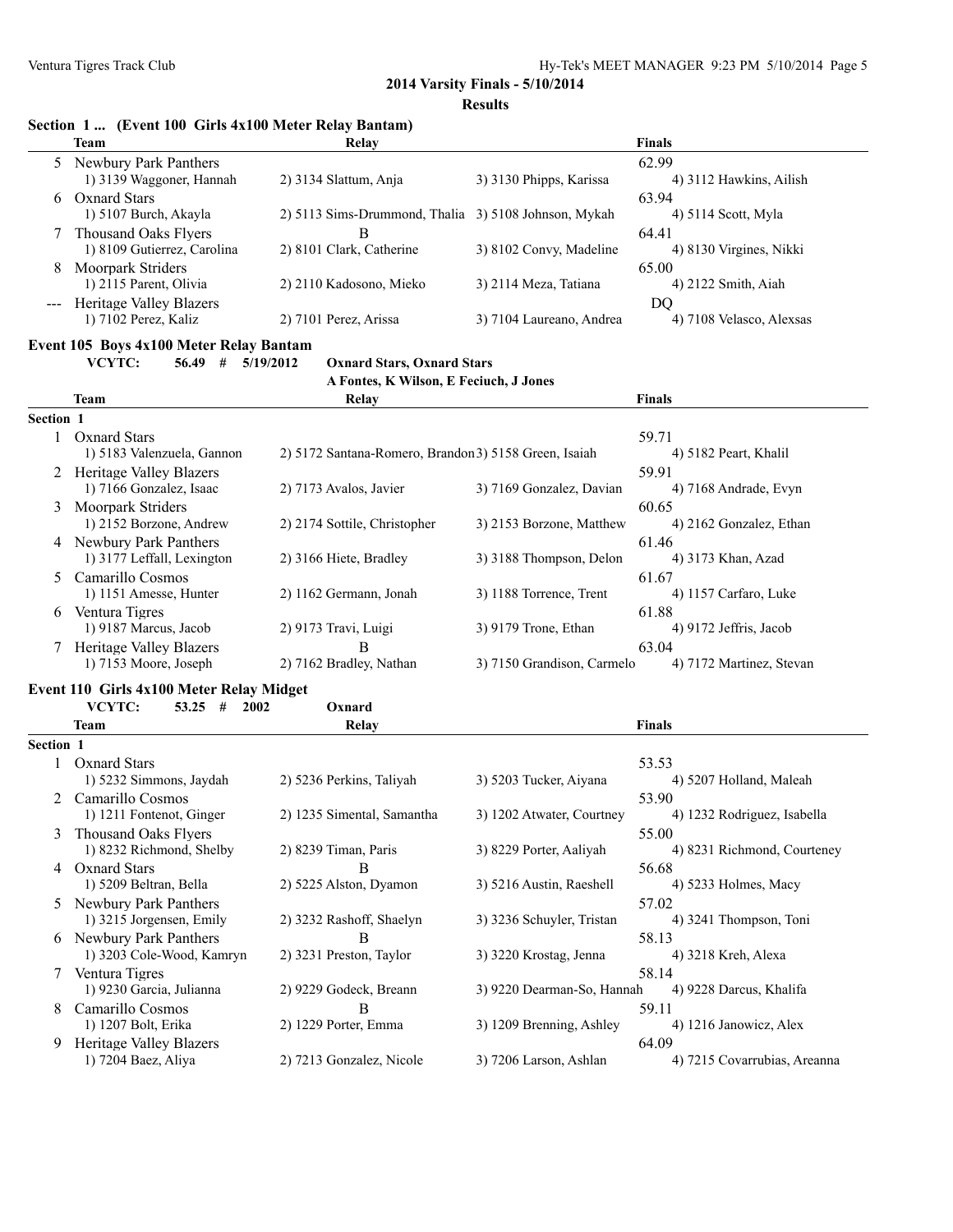## **Event 115 Boys 4x100 Meter Relay Midget**

**VCYTC: 52.28 # 5/18/2013 Oxnard Stars, Stars**

**E Feciuch, M Williams-Marisco, K Wilson, M Sherrod Team Relay Finals Section 1** 1 Oxnard Stars 53.34<br>
1) 5280 Johnson III, Michael 2) 5277 Harris, Xavier 3) 5275 Wilson, Kyrie 53.34<br>
1) 5273 Sherrod, Malik 1) 5280 Johnson III, Michael 2 Moorpark Striders 54.71<br>
1) 2257 Guy, Tristan 2) 2268 Wotawa, Johnny 3) 2259 Hunter, Carson 4) 2261 Lutz, Caden 1) 2257 Guy, Tristan 2) 2268 Wotawa, Johnny 3) 2259 Hunter, Carson 3 Camarillo Cosmos 55.34<br>
1) 1252 Amesse, Aidan 2) 1256 Botha, Steffen 3) 1285 Rust, Jaxon 4) 1284 Rust, Tyler 1) 1252 Amesse, Aidan 4 Newbury Park Panthers 55.36 1) 3254 Erinle, Tolu 2) 3259 Henderson, Jack 3) 3260 Jackson, Joshua 4) 3275 Stokes, Julien 5 Ojai Roadrunners<br>
1) 4261 Mitchell, Jacob 2) 4264 Rothermel, Shawn 3) 4269 Woolson, Henry 4) 4254 DelVecchio, Ellis 2) 4264 Rothermel, Shawn 6 Oxnard Stars B 56.43 1) 5271 Jochem, John 2) 5257 Middleton, Christian 3) 5272 Fontes, Aaron 4) 5284 Scott, Giovanni 7 Thousand Oaks Flyers 56.65<br>
1) 8262 Hicks, Kaleb 2) 8271 Tischhauser, Ryan 3) 8266 Maddox, Gregory 4) 8256 Devine, Stephen 1) 8262 Hicks, Kaleb 2) 8271 Tischhauser, Ryan 3) 8266 Maddox, Gregory 8 Heritage Valley Blazers 58.24 1) 7258 Rodriguez, Eduardo 2) 7250 Vega, Richard 3) 7268 Robles, Vincent 4) 7257 Magana, Emilio 9 Ventura Tigres 60.41 1) 9280 Button, Colby 2) 9281 Jones, Joshua 3) 9274 Lee, Dylan 4) 9275 Erickson, Blake

#### **Event 120 Girls 4x100 Meter Relay Youth**

**VCYTC: 49.58 # 5/19/2012 Oxnard Stars, Oxnard Stars**

| S Fontes, C Barnes, A Staples-West, K Summers |  |  |
|-----------------------------------------------|--|--|
|-----------------------------------------------|--|--|

|                  | <b>Team</b>                 | Relay                   |                          | Finals                    |
|------------------|-----------------------------|-------------------------|--------------------------|---------------------------|
| <b>Section 1</b> |                             |                         |                          |                           |
|                  | <b>Oxnard Stars</b>         |                         |                          | 51.54                     |
|                  | 1) 5319 Ramey, Sydney       | 2) 5310 Nunnery, Swanye | 3) 5300 Bennett, Dajshai | 4) 5322 Sherrod, Kierra   |
| 2                | Thousand Oaks Flyers        |                         |                          | 51.64                     |
|                  | 1) 8316 Klusman, Kayla      | 2) 8312 Hume, Abigail   | 3) 8305 Consales, Layne  | 4) 8310 Givvin, Kathryn   |
| 3                | Newbury Park Panthers       |                         |                          | 51.96                     |
|                  | 1) 3312 Erinle, Tobi        | $2)$ 3320 Johnson, Gwen | 3) 3306 Chari, Maya      | 4) 3337 Remington, Cailey |
| 4                | Camarillo Cosmos            |                         |                          | 52.54                     |
|                  | 1) 1318 Nardoni, Tori       | $2)$ 1313 Jansen, Emma  | 3) 1321 Pantoja, Bella   | 4) 1304 Bolt, Kimmy       |
|                  | Camarillo Cosmos            | B                       |                          | 53.58                     |
|                  | 1) 1326 Rodriguez, Sophia   | 2) 1332 Tibbs, Kayli    | 3) 1316 Mills, Elise     | 4) 1319 Nava, Veronica    |
| 6                | <b>Thousand Oaks Flyers</b> | В                       |                          | 54.06                     |
|                  | 1) 8302 Atkins, Catherine   | 2) 8325 Maddox, Hailey  | 3) 8311 Hamideh, Diana   | 4) 8309 Gallagher, Lauren |
|                  | Ventura Tigres              |                         |                          | 54.72                     |
|                  | 1) 9324 Kearney, Lauren     | 2) 9306 Moore, Alyssa   | 3) 9323 Anders, Maizie   | 4) 9328 Hilles, Chloe     |
| 8                | Moorpark Striders           |                         |                          | 54.96                     |
|                  | 1) 2332 Wade, Kelly         | 2) 2317 Mancuso, Ava    | 3) 2315 Herrera, Arianna | 4) 2307 Embry, Eastin     |

#### **Event 125 Boys 4x100 Meter Relay Youth**

|  | 2008 |  | 46.88 | VCYTC: |
|--|------|--|-------|--------|
|--|------|--|-------|--------|

**M Brown, B Dixon, D Bonds, M Lopez**

**Oxnard** 

|         | Team                  | Relav                  |                           | <b>Finals</b>         |
|---------|-----------------------|------------------------|---------------------------|-----------------------|
| Section |                       |                        |                           |                       |
|         | Ventura Tigres        |                        |                           | 47.64                 |
|         | 1) 9386 Blanks, Gavin | 2) 9388 Whitcomb, Cory | 3) 9376 Stevenson, Connor | 4) 9366 Stender, Cole |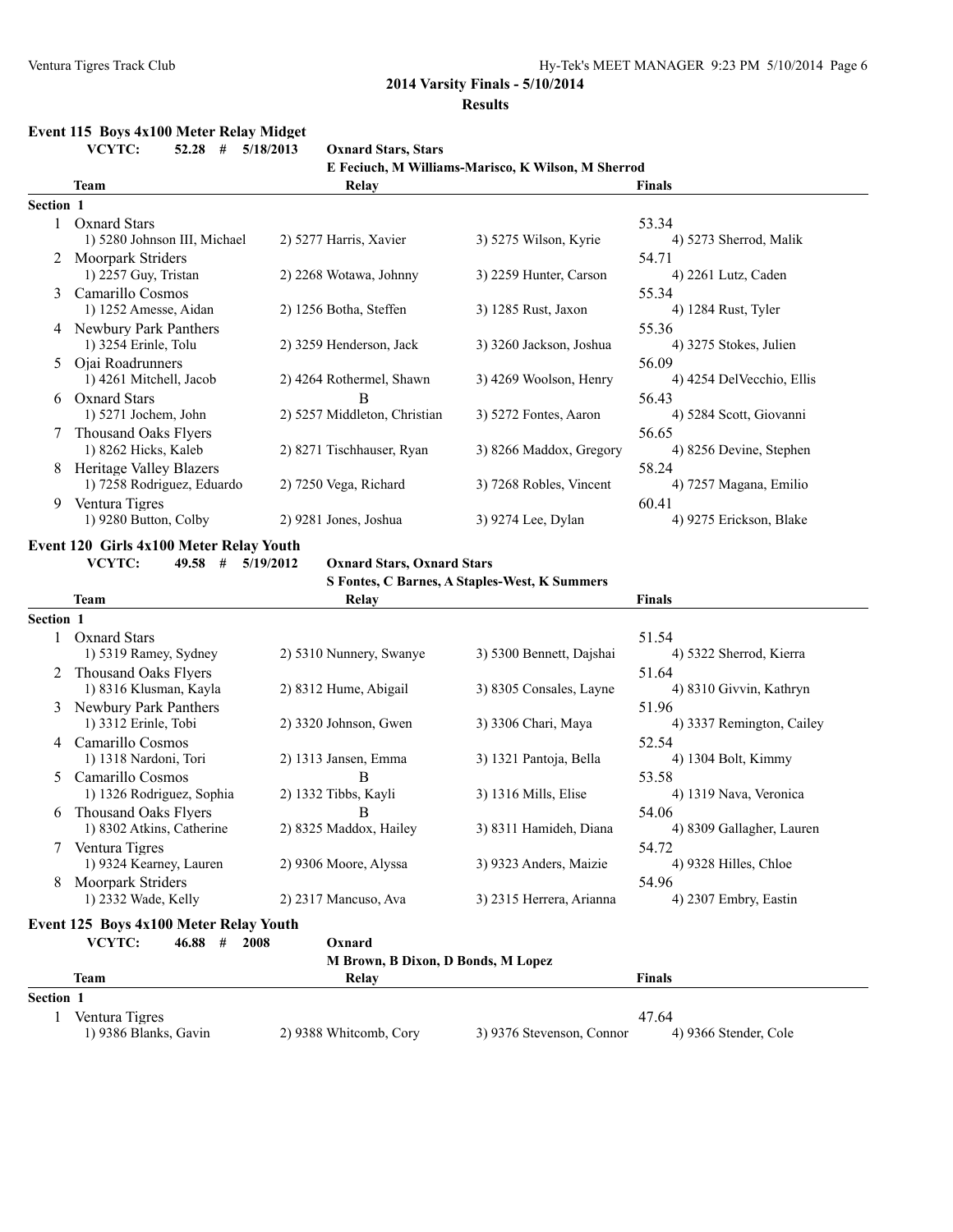**2014 Varsity Finals - 5/10/2014**

| \S11 I f |
|----------|
|----------|

|               | Section 1  (Event 125 Boys 4x100 Meter Relay Youth)                          |                                      |                               |                                                  |
|---------------|------------------------------------------------------------------------------|--------------------------------------|-------------------------------|--------------------------------------------------|
|               | <b>Team</b>                                                                  | Relay                                |                               | <b>Finals</b>                                    |
| 2             | <b>Oxnard Stars</b><br>1) 5361 Wells, Chase                                  | 2) 5362 Ortiz, Alejandro             | 3) 5365 Waters, Ja'ron        | 48.11<br>4) 5359 Marsico, Moses                  |
| 3             | Thousand Oaks Flyers<br>1) 8356 Davila, Luis                                 | 2) 8370 Ricketts, Freddie            | 3) 8374 Tang, Tien            | 49.43<br>4) 8362 Johnson, Grady                  |
|               | 4 Heritage Valley Blazers<br>1) 7362 Castillo, Vincent                       | 2) 7359 Saldano, Ricardo             | 3) 7361 Luna, Tim             | 49.43<br>4) 7364 Cancino, Anthony                |
| 5             | Ventura Tigres<br>1) 9363 Pekar, Derek                                       | В<br>2) 9387 Ashley, Kellin          | 3) 9359 Johnson Jr., Terry    | 52.52<br>4) 9365 Wright, Iak                     |
| 6             | Camarillo Cosmos<br>1) 1366 Smith, Kameron                                   | 2) 1359 Olson, Ethan                 | 3) 1354 Brown, Mason          | 57.19<br>4) 1371 Webster, David                  |
|               | Event 130 Girls 4x100 Meter Relay Intermediate                               |                                      |                               |                                                  |
|               | VCYTC:<br>$50.29$ #<br>2005                                                  | Oxnard                               |                               |                                                  |
|               | <b>Team</b>                                                                  | Relay                                |                               | <b>Finals</b>                                    |
| Section 1     |                                                                              |                                      |                               |                                                  |
|               | 1 Moorpark Striders                                                          |                                      |                               | 56.15                                            |
|               | 1) 2311 Guy, Miranda                                                         | 2) 2318 Mancuso, Isabella            | 3) 2303 Brown, Gabrielle      | 4) 2335 Ziemer, Sophia                           |
|               | Event 135 Boys 4x100 Meter Relay Intermediate<br>VCYTC:<br>$45.68$ #<br>2005 | Oxnard                               |                               |                                                  |
|               | <b>Team</b>                                                                  | Relay                                |                               | <b>Finals</b>                                    |
| Section 1     |                                                                              |                                      |                               |                                                  |
| $\mathbf{1}$  | <b>Oxnard Stars</b><br>1) 5452 Nicholson, Ky'jeric                           | 2) 5455 Allen, Marquis               | 3) 5451 Staples, Deshaun      | 46.21<br>4) 5453 Brunson, Tyree                  |
|               | 2 Thousand Oaks Flyers<br>1) 8450 Brooks, Nathan                             | 2) 8457 Short, Winston               | 3) 8456 Robbins, Saxon        | 47.71<br>4) 8351 Brown, Michael                  |
|               | Camarillo Cosmos<br>1) 1351 Alameda, David                                   | 2) 1369 VanKeersbilck, Luke          | 3) 1368 Thompson, Christopher | 48.64<br>4) 1452 Zoltak, Miles                   |
|               | 4 Ventura Tigres<br>1) 9452 Conboy, Cruz                                     | 2) 9453 Garza, Louis                 | 3) 9462 Akuna, Kekoa          | 50.06<br>4) 9450 Llamas, Alec                    |
|               | Event 151 Girls 1600 Meter Run Gremlin                                       |                                      |                               |                                                  |
|               | VCYTC:<br>$6:27.77$ # $5/18/2013$                                            | <b>Andrea Laureano, Blazers</b>      |                               |                                                  |
|               | 7:16.40 VARS                                                                 |                                      |                               |                                                  |
|               | Name                                                                         | Team                                 |                               | <b>Finals</b>                                    |
| Section 1     |                                                                              |                                      |                               |                                                  |
|               | 7021 Herrera, Yaraby                                                         | Heritage Valley Blazers              |                               | 6:32.62<br><b>VARS</b>                           |
| 2             | 1013 Holmes, Jordyn                                                          | Camarillo Cosmos                     |                               | 6:34.07<br><b>VARS</b>                           |
| $\mathcal{F}$ | 9016 Laureano, Niza                                                          | Ventura Tigres                       |                               | 6:43.04<br><b>VARS</b>                           |
|               | 9011 Torres, Emma                                                            | Ventura Tigres                       |                               | 6:43.34<br><b>VARS</b>                           |
|               | 2012 Pereira, Addison                                                        | Moorpark Striders                    |                               | 6:54.55<br><b>VARS</b>                           |
| 6             | 1025 Villavicencio, Samantha<br>1022 Rosenthal, Cassidy                      | Camarillo Cosmos<br>Camarillo Cosmos |                               | 6:56.10<br><b>VARS</b><br>6:57.54<br><b>VARS</b> |
| 8             | 2005 Gibbel, Kristen                                                         | Moorpark Striders                    |                               | 7:00.13<br><b>VARS</b>                           |
| 9             | 8020 Somers, Juliana                                                         | <b>Thousand Oaks Flyers</b>          |                               | 7:02.84<br><b>VARS</b>                           |
| 10            | 1012 Hiott, Aubrey                                                           | Camarillo Cosmos                     |                               | 7:17.28                                          |
|               | Event 156 Boys 1600 Meter Run Gremlin<br>VCYTC:<br>$5:48.73$ # $5/14/2011$   | <b>Chase Schermer, Flyers</b>        |                               |                                                  |
|               | 6:37.00 VARS                                                                 |                                      |                               |                                                  |
|               | Name                                                                         | <b>Team</b>                          |                               | <b>Finals</b>                                    |
| Section 1     | 1 9058 Herrera, Braden                                                       | Ventura Tigres                       |                               | 6:12.20<br><b>VARS</b>                           |
|               |                                                                              |                                      |                               |                                                  |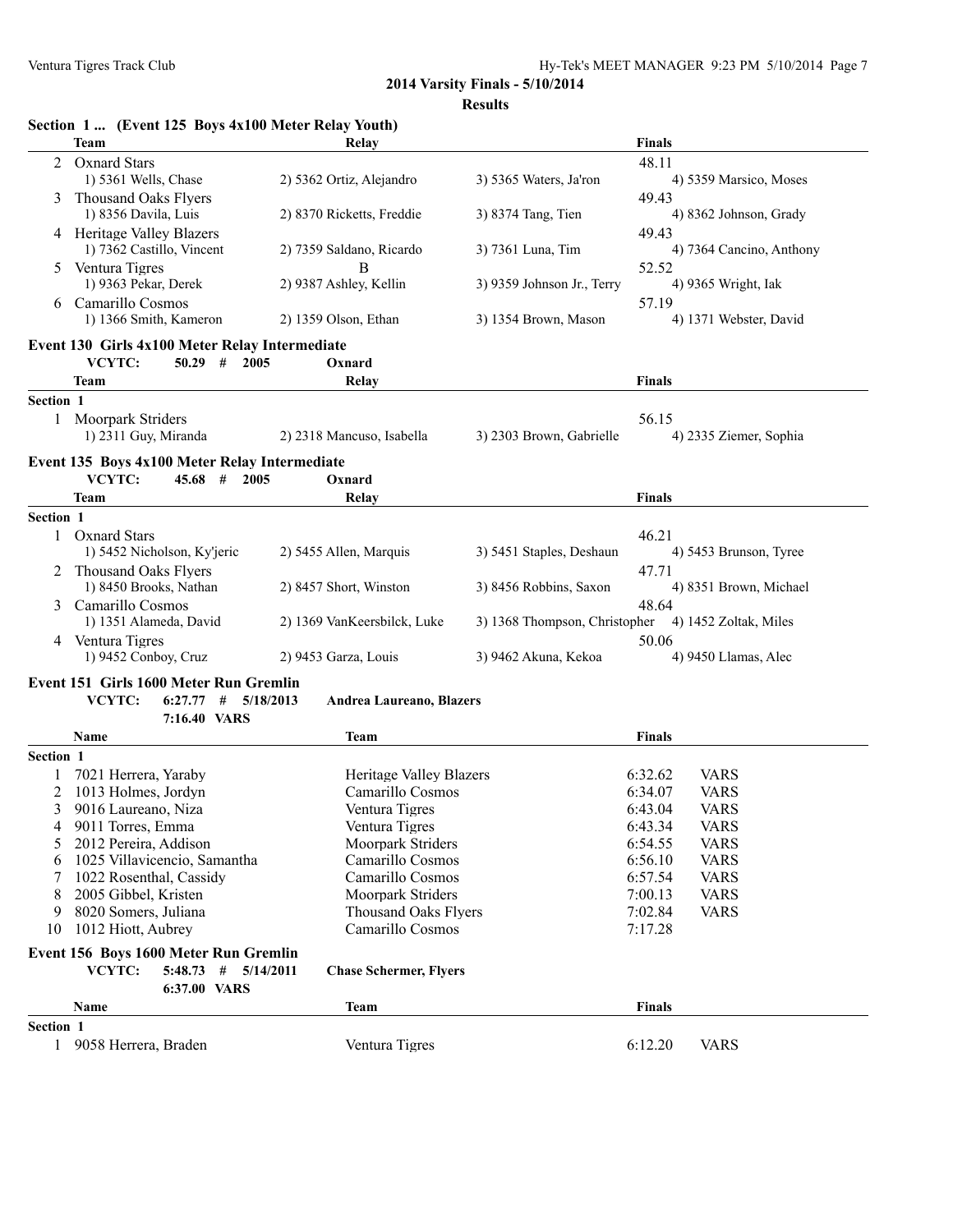#### **2014 Varsity Finals - 5/10/2014 Results**

| Section 1  (Event 156 Boys 1600 Meter Run Gremlin) |  |  |
|----------------------------------------------------|--|--|
|                                                    |  |  |

|                | эссион т. е. теленетэм долятооо месен тан сисининд<br>Name | Team                           | <b>Finals</b> |             |
|----------------|------------------------------------------------------------|--------------------------------|---------------|-------------|
| 2              | 8076 Yesionek, Ben                                         | Thousand Oaks Flyers           | 6:23.17       | <b>VARS</b> |
| 3              | 8059 Elsokary, Kayden                                      | <b>Thousand Oaks Flyers</b>    | 6:45.96       |             |
| 4              | 8052 Bates, Peter                                          | Thousand Oaks Flyers           | 6:51.52       |             |
| 5              | 3051 Doshi, Dev                                            | Newbury Park Panthers          | 6:52.25       |             |
| 6              | 1065 Montag, Diego                                         | Camarillo Cosmos               | 6:53.75       |             |
| 7              | 3059 Karsten, Alex                                         | Newbury Park Panthers          | 7:04.83       |             |
| $---$          | 7065 Diaz, Nomar                                           | Heritage Valley Blazers        | DQ            |             |
|                | Event 161 Girls 1600 Meter Run Bantam                      |                                |               |             |
|                | VCYTC:<br>$5:51.40$ # 1998                                 | <b>Emily Spiker, Ventura</b>   |               |             |
|                | 6:17.80 VARS                                               |                                |               |             |
|                | Name                                                       | Team                           | <b>Finals</b> |             |
| Section 1      |                                                            |                                |               |             |
|                |                                                            |                                |               |             |
| 1              | 9114 Ochoa, Chelsea                                        | Ventura Tigres                 | 6:00.70       | <b>VARS</b> |
| 2              | 7104 Laureano, Andrea                                      | Heritage Valley Blazers        | 6:13.90       | <b>VARS</b> |
| 3              | 1138 Willard, Kimberly                                     | Camarillo Cosmos               | 6:16.15       | <b>VARS</b> |
| 4              | 4110 Schneider, Riley                                      | Ojai Roadrunners               | 6:25.10       |             |
| 5              | 7101 Perez, Arissa                                         | <b>Heritage Valley Blazers</b> | 6:33.69       |             |
| 6              | 2104 Easley, Ellie                                         | Moorpark Striders              | 6:42.23       |             |
| 7              | 7102 Perez, Kaliz                                          | <b>Heritage Valley Blazers</b> | 6:49.54       |             |
|                | Event 166 Boys 1600 Meter Run Bantam                       |                                |               |             |
|                | VCYTC:<br>$5:27.10$ # 2008                                 | Cameron Kunde, Ojai            |               |             |
|                | 6:01.10 VARS                                               |                                |               |             |
|                | Name                                                       | <b>Team</b>                    | <b>Finals</b> |             |
| Section 1      |                                                            |                                |               |             |
| 1              | 9176 Egbert, Christopher                                   | Ventura Tigres                 | 5:46.87       | <b>VARS</b> |
| $\overline{c}$ | 9182 Torres, Camilo                                        | Ventura Tigres                 | 5:51.17       | <b>VARS</b> |
| 3              | 9157 Torres, Michael                                       | Ventura Tigres                 | 5:54.87       | <b>VARS</b> |
| 4              | 1192 Young, Lex                                            | Camarillo Cosmos               | 5:56.46       | <b>VARS</b> |
| 5              | 3153 Blunt, Zaki                                           | Newbury Park Panthers          | 5:59.60       | <b>VARS</b> |
| 6              | 2165 Kephart, Thomas                                       | Moorpark Striders              | 6:03.88       |             |
| 7              | 1191 Young, Leo                                            | Camarillo Cosmos               | 6:04.91       |             |
| 8              | 1165 Gotto, Pete                                           | Camarillo Cosmos               | 6:05.06       |             |
| 9              | 8161 James, Donovan                                        | <b>Thousand Oaks Flyers</b>    | 6:05.39       |             |
| 10             | 8162 Johnson, Henry                                        |                                | 6:15.03       |             |
|                | 8151 Bates, Brian                                          | Thousand Oaks Flyers           |               |             |
| 11             |                                                            | <b>Thousand Oaks Flyers</b>    | 6:15.83       |             |
| 12             | 8156 Elliott, William                                      | <b>Thousand Oaks Flyers</b>    | 6:38.62       |             |
|                | Event 171 Girls 1600 Meter Run Midget                      |                                |               |             |
|                | VCYTC:<br>$5:26.96$ # 2004                                 | Savannah Finfrock, Camarillo   |               |             |
|                | 5:57.50 VARS                                               |                                |               |             |
|                | <b>Name</b>                                                | <b>Team</b>                    | <b>Finals</b> |             |
| Section 1      |                                                            |                                |               |             |
| 1              | 1222 Locher, Madeleine                                     | Camarillo Cosmos               | 5:44.65       | <b>VARS</b> |
| 2              | 7209 Walla, Jordyn                                         | <b>Heritage Valley Blazers</b> | 5:46.16       | <b>VARS</b> |
| 3              | 9231 Kunes, Kamila                                         | Ventura Tigres                 | 5:47.17       | <b>VARS</b> |
| 4              | 2230 Yousef, Zayne                                         | Moorpark Striders              | 5:55.11       | <b>VARS</b> |
| 5              | 1201 Anderson, Kaela                                       | Camarillo Cosmos               | 5:57.66       |             |

6 8201 Bauer, Savannah Thousand Oaks Flyers 6:03.34

7 3220 Newbury Park Panthers 6:10.01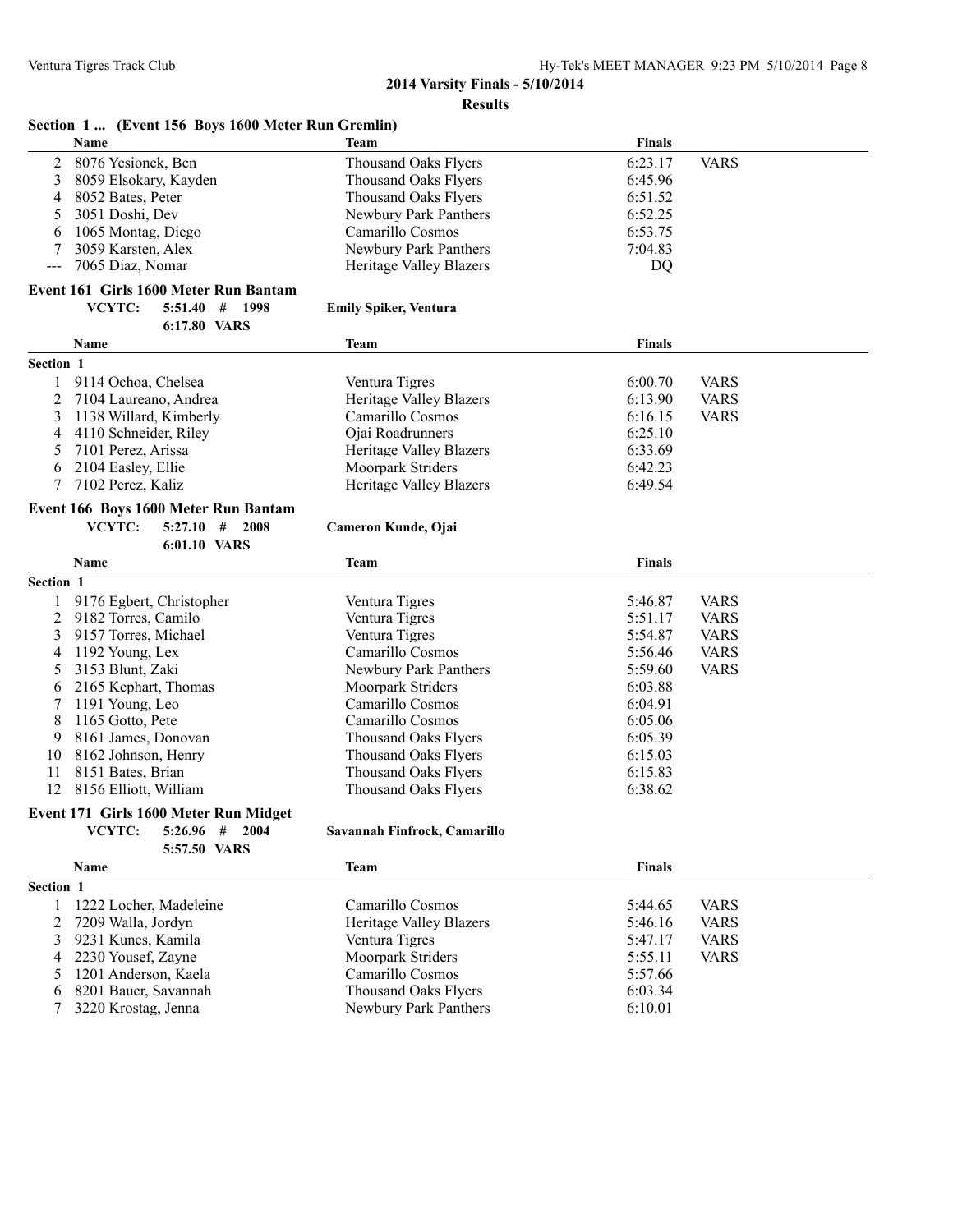|           | Section 1  (Event 171 Girls 1600 Meter Run Midget) |                                    |                    |             |
|-----------|----------------------------------------------------|------------------------------------|--------------------|-------------|
|           | Name                                               | <b>Team</b>                        | <b>Finals</b>      |             |
| 8         | 1215 Huston, Kendra                                | Camarillo Cosmos                   | 6:11.12            |             |
| 9         | 3219 Krostag, Jasmine                              | Newbury Park Panthers              | 6:13.02            |             |
| 10        | 7203 Perez, Emmalee                                | Heritage Valley Blazers            | 6:18.52            |             |
| 11        | 9204 Torres, Meriah                                | Ventura Tigres                     | 6:26.38            |             |
| 12        | 7212 Ponce, Syenna                                 | <b>Heritage Valley Blazers</b>     | 6:40.85            |             |
|           | Event 176 Boys 1600 Meter Run Midget               |                                    |                    |             |
|           | VCYTC:<br>$5:10.7h$ #<br>2003                      | Michael Roman, Oxnard              |                    |             |
|           | 5:38.00 VARS                                       |                                    |                    |             |
|           |                                                    |                                    |                    |             |
|           | Name                                               | <b>Team</b>                        | <b>Finals</b>      |             |
| Section 1 |                                                    |                                    |                    |             |
| 1         | 9278 Laureano, Carlos                              | Ventura Tigres                     | 5:33.39            | <b>VARS</b> |
| 2         | 3250 Appleford, Daniel                             | Newbury Park Panthers              | 5:37.22            | <b>VARS</b> |
| 3         | 1294 Young, Nico                                   | Camarillo Cosmos                   | 5:45.94            |             |
| 4         | 4261 Mitchell, Jacob                               | Ojai Roadrunners                   | 5:46.90            |             |
| 5         | 8253 Cooper, Michael                               | <b>Thousand Oaks Flyers</b>        | 5:50.29            |             |
| 6         | 1287 Sahlman, Colin                                | Camarillo Cosmos                   | 5:50.31            |             |
| 7         | 9261 Burns, Gavin                                  | Ventura Tigres                     | 5:53.30            |             |
| 8         | 9281 Jones, Joshua                                 | Ventura Tigres                     | 5:59.56            |             |
| 9         | 4252 Cesena, Matias                                | Ojai Roadrunners                   | 6:02.48            |             |
| 10        | 8275 Wild, Wesley                                  | <b>Thousand Oaks Flyers</b>        | 6:06.05            |             |
| 11        | 9267 Danebrock, Shawn                              | Ventura Tigres                     | 6:41.62            |             |
|           | Event 181 Girls 1600 Meter Run Youth               |                                    |                    |             |
|           | VCYTC:<br>$5:16.68$ #<br>2002                      | <b>Emily Spiker, Ventura</b>       |                    |             |
|           | 5:50.10 VARS                                       |                                    |                    |             |
|           | Name                                               | <b>Team</b>                        | <b>Finals</b>      |             |
| Section 1 |                                                    |                                    |                    |             |
| 1         | 9309 Erickson, Peyton                              | Ventura Tigres                     | 5:26.14            | <b>VARS</b> |
| 2         | 8300 Adams, Claire                                 | <b>Thousand Oaks Flyers</b>        | 5:26.93            | <b>VARS</b> |
| 3         | 7302 Walla, Nevaeh                                 | <b>Heritage Valley Blazers</b>     | 5:27.56            | <b>VARS</b> |
| 4         | 8343 Szakos, Rilee                                 | <b>Thousand Oaks Flyers</b>        | 5:40.61            | <b>VARS</b> |
| 5         | 4307 Lenehan, Kyla                                 | Ojai Roadrunners                   | 5:52.18            |             |
| 6         | 9310 Espitia, Caitlin                              | Ventura Tigres                     | 5:56.74            |             |
| 7         | 1310 Gomez, Breanna                                | Camarillo Cosmos                   | 6:03.95            |             |
| 8         | 4302 Edwards, Tess                                 | Ojai Roadrunners                   | 6:06.95            |             |
| 9         | 5315 Wagner, Clio                                  | <b>Oxnard Stars</b>                | 6:11.57            |             |
|           |                                                    |                                    |                    |             |
|           | Event 186 Boys 1600 Meter Run Youth                |                                    |                    |             |
|           | VCYTC: $4:44.16$ # $5/22/2010$                     | <b>Jonathan Byrne, Flyers</b>      |                    |             |
|           | 5:17.20 VARS                                       |                                    |                    |             |
|           | Name                                               | <b>Team</b>                        | <b>Finals</b>      |             |
| Section 1 |                                                    |                                    |                    |             |
| 1         | 9354 Ronk, Ethan                                   | Ventura Tigres                     | 5:00.97            | <b>VARS</b> |
| 2         | 9390 Eidson, Derek                                 | Ventura Tigres                     | 5:01.90            | <b>VARS</b> |
| 3         | 1360 Pizza, Mark                                   | Camarillo Cosmos                   | 5:07.26            | <b>VARS</b> |
| 4         | 9353 Burr, Mitchell                                | Ventura Tigres                     | 5:15.95            | <b>VARS</b> |
| 5         |                                                    | Camarillo Cosmos                   | 5:19.15            |             |
|           | 1355 Gravel, Spencer                               |                                    |                    |             |
| 6         | 9382 Aguilar, Daniel                               | Ventura Tigres                     | 5:20.79            |             |
| 7<br>8    | 9361 Hammel, Charlie<br>1366 Smith, Kameron        | Ventura Tigres<br>Camarillo Cosmos | 5:23.48<br>5:24.37 |             |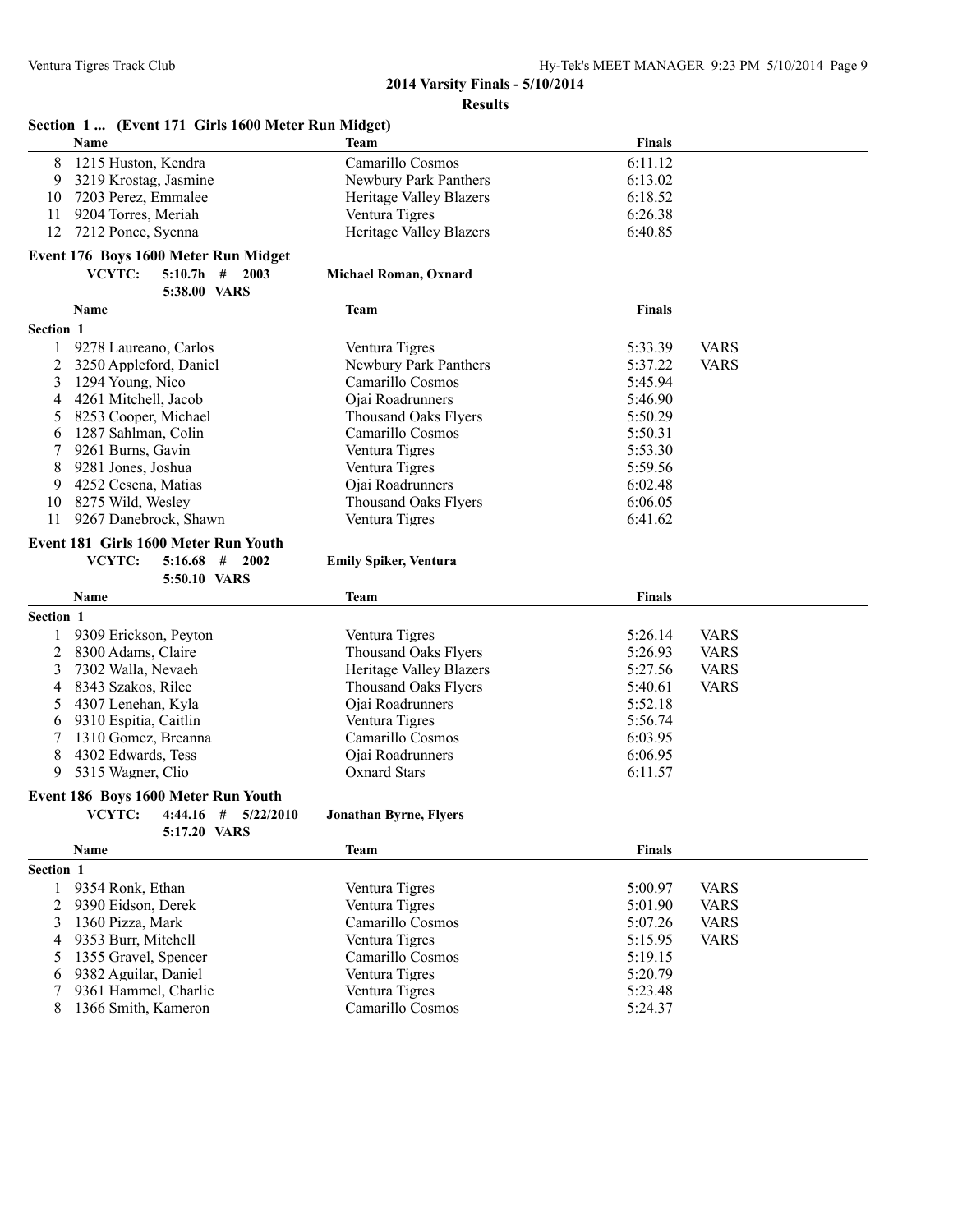|           | Section 1  (Event 186 Boys 1600 Meter Run Youth) |                                 |               |             |
|-----------|--------------------------------------------------|---------------------------------|---------------|-------------|
|           | Name                                             | Team                            | <b>Finals</b> |             |
| 9         | 9385 Kuchta, Christopher                         | Ventura Tigres                  | 5:25.15       |             |
| 10        | 9387 Ashley, Kellin                              | Ventura Tigres                  | 5:38.76       |             |
| 11        | 7366 Andrade, Christian                          | Heritage Valley Blazers         | 5:53.13       |             |
|           | Event 196 Boys 1600 Meter Run Intermediate       |                                 |               |             |
|           | VCYTC:<br>$4:43.30$ # 2001                       |                                 |               |             |
|           |                                                  | <b>Ken Brook, Thousand Oaks</b> |               |             |
|           | 5:17.20 VARS                                     |                                 |               |             |
|           | <b>Name</b>                                      | Team                            | <b>Finals</b> |             |
| Section 1 |                                                  |                                 |               |             |
| 1         | 9456 Beattie, Brett                              | Ventura Tigres                  | 4:58.24       | <b>VARS</b> |
| 2         | 9458 Turville, Jake                              | Ventura Tigres                  | 5:10.29       | <b>VARS</b> |
| 3         | 7450 Flores, Mauricio                            | Heritage Valley Blazers         | 5:24.85       |             |
| 4         | 9454 Brossia, Clayton                            | Ventura Tigres                  | 5:39.20       |             |
|           | Event 210 Girls 400 Meter Dash Gremlin           |                                 |               |             |
|           | VCYTC:<br>75.27 # 5/19/2012                      | Sophie Beck, Ventura Tigres     |               |             |
|           | 1:23.60 VARS                                     |                                 |               |             |
|           | Name                                             | Team                            | <b>Finals</b> |             |
| Section 1 |                                                  |                                 |               |             |
| 1         | 9026 Jones, Lovi                                 | Ventura Tigres                  | 76.51         | <b>VARS</b> |
| 2         | 8002 Brotcke, Danielle                           | <b>Thousand Oaks Flyers</b>     | 1:23.39       | <b>VARS</b> |
| 3         | 4004 Jacobs, Maya                                | Ojai Roadrunners                | 1:29.40       |             |
| 4         | 2005 Gibbel, Kristen                             | Moorpark Striders               | 1:30.82       |             |
| 5         | 1003 Bautista, Jayme                             | Camarillo Cosmos                | 1:34.17       |             |
| 6         | 1012 Hiott, Aubrey                               | Camarillo Cosmos                | 1:36.79       |             |
| 7         | 2000 Berger, Alexandra                           | Moorpark Striders               | 1:59.25       |             |
|           |                                                  |                                 |               |             |
|           | Event 215 Boys 400 Meter Dash Gremlin            |                                 |               |             |
|           | VCYTC:<br>73.32#<br>5/14/2011                    | <b>Jaden Jones, Stars</b>       |               |             |
|           | 1:22.10 VARS                                     |                                 |               |             |
|           | Name                                             | Team                            | <b>Finals</b> |             |
| Section 1 |                                                  |                                 |               |             |
| 1         | 8067 Parker, Kevin                               | <b>Thousand Oaks Flyers</b>     | 1:20.15       | <b>VARS</b> |
| 2         | 1070 Stimpson, Trevor                            | Camarillo Cosmos                | 1:22.35       |             |
| 3         | 8073 Rosen, Drew                                 | <b>Thousand Oaks Flyers</b>     | 1:23.36       |             |
| 4         | 7067 Gonzalez, Angel                             | Heritage Valley Blazers         | 1:23.52       |             |
| 5         | 1068 Sloan, Joshua                               | Camarillo Cosmos                | 1:24.20       |             |
| 6         | 3057 Johnson, Brent                              | Newbury Park Panthers           | 1:24.77       |             |
| 7         | 9061 Mills, Rory                                 | Ventura Tigres                  | 1:25.93       |             |
|           | <b>Event 220 Girls 400 Meter Dash Bantam</b>     |                                 |               |             |
|           | VCYTC:<br>68.66<br>$\#$ 5/18/2013                | Isabella Rodriguez, Cosmos      |               |             |
|           | 74.20 VARS                                       |                                 |               |             |
|           | Name                                             | <b>Team</b>                     | <b>Finals</b> |             |
| Section 1 |                                                  |                                 |               |             |
|           | 8100 Beck, Sophie                                | <b>Thousand Oaks Flyers</b>     | 71.03         | <b>VARS</b> |
| 1         | 1123 Korzelius, Lily Rose                        | Camarillo Cosmos                | 71.08         |             |
| 2         |                                                  | <b>Heritage Valley Blazers</b>  | 71.59         | <b>VARS</b> |
| 3         | 7107 Briceno, Emily                              |                                 |               | <b>VARS</b> |
| 4         | 9121 Phillips, Tiernan                           | Ventura Tigres                  | 71.93         | <b>VARS</b> |
| 5         | 9128 Sommars, Taylor                             | Ventura Tigres                  | 73.03         | <b>VARS</b> |
| 6         | 9104 Shadden, Lily                               | Ventura Tigres                  | 74.43         |             |
| 7         | 5114 Scott, Myla                                 | <b>Oxnard Stars</b>             | 76.66         |             |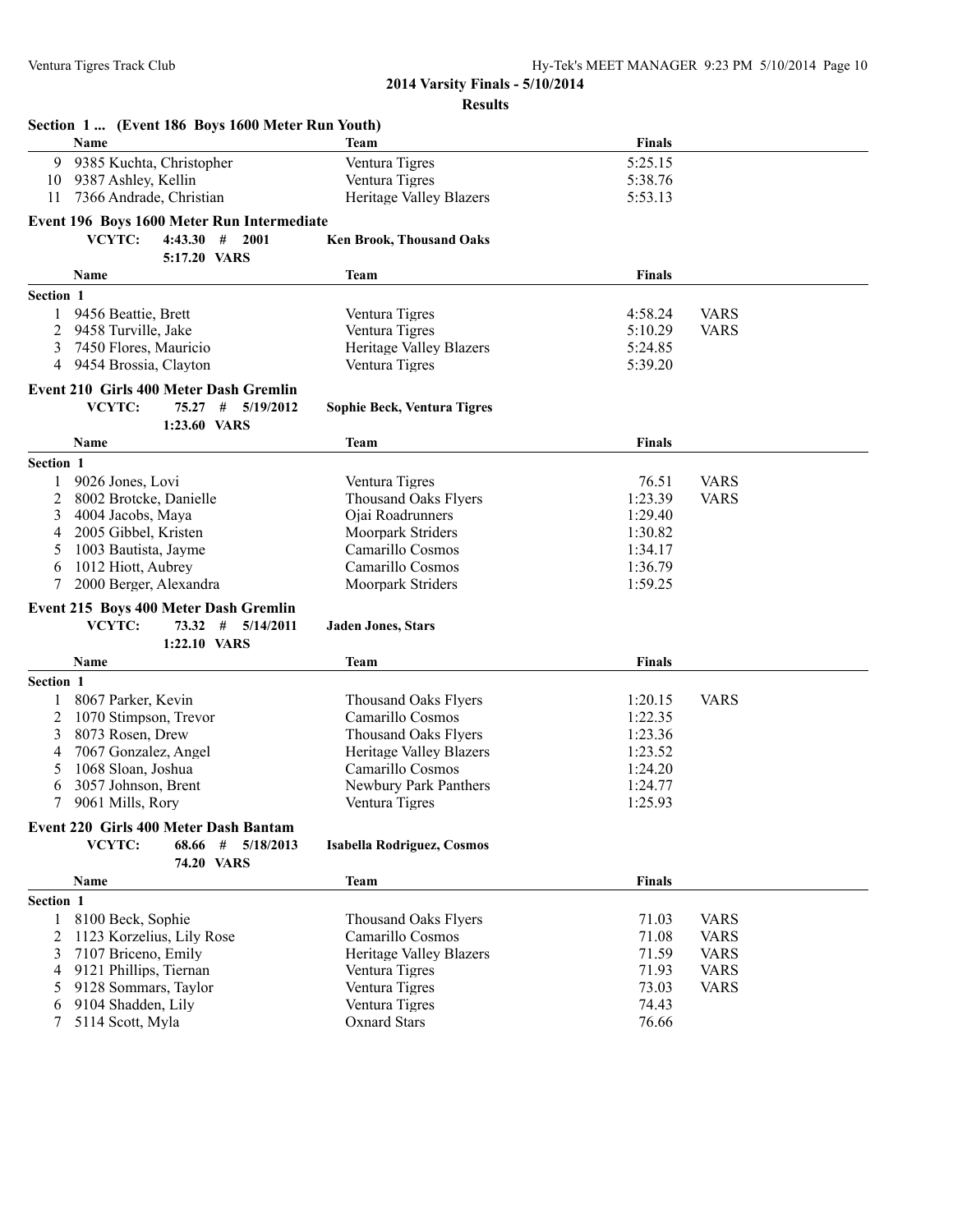|           | <b>Name</b>                                    |                                       | Team                                | <b>Finals</b> |             |
|-----------|------------------------------------------------|---------------------------------------|-------------------------------------|---------------|-------------|
| 8         | 2120 Rauschenberger, Elle                      |                                       | Moorpark Striders                   | 77.62         |             |
|           |                                                | Event 225 Boys 400 Meter Dash Bantam  |                                     |               |             |
|           | VCYTC:                                         | $64.50$ # $5/18/2013$                 | <b>Jaden Jones, Stars</b>           |               |             |
|           |                                                | <b>71.60 VARS</b>                     |                                     |               |             |
|           | Name                                           |                                       | Team                                | <b>Finals</b> |             |
| Section 1 |                                                |                                       |                                     |               |             |
| 1         | 1179 Olson, Adam                               |                                       | Camarillo Cosmos                    | 68.09         | <b>VARS</b> |
| 2         | 9172 Jeffris, Jacob                            |                                       | Ventura Tigres                      | 69.84         | <b>VARS</b> |
| 3         | 2174 Sottile, Christopher                      |                                       | Moorpark Striders                   | 69.87         | <b>VARS</b> |
| 4         | 7166 Gonzalez, Isaac                           |                                       | <b>Heritage Valley Blazers</b>      | 73.23         |             |
| 5         | 7169 Gonzalez, Davian                          |                                       | <b>Heritage Valley Blazers</b>      | 75.34         |             |
| 6         | 1151 Amesse, Hunter                            |                                       | Camarillo Cosmos                    | 76.90         |             |
| 7         | 3166 Hiete, Bradley                            |                                       | Newbury Park Panthers               | 77.79         |             |
| 8         | 5158 Green, Isaiah                             |                                       | <b>Oxnard Stars</b>                 | 78.38         |             |
| 9         | 5180 Blair, Mason                              |                                       | <b>Oxnard Stars</b>                 | 1:21.64       |             |
|           |                                                |                                       |                                     |               |             |
|           |                                                | Event 230 Girls 400 Meter Dash Midget |                                     |               |             |
|           | VCYTC:                                         | $62.8h$ # 2003                        | <b>Megan Wales, SB</b>              |               |             |
|           |                                                | <b>67.90 VARS</b>                     |                                     |               |             |
|           | Name                                           |                                       | Team                                | <b>Finals</b> |             |
| Section 1 |                                                |                                       |                                     |               |             |
|           | 1211 Fontenot, Ginger                          |                                       | Camarillo Cosmos                    | 64.25         | <b>VARS</b> |
| 2         | 3232 Rashoff, Shaelyn                          |                                       | Newbury Park Panthers               | 65.09         | <b>VARS</b> |
| 3         | 1232 Rodriguez, Isabella                       |                                       | Camarillo Cosmos                    | 67.19         | <b>VARS</b> |
| 4         | 5233 Holmes, Macy                              |                                       | <b>Oxnard Stars</b>                 | 67.28         | <b>VARS</b> |
| 5         | 3215 Jorgensen, Emily                          |                                       | Newbury Park Panthers               | 67.72         | <b>VARS</b> |
| 6         | 9230 Garcia, Julianna                          |                                       | Ventura Tigres                      | 67.96         |             |
| 7         | 5228 Dillon, Skylar                            |                                       | <b>Oxnard Stars</b>                 | 69.17         |             |
| 8         | 5225 Alston, Dyamon                            |                                       | <b>Oxnard Stars</b>                 | 70.53         |             |
| 9         | 2219 Plummer, Victoria                         |                                       | Moorpark Striders                   | 70.70         |             |
|           |                                                | Event 235 Boys 400 Meter Dash Midget  |                                     |               |             |
|           | VCYTC:                                         | $58.76$ # 2006                        | Benjamin Dixon, Oxnard              |               |             |
|           |                                                | <b>66.40 VARS</b>                     |                                     |               |             |
|           | Name                                           |                                       | Team                                | <b>Finals</b> |             |
| Section 1 |                                                |                                       |                                     |               |             |
|           | 3260 Jackson, Joshua                           |                                       | <b>Newbury Park Panthers</b>        | 65.00         | <b>VARS</b> |
| 2         | 3275 Stokes, Julien                            |                                       | Newbury Park Panthers               | 65.56         | <b>VARS</b> |
|           |                                                |                                       |                                     | 66.38         | <b>VARS</b> |
| 3<br>4    | 5287 Castro, Noah<br>5257 Middleton, Christian |                                       | Oxnard Stars<br><b>Oxnard Stars</b> | 68.14         |             |
| 5.        | 9280 Button, Colby                             |                                       | Ventura Tigres                      | 69.07         |             |
|           |                                                |                                       |                                     |               |             |
|           |                                                | Event 240 Girls 400 Meter Dash Youth  |                                     |               |             |
|           | VCYTC:                                         | $57.0h$ # 2003                        | <b>Chelsea Davis, Newbury Park</b>  |               |             |
|           |                                                | <b>63.70 VARS</b>                     |                                     |               |             |
|           | Name                                           |                                       | <b>Team</b>                         | <b>Finals</b> |             |
| Section 1 |                                                |                                       |                                     |               |             |
|           | 3337 Remington, Cailey                         |                                       | Newbury Park Panthers               | 59.69         | <b>VARS</b> |
| 2         | 8310 Givvin, Kathryn                           |                                       | <b>Thousand Oaks Flyers</b>         | 61.69         | <b>VARS</b> |
| 3         | 9306 Moore, Alyssa                             |                                       | Ventura Tigres                      | 61.83         | <b>VARS</b> |
| 4         | 8316 Klusman, Kayla                            |                                       | <b>Thousand Oaks Flyers</b>         | 62.04         | <b>VARS</b> |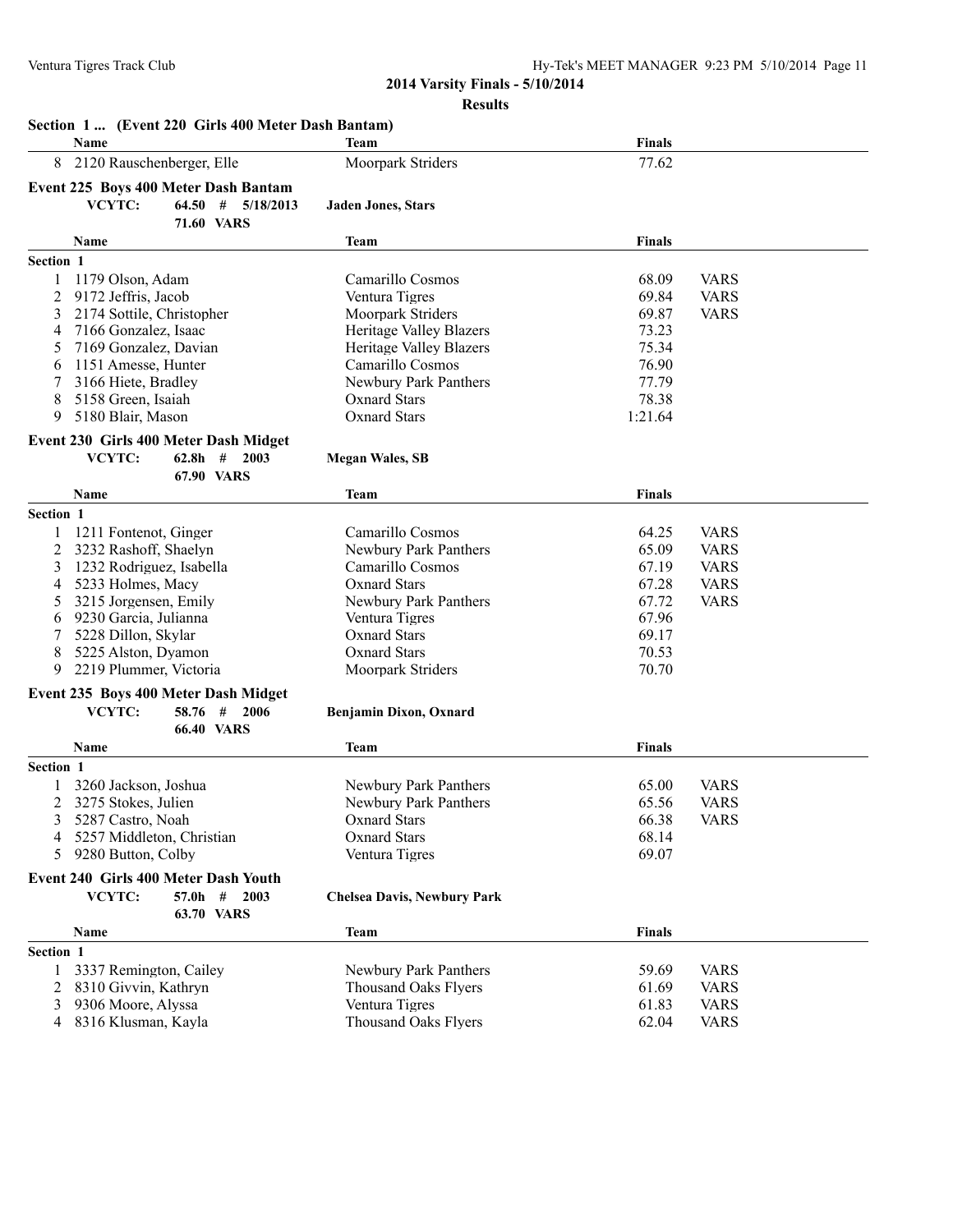|           | Section 1  (Event 240 Girls 400 Meter Dash Youth) |                                           |                |                            |
|-----------|---------------------------------------------------|-------------------------------------------|----------------|----------------------------|
|           | Name                                              | Team                                      | <b>Finals</b>  |                            |
| 5         | 5305 Vera, Ariana                                 | <b>Oxnard Stars</b>                       | 63.50          | <b>VARS</b>                |
| 6         | 1335 Wickett, Denaya                              | Camarillo Cosmos                          | 64.82          |                            |
| 7         | 1319 Nava, Veronica                               | Camarillo Cosmos                          | 65.24          |                            |
| 8         | 3306 Chari, Maya                                  | Newbury Park Panthers                     | 67.76          |                            |
|           | Event 245 Boys 400 Meter Dash Youth               |                                           |                |                            |
|           | VCYTC:<br>$52.36$ #<br>2008                       | Benjamin Dixon, Oxnard                    |                |                            |
|           | <b>58.40 VARS</b>                                 |                                           |                |                            |
|           | Name                                              | Team                                      | <b>Finals</b>  |                            |
|           |                                                   |                                           |                |                            |
| Section 1 |                                                   |                                           |                |                            |
|           | 2354 Bixler, Kai                                  | Moorpark Striders                         | 53.25          | <b>VARS</b>                |
| 2         | 9388 Whitcomb, Cory                               | Ventura Tigres                            | 54.73          | <b>VARS</b>                |
| 3         | 1369 VanKeersbilck, Luke                          | Camarillo Cosmos                          | 54.92          | <b>VARS</b>                |
| 4         | 2384 Wotawa, Jake                                 | Moorpark Striders                         | 56.29          | <b>VARS</b>                |
| 5         | 7363 Gonzalez, Fernando                           | Heritage Valley Blazers                   | 58.23          | <b>VARS</b>                |
|           | Event 255 Boys 400 Meter Dash Intermediate        |                                           |                |                            |
|           | VCYTC:<br>53.60#<br>2001                          | <b>Andrew Zamora, Moorpark</b>            |                |                            |
|           | <b>58.40 VARS</b>                                 |                                           |                |                            |
|           | Name                                              | <b>Team</b>                               | <b>Finals</b>  |                            |
| Section 1 |                                                   |                                           |                |                            |
| 1         | 5453 Brunson, Tyree                               | <b>Oxnard Stars</b>                       | 55.27          | <b>VARS</b>                |
| 2         | 9462 Akuna, Kekoa                                 | Ventura Tigres                            | 55.67          | <b>VARS</b>                |
| 3         | 3453 Stokes, Jalen                                | Newbury Park Panthers                     | 56.72          | <b>VARS</b>                |
| 4         | 8457 Short, Winston                               | <b>Thousand Oaks Flyers</b>               | 58.06          | <b>VARS</b>                |
| 5         | 4451 Kuehn, Jesse                                 | Ojai Roadrunners                          | 58.36          | <b>VARS</b>                |
| 6         | 8456 Robbins, Saxon                               | <b>Thousand Oaks Flyers</b>               | 63.26          |                            |
|           |                                                   |                                           |                |                            |
|           | Event 270 Girls 100 Meter Dash Gremlin            |                                           |                |                            |
|           | VCYTC:<br>$15.30$ # 2000                          | <b>Megan Wales, SB</b>                    |                |                            |
|           | <b>16.69 VARS</b>                                 |                                           |                |                            |
|           | Name                                              | <b>Team</b>                               | <b>Finals</b>  |                            |
| Section 1 | <b>Wind: 2.6</b>                                  |                                           |                |                            |
|           | 9026 Jones, Lovi                                  | Ventura Tigres                            | 15.32          | <b>VARS</b>                |
| 2         | 1011 Harris, Sienna                               | Camarillo Cosmos                          | 16.63          | <b>VARS</b>                |
| 3         | 3021 Saley, Lina                                  | Newbury Park Panthers                     | 16.85          |                            |
| 4         | 3001 Caulfield, Clara                             | Newbury Park Panthers                     | 16.89          |                            |
| 5         | 2003 Finnerty, Madison                            | Moorpark Striders                         | 17.27          |                            |
| 6         | 3005 Hayes, Summer                                | Newbury Park Panthers                     | 17.49          |                            |
|           | 8020 Somers, Juliana                              | Thousand Oaks Flyers                      | 17.83          |                            |
| 8         | 2007 Johnson, Madelyn                             | Moorpark Striders                         | 18.57          |                            |
|           | Event 275 Boys 100 Meter Dash Gremlin             |                                           |                |                            |
|           | 15.00#<br>VCYTC:<br>1994                          | <b>Shane Sweeting, Ventura</b>            |                |                            |
|           | <b>16.78 VARS</b>                                 |                                           |                |                            |
|           | Name                                              | <b>Team</b>                               | <b>Finals</b>  |                            |
| Section 1 | <b>Wind: 1.3</b>                                  |                                           |                |                            |
| 1         |                                                   | <b>Oxnard Stars</b>                       |                | <b>VARS</b>                |
|           | 5072 Harris, Camron                               |                                           | 15.48          |                            |
| 2         | 5070 Malone, Rodney<br>1063 McClone, Stas'        | <b>Oxnard Stars</b>                       | 15.84          | <b>VARS</b>                |
| 3         | 1054 Brenning, Taylor                             | Camarillo Cosmos                          | 16.44          | <b>VARS</b><br><b>VARS</b> |
| 4<br>5    | 3069 Wilson, Carter                               | Camarillo Cosmos<br>Newbury Park Panthers | 16.51<br>16.56 | <b>VARS</b>                |
|           |                                                   |                                           |                |                            |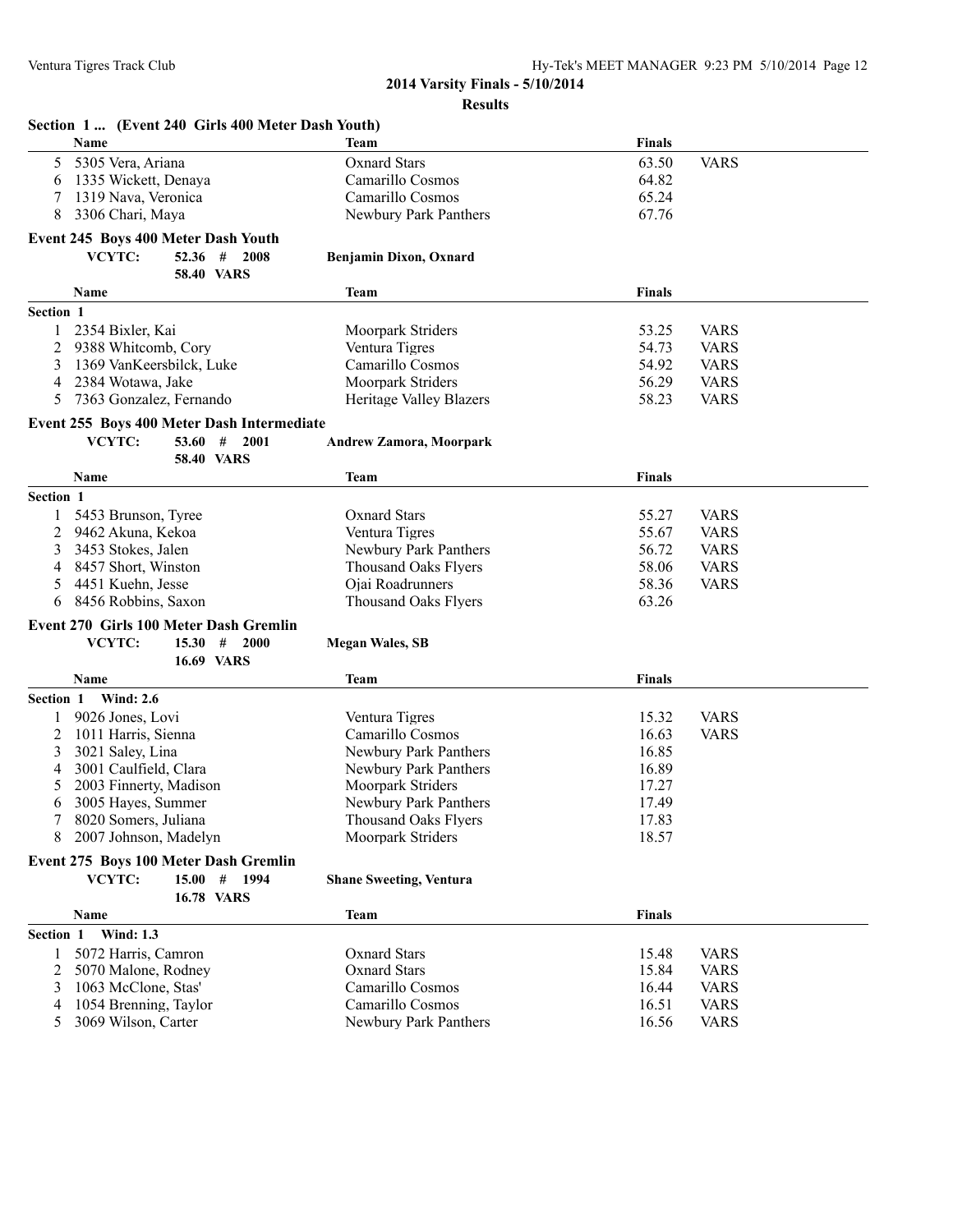| Wind: 1.3  (Event 275 Boys 100 Meter Dash Gremlin)<br><b>Section 1</b> |                                 |               |             |
|------------------------------------------------------------------------|---------------------------------|---------------|-------------|
| <b>Name</b>                                                            | Team                            | <b>Finals</b> |             |
| 3057 Johnson, Brent<br>6                                               | Newbury Park Panthers           | 16.60         | <b>VARS</b> |
| 8073 Rosen, Drew<br>7                                                  | <b>Thousand Oaks Flyers</b>     | 16.61         | <b>VARS</b> |
| 5067 Johns, Timmy<br>8                                                 | <b>Oxnard Stars</b>             | 16.81         |             |
| 5061 Olmande, Devin<br>9                                               | <b>Oxnard Stars</b>             | 17.06         |             |
| <b>Event 280 Girls 100 Meter Dash Bantam</b>                           |                                 |               |             |
| VCYTC:<br>$14.29$ # 2000                                               | <b>Kelsea Smith, Camarillo</b>  |               |             |
| 14.95 VARS                                                             |                                 |               |             |
| Name                                                                   | Team                            | <b>Finals</b> |             |
| Section 1<br><b>Wind: 2.6</b>                                          |                                 |               |             |
| 1122 Kennedy, Brooklyn<br>1                                            | Camarillo Cosmos                | 14.06         | <b>VARS</b> |
| 2<br>9124 Washington, Karinn                                           | Ventura Tigres                  | 14.70         | <b>VARS</b> |
| 1123 Korzelius, Lily Rose<br>3                                         | Camarillo Cosmos                | 14.92         | <b>VARS</b> |
| 7107 Briceno, Emily<br>4                                               | <b>Heritage Valley Blazers</b>  | 15.01         |             |
| 1108 Coons, Addis<br>5                                                 | Camarillo Cosmos                | 15.18         |             |
| 9123 Washington, Kayla<br>6                                            | Ventura Tigres                  | 15.25         |             |
| 7<br>9113 Wood, Abigail                                                | Ventura Tigres                  | 15.54         |             |
| Event 285 Boys 100 Meter Dash Bantam                                   |                                 |               |             |
| VCYTC:<br>13.40#<br>2001                                               | Sean Dugan, Ventura             |               |             |
| 14.53 VARS                                                             |                                 |               |             |
| Name                                                                   | Team                            | Finals        |             |
| Section 1 Wind: 2.9                                                    |                                 |               |             |
| 3188 Thompson, Delon<br>1                                              | Newbury Park Panthers           | 14.55         |             |
| 5158 Green, Isaiah<br>2                                                | <b>Oxnard Stars</b>             | 14.56         |             |
| 5182 Peart, Khalil<br>3                                                | <b>Oxnard Stars</b>             | 14.63         |             |
| 8179 Sterling, Grady<br>4                                              | <b>Thousand Oaks Flyers</b>     | 14.67         |             |
| 9187 Marcus, Jacob<br>5                                                | Ventura Tigres                  | 14.84         |             |
| 5172 Santana-Romero, Brandon<br>6                                      | <b>Oxnard Stars</b>             | 14.93         |             |
| 7168 Andrade, Evyn<br>7                                                | Heritage Valley Blazers         | 14.95         |             |
| 8<br>7172 Martinez, Stevan                                             | <b>Heritage Valley Blazers</b>  | 15.00         |             |
| 9<br>1157 Carfaro, Luke                                                | Camarillo Cosmos                | 15.07         |             |
| Event 290 Girls 100 Meter Dash Midget                                  |                                 |               |             |
| VCYTC:<br>12.70#<br>5/8/2009                                           | <b>Abigail Smith, TO Flyers</b> |               |             |
| <b>14.11 VARS</b>                                                      |                                 |               |             |
| Name                                                                   | <b>Team</b>                     | <b>Finals</b> |             |
| <b>Wind: 2.8</b><br>Section 1                                          |                                 |               |             |
| 1202 Atwater, Courtney                                                 | Camarillo Cosmos                | 13.26         | <b>VARS</b> |
| 5207 Holland, Maleah<br>2                                              | <b>Oxnard Stars</b>             | 13.46         | <b>VARS</b> |
| 3<br>5232 Simmons, Jaydah                                              | <b>Oxnard Stars</b>             | 13.47         | <b>VARS</b> |
| 1211 Fontenot, Ginger<br>4                                             | Camarillo Cosmos                | 13.52         | <b>VARS</b> |
| 5236 Perkins, Taliyah<br>5                                             | <b>Oxnard Stars</b>             | 13.66         | <b>VARS</b> |
| 8239 Timan, Paris<br>6                                                 | Thousand Oaks Flyers            | 13.74         | <b>VARS</b> |
| 3241 Thompson, Toni<br>7                                               | Newbury Park Panthers           | 13.84         | <b>VARS</b> |
| 8<br>8231 Richmond, Courteney                                          | Thousand Oaks Flyers            | 14.06         | <b>VARS</b> |
| 4224 Sheldon, Gabrielle<br>9                                           | Ojai Roadrunners                | 14.31         |             |
|                                                                        |                                 |               |             |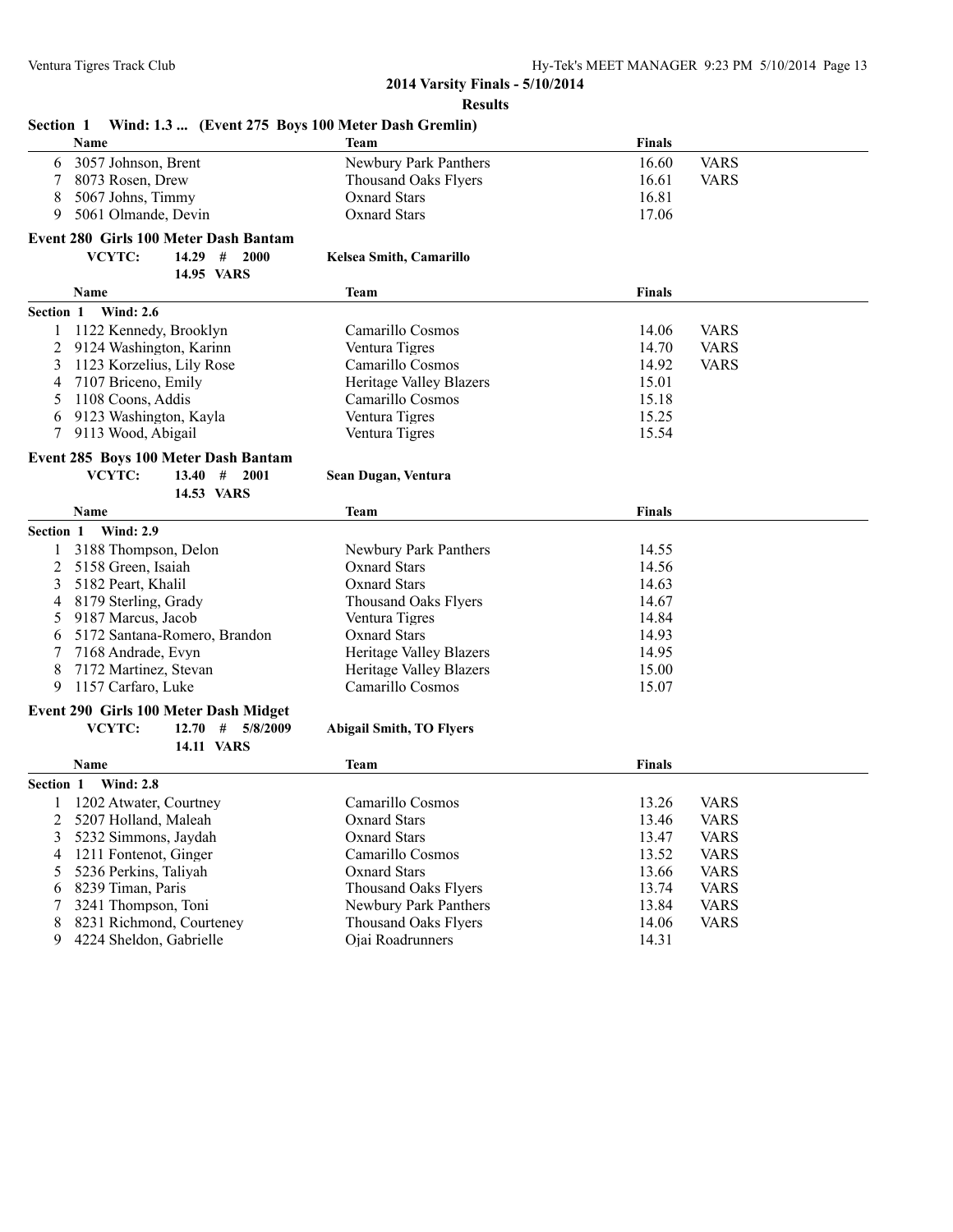## **Event 295 Boys 100 Meter Dash Midget**

|                | Event 295 Boys Too Meter Dasn Midget |                               |               |             |
|----------------|--------------------------------------|-------------------------------|---------------|-------------|
|                | VCYTC:<br>12.1h # 1984<br>13.76 VARS | <b>Steve Carnes, Moorpark</b> |               |             |
|                | <b>Name</b>                          | <b>Team</b>                   | <b>Finals</b> |             |
| Section 1      | <b>Wind: 3.6</b>                     |                               |               |             |
|                | 5273 Sherrod, Malik                  | Oxnard Stars                  | 12.95         | <b>VARS</b> |
| $\overline{2}$ | 5275 Wilson, Kyrie                   | <b>Oxnard Stars</b>           | 13.25         | <b>VARS</b> |
| 3              | 2261 Lutz, Caden                     | <b>Moorpark Striders</b>      | 13.32         | <b>VARS</b> |
| 4              | 3275 Stokes, Julien                  | Newbury Park Panthers         | 13.43         | <b>VARS</b> |
| 5              | 1280 Morales, Ryeon                  | Camarillo Cosmos              | 13.53         | <b>VARS</b> |
| 6              | 5277 Harris, Xavier                  | Oxnard Stars                  | 13.61         | <b>VARS</b> |
|                | 1284 Rust, Tyler                     | Camarillo Cosmos              | 13.67         | <b>VARS</b> |
| 8              | 4254 DelVecchio, Ellis               | Ojai Roadrunners              | 13.81         |             |
|                | Event 300 Girls 100 Meter Dash Youth |                               |               |             |
|                | VCYTC:<br>$12.16$ # $5/14/2011$      | <b>Abigail Smith, Arrows</b>  |               |             |
|                | 13.29 VARS                           |                               |               |             |
|                | <b>Name</b>                          | <b>Team</b>                   | <b>Finals</b> |             |
| Section 1      | <b>Wind: 2.3</b>                     |                               |               |             |
|                | 3337 Remington, Cailey               | Newbury Park Panthers         | 12.86         | <b>VARS</b> |
| 2              | 5322 Sherrod, Kierra                 | <b>Oxnard Stars</b>           | 13.06         | <b>VARS</b> |
| 3              | 1313 Jansen, Emma                    | Camarillo Cosmos              | 13.20         | <b>VARS</b> |
| 4              | 8305 Consales, Layne                 | <b>Thousand Oaks Flyers</b>   | 13.21         | <b>VARS</b> |
| 5              | 2332 Wade, Kelly                     | Moorpark Striders             | 13.28         | <b>VARS</b> |
| 6              | 5300 Bennett, Dajshai                | <b>Oxnard Stars</b>           | 13.34         |             |
| 7              | 3312 Erinle, Tobi                    | Newbury Park Panthers         | 13.51         |             |
| 8              | 1304 Bolt, Kimmy                     | Camarillo Cosmos              | 13.74         |             |
| 9              | 1319 Nava, Veronica                  | Camarillo Cosmos              | 13.75         |             |
|                | Event 305 Boys 100 Meter Dash Youth  |                               |               |             |
|                | VCYTC:<br>$11.11 \quad # \quad 2005$ | <b>Patrick Hall, Oxnard</b>   |               |             |
|                | 12.59 VARS                           |                               |               |             |
|                | <b>Name</b>                          | <b>Team</b>                   | <b>Finals</b> |             |
| Section 1      | <b>Wind: 2.1</b>                     |                               |               |             |
|                | 9388 Whitcomb, Cory                  | Ventura Tigres                | 11.97         | <b>VARS</b> |
| 2              | 8351 Brown, Michael                  | <b>Thousand Oaks Flyers</b>   | 12.03         | <b>VARS</b> |
| 3              | 5361 Wells, Chase                    | <b>Oxnard Stars</b>           | 12.09         | <b>VARS</b> |
| 4              | 7361 Luna, Tim                       | Heritage Valley Blazers       | 12.15         | <b>VARS</b> |

**Name Finals Finals Finals Finals Finals Finals Finals Section 1 Wind: 3.3**

**Event 310 Girls 100 Meter Dash Intermediate**

**13.29 VARS**

**VCYTC: 12.66 # 2005 Mariyah Lee, Oxnard**

| e <b>ction l</b> | Wind: 3.3                   |                         |       |
|------------------|-----------------------------|-------------------------|-------|
|                  | . 2308 Gabriel, Alexandra   | Moorpark Striders       | 14.19 |
|                  | 2 3403 Coscarelli. Victoria | Newbury Park Panthers   | 14.56 |
|                  | 3 7400 Rodriguez, Virginia  | Heritage Valley Blazers | 15.50 |

5 5362 Ortiz, Alejandro Oxnard Stars 12.26 VARS 6 5359 Marsico, Moses Cxnard Stars 12.51 VARS<br>
7 8356 Davila, Luis Thousand Oaks Flyers 12.57 VARS Thousand Oaks Flyers<br>Oxnard Stars

8 5365 Waters, Ja'ron Oxnard Stars 12.66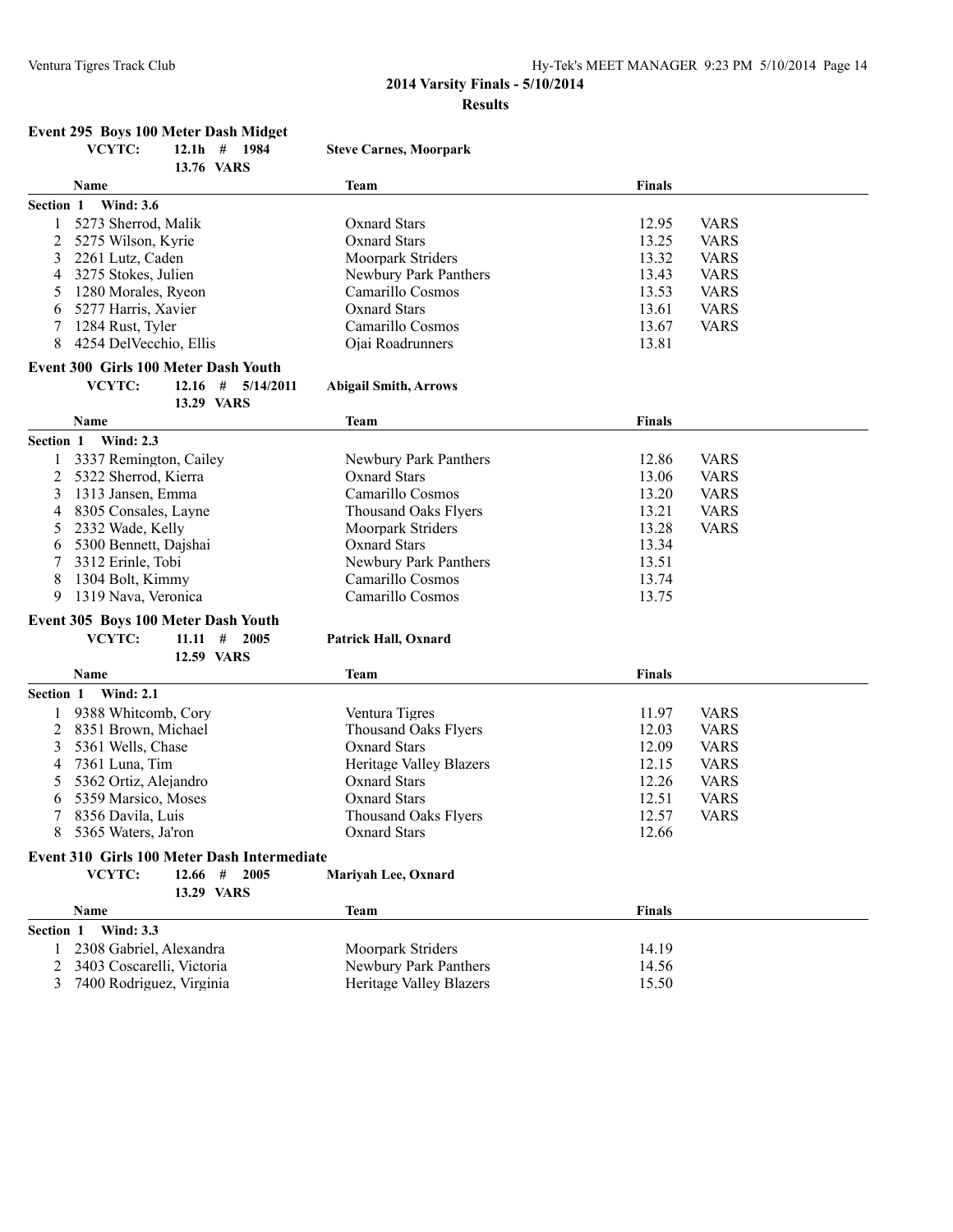**Event 315 Boys 100 Meter Dash Intermediate**

## **2014 Varsity Finals - 5/10/2014 Results**

#### **VCYTC: 11.1h # 1987 Steve Carnes, Moorpark 12.59 VARS Name Team Finals Section 1 Wind: 4.1** 1 5455 Allen, Marquis 11.65 VARS<br>2 5452 Nicholson, Ky'jeric 11.71 VARS<br>2 5452 Nicholson, Ky'jeric 0xnard Stars 11.71 VARS 2 5452 Nicholson, Ky'jeric Oxnard Stars 11.71 VARS 3 5451 Staples, Deshaun Oxnard Stars 11.94 VARS 4 3452 Crocker, Jonathan Newbury Park Panthers 12.07 VARS 5 8450 Brooks, Nathan 12.23 VARS<br>
6 1452 Zoltak, Miles Camarillo Cosmos 13.25 6 1452 Zoltak, Miles **Event 330 Girls 800 Meter Run Gremlin VCYTC: 2:55.28 # 5/18/2013 Chelsea Ochoa, Tigres 3:14.90 VARS Name Team Finals Section 1** 1 7021 Herrera, Yaraby Heritage Valley Blazers 3:04.96 VARS 2 1013 Holmes, Jordyn Camarillo Cosmos 3:07.18 VARS 3 8002 Brotcke, Danielle Thousand Oaks Flyers 3:09.43 VARS 4 9016 Laureano, Niza Ventura Tigres 3:16.29 5 9011 Torres, Emma Ventura Tigres 3:17.06<br>6 4004 Jacobs, Maya (2014) Ojai Roadrunners 3:18.94 6 4004 Jacobs, Maya Ojai Roadrunners 3:18.94 7 1022 Rosenthal, Cassidy Camarillo Cosmos 3:20.80 8 2012 Pereira, Addison Moorpark Striders 3:25.58 9 1025 Villavicencio, Samantha Camarillo Cosmos 3:28.51 10 1012 Hiott, Aubrey Camarillo Cosmos 3:33.54 11 3006 Henderson, Quinn Newbury Park Panthers 3:36.28 12 2005 Gibbel, Kristen Moorpark Striders 3:37.15

#### **Event 335 Boys 800 Meter Run Gremlin**

**3:05.60 VARS**

**VCYTC: 2:48.56 # 5/14/2011 Chase Schermer, Flyers**

|           | <b>Name</b>           | Team                        | <b>Finals</b> |             |
|-----------|-----------------------|-----------------------------|---------------|-------------|
| Section 1 |                       |                             |               |             |
|           | 9058 Herrera, Braden  | Ventura Tigres              | 3:00.76       | <b>VARS</b> |
|           | 2 8076 Yesionek, Ben  | <b>Thousand Oaks Flyers</b> | 3:04.75       | <b>VARS</b> |
|           | 1068 Sloan, Joshua    | Camarillo Cosmos            | 3:07.05       |             |
| 4         | 8062 Gutierrez, Mateo | Thousand Oaks Flvers        | 3:08.09       |             |
|           | 1065 Montag, Diego    | Camarillo Cosmos            | 3:11.32       |             |
| 6         | 8059 Elsokary, Kayden | Thousand Oaks Flvers        | 3:12.37       |             |
|           | 3058 Jones, Elliott   | Newbury Park Panthers       | 3:14.13       |             |
| 8         | 8052 Bates, Peter     | <b>Thousand Oaks Flyers</b> | 3:15.04       |             |
| 9         | 3070 Romero, Mateo    | Newbury Park Panthers       | 3:19.32       |             |
| 10        | 3056 Hussain, Eshaan  | Newbury Park Panthers       | 3:19.98       |             |
| 11        | 3051 Doshi, Dev       | Newbury Park Panthers       | 3:24.31       |             |
| 12.       | 3059 Karsten, Alex    | Newbury Park Panthers       | 3:34.55       |             |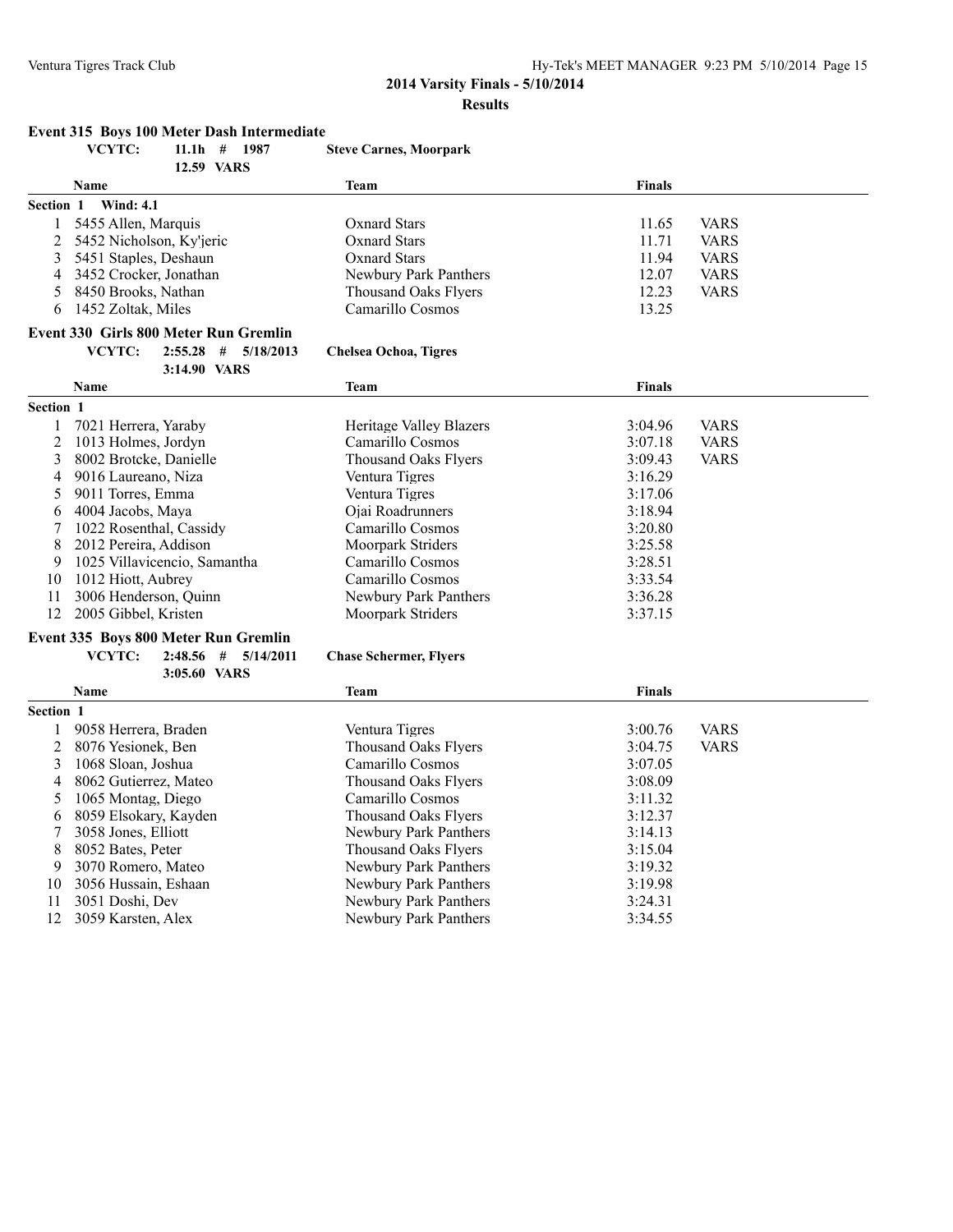#### **Event 340 Girls 800 Meter Run Bantam**

|  | VCYTC: |  |  | $2:40.66$ # $5/19/2012$ | <b>Hannah Wilson, Flyers</b> |  |
|--|--------|--|--|-------------------------|------------------------------|--|
|--|--------|--|--|-------------------------|------------------------------|--|

|                  | 2:54.20 VARS                |                         |               |             |
|------------------|-----------------------------|-------------------------|---------------|-------------|
|                  | <b>Name</b>                 | Team                    | <b>Finals</b> |             |
| <b>Section 1</b> |                             |                         |               |             |
|                  | 3112 Hawkins, Ailish        | Newbury Park Panthers   | 2:49.81       | <b>VARS</b> |
|                  | 2 9114 Ochoa, Chelsea       | Ventura Tigres          | 2:51.29       | <b>VARS</b> |
|                  | 1125 Locher, Rebecca        | Camarillo Cosmos        | 2:54.97       |             |
| 4                | 1117 Holmes, Braelon        | Camarillo Cosmos        | 2:56.55       |             |
|                  | 5 2120 Rauschenberger, Elle | Moorpark Striders       | 2:59.47       |             |
| 6                | 7104 Laureano, Andrea       | Heritage Valley Blazers | 3:02.72       |             |
|                  | 2114 Meza, Tatiana          | Moorpark Striders       | 3:04.80       |             |
| 8                | 7102 Perez, Kaliz           | Heritage Valley Blazers | 3:06.06       |             |
| 9                | 3138 Vincze, Gabriella      | Newbury Park Panthers   | 3:08.94       |             |
| 10               | 1137 Widerburg, Brittany    | Camarillo Cosmos        | 3:18.94       |             |
|                  |                             |                         |               |             |

# **Event 345 Boys 800 Meter Run Bantam<br>VCYTC:** 2:35.00 # 2001

#### $Michael Roman, Oxnard$

|           | 2:48.60 VARS                         |                          |         |             |
|-----------|--------------------------------------|--------------------------|---------|-------------|
|           | <b>Name</b>                          | Team                     | Finals  |             |
| Section 1 |                                      |                          |         |             |
|           | 1179 Olson, Adam                     | Camarillo Cosmos         | 2:37.94 | <b>VARS</b> |
| 2         | 2174 Sottile, Christopher            | <b>Moorpark Striders</b> | 2:42.88 | <b>VARS</b> |
| 3         | 9176 Egbert, Christopher             | Ventura Tigres           | 2:43.29 | <b>VARS</b> |
| 4         | 1178 Morreale, Ryan                  | Camarillo Cosmos         | 2:44.94 | <b>VARS</b> |
|           | 9182 Torres, Camilo                  | Ventura Tigres           | 2:46.30 | <b>VARS</b> |
| 6.        | 1192 Young, Lex                      | Camarillo Cosmos         | 2:46.56 | <b>VARS</b> |
|           | 9157 Torres, Michael                 | Ventura Tigres           | 2:46.57 | <b>VARS</b> |
| 8         | 9165 Baysinger, Grant                | Ventura Tigres           | 2:48.51 | <b>VARS</b> |
| 9.        | 2165 Kephart, Thomas                 | <b>Moorpark Striders</b> | 2:51.88 |             |
| 10        | 8161 James, Donovan                  | Thousand Oaks Flyers     | 2:55.48 |             |
| 11        | 8151 Bates, Brian                    | Thousand Oaks Flvers     | 3:02.58 |             |
|           | Event 350 Girls 800 Meter Run Midget |                          |         |             |

#### **VCYTC: 2:31.86 # 2004 Savannah Finfrock, Camarillo 2:43.50 VARS**

|           | <b>Name</b>              | Team                     | <b>Finals</b> |             |
|-----------|--------------------------|--------------------------|---------------|-------------|
| Section 1 |                          |                          |               |             |
|           | 3232 Rashoff, Shaelyn    | Newbury Park Panthers    | 2:35.17       | <b>VARS</b> |
|           | 2 1222 Locher, Madeleine | Camarillo Cosmos         | 2:38.45       | <b>VARS</b> |
|           | 3 3213 Hawkins, Fiona    | Newbury Park Panthers    | 2:42.83       | <b>VARS</b> |
|           | 4 9231 Kunes, Kamila     | Ventura Tigres           | 2:44.52       |             |
|           | 5 3220 Krostag, Jenna    | Newbury Park Panthers    | 2:49.53       |             |
|           | 6 2200 Aguilar, Mia      | <b>Moorpark Striders</b> | 2:52.05       |             |
|           | 5209 Beltran, Bella      | Oxnard Stars             | 2:55.17       |             |
| 8         | 8201 Bauer, Savannah     | Thousand Oaks Flyers     | 2:55.48       |             |
| 9         | 9204 Torres, Meriah      | Ventura Tigres           | 2:58.62       |             |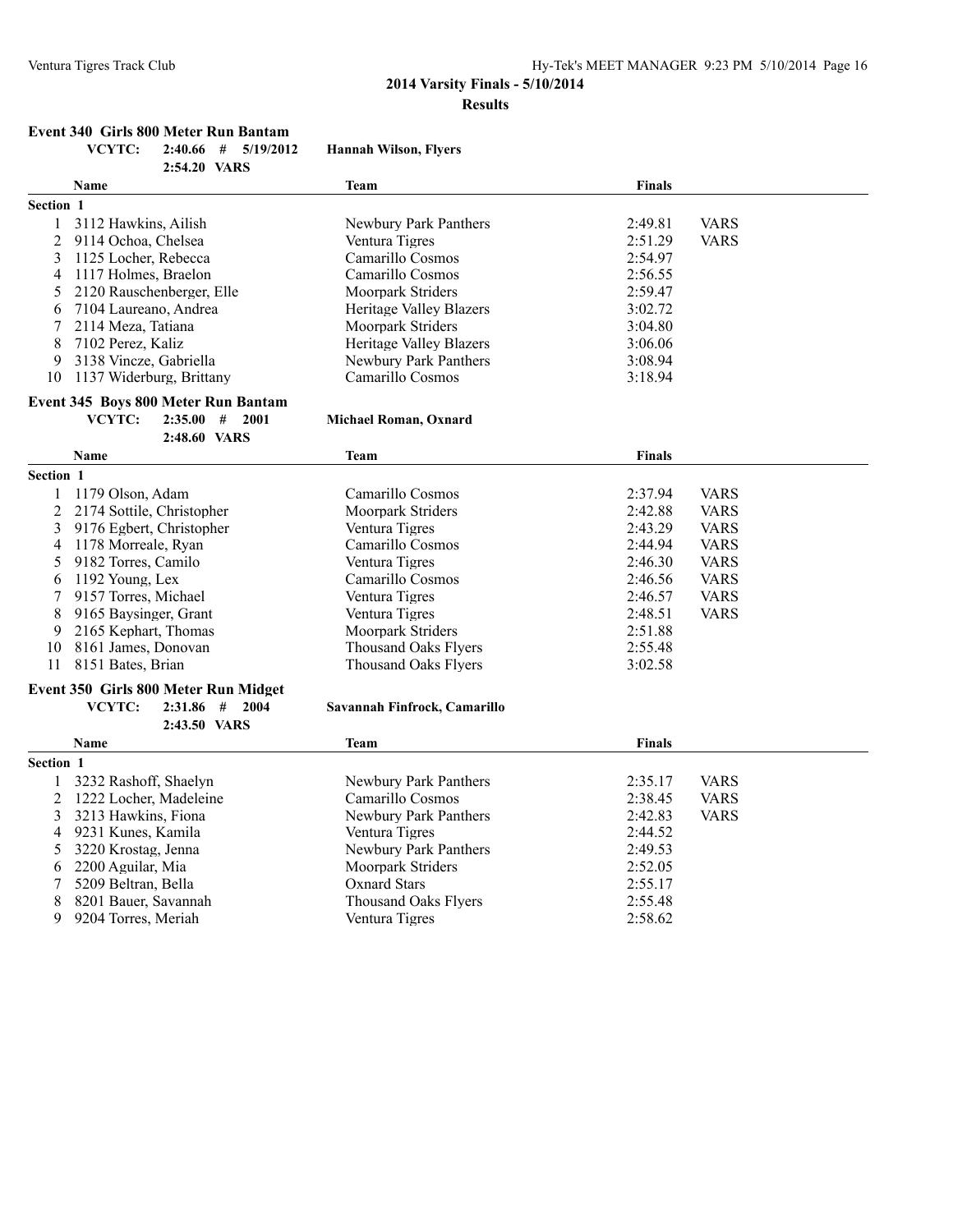## **Event 355 Boys 800 Meter Run Midget**

|                | VCYTC:                 | $2:23.50$ # 2007                           | Angel Maya, Ojai                    |               |             |
|----------------|------------------------|--------------------------------------------|-------------------------------------|---------------|-------------|
|                |                        | 2:36.30 VARS                               |                                     |               |             |
|                | Name                   |                                            | Team                                | Finals        |             |
| Section 1      |                        |                                            |                                     |               |             |
| 1              | 1270 Gravel, Fletcher  |                                            | Camarillo Cosmos                    | 2:32.19       | <b>VARS</b> |
| 2              | 9278 Laureano, Carlos  |                                            | Ventura Tigres                      | 2:35.66       | <b>VARS</b> |
| 3              | 1283 Renken, Alex      |                                            | Camarillo Cosmos                    | 2:43.33       |             |
| 4              | 1251 Alameda, daniel   |                                            | Camarillo Cosmos                    | 2:43.77       |             |
| 5              | 4264 Rothermel, Shawn  |                                            | Ojai Roadrunners                    | 2:44.14       |             |
| 6              | 8253 Cooper, Michael   |                                            | <b>Thousand Oaks Flyers</b>         | 2:44.16       |             |
| 7              | 1276 Lambert, Corey    |                                            | Camarillo Cosmos                    | 2:44.92       |             |
| 8              | 1294 Young, Nico       |                                            | Camarillo Cosmos                    | 2:45.06       |             |
| 9              | 1287 Sahlman, Colin    |                                            | Camarillo Cosmos                    | 2:49.91       |             |
| 10             | 4252 Cesena, Matias    |                                            | Ojai Roadrunners                    | 2:55.69       |             |
|                |                        | Event 360 Girls 800 Meter Run Youth        |                                     |               |             |
|                | VCYTC:                 | $2:21.98$ # $5/22/2010$                    | <b>Alexeva Cerise, Flyers</b>       |               |             |
|                |                        | 2:35.30 VARS                               |                                     |               |             |
|                | Name                   |                                            | <b>Team</b>                         | <b>Finals</b> |             |
| Section 1      |                        |                                            |                                     |               |             |
|                | 9324 Kearney, Lauren   |                                            | Ventura Tigres                      | 2:30.87       | <b>VARS</b> |
| 2              | 8300 Adams, Claire     |                                            | <b>Thousand Oaks Flyers</b>         | 2:31.23       | <b>VARS</b> |
| 3              | 8312 Hume, Abigail     |                                            | <b>Thousand Oaks Flyers</b>         | 2:34.02       | <b>VARS</b> |
| 4              | 9309 Erickson, Peyton  |                                            | Ventura Tigres                      | 2:37.55       |             |
| 5              | 4307 Lenehan, Kyla     |                                            | Ojai Roadrunners                    | 2:41.22       |             |
| 6              | 9323 Anders, Maizie    |                                            | Ventura Tigres                      | 2:41.24       |             |
| 7              | 3303 Bolanos, Alexa    |                                            | Newbury Park Panthers               | 2:43.38       |             |
| 8              | 9321 Morales, Olivia   |                                            | Ventura Tigres                      | 2:44.82       |             |
|                |                        |                                            |                                     |               |             |
|                |                        | Event 365 Boys 800 Meter Run Youth         |                                     |               |             |
|                | VCYTC:                 | 2:06.30<br>#<br>5/8/2009                   | Angel Maya, Ojai                    |               |             |
|                |                        | 2:21.50 VARS                               |                                     |               |             |
|                | Name                   |                                            | Team                                | Finals        |             |
| Section 1      |                        |                                            |                                     |               |             |
|                | 2359 Daniels, Patrick  |                                            | Moorpark Striders                   | 2:12.87       | <b>VARS</b> |
| 2              |                        | 7363 Gonzalez, Fernando                    | Heritage Valley Blazers             | 2:14.57       | <b>VARS</b> |
| 3              | 9354 Ronk, Ethan       |                                            | Ventura Tigres                      | 2:18.92       | <b>VARS</b> |
| 4              |                        | 1369 VanKeersbilck, Luke                   | Camarillo Cosmos                    | 2:21.28       | <b>VARS</b> |
| 5              | 9390 Eidson, Derek     |                                            | Ventura Tigres                      | 2:21.46       | <b>VARS</b> |
| 6              | 1354 Brown, Mason      |                                            | Camarillo Cosmos                    | 2:24.00       |             |
| 7              |                        | 2355 Borzone, Aleksander                   | Moorpark Striders                   | 2:27.10       |             |
|                | 9382 Aguilar, Daniel   |                                            | Ventura Tigres                      | 2:29.81       |             |
|                | 9340 Grenier, Kyle     |                                            | Ventura Tigres                      | 2:32.33       |             |
|                | 9353 Burr, Mitchell    |                                            | Ventura Tigres                      | <b>DNF</b>    |             |
|                |                        | Event 370 Girls 800 Meter Run Intermediate |                                     |               |             |
|                | VCYTC:                 | 2007<br>$2:28.12$ #<br>2:35.50 VARS        | <b>Megan Thompson, Newbury Park</b> |               |             |
|                | Name                   |                                            | <b>Team</b>                         | Finals        |             |
| Section 1      |                        |                                            |                                     |               |             |
| 1              | 9401 Egbert, Isabelle  |                                            | Ventura Tigres                      | 2:52.04       |             |
| $\overline{2}$ | 9402 Egbert, Elizabeth |                                            | Ventura Tigres                      | 2:53.77       |             |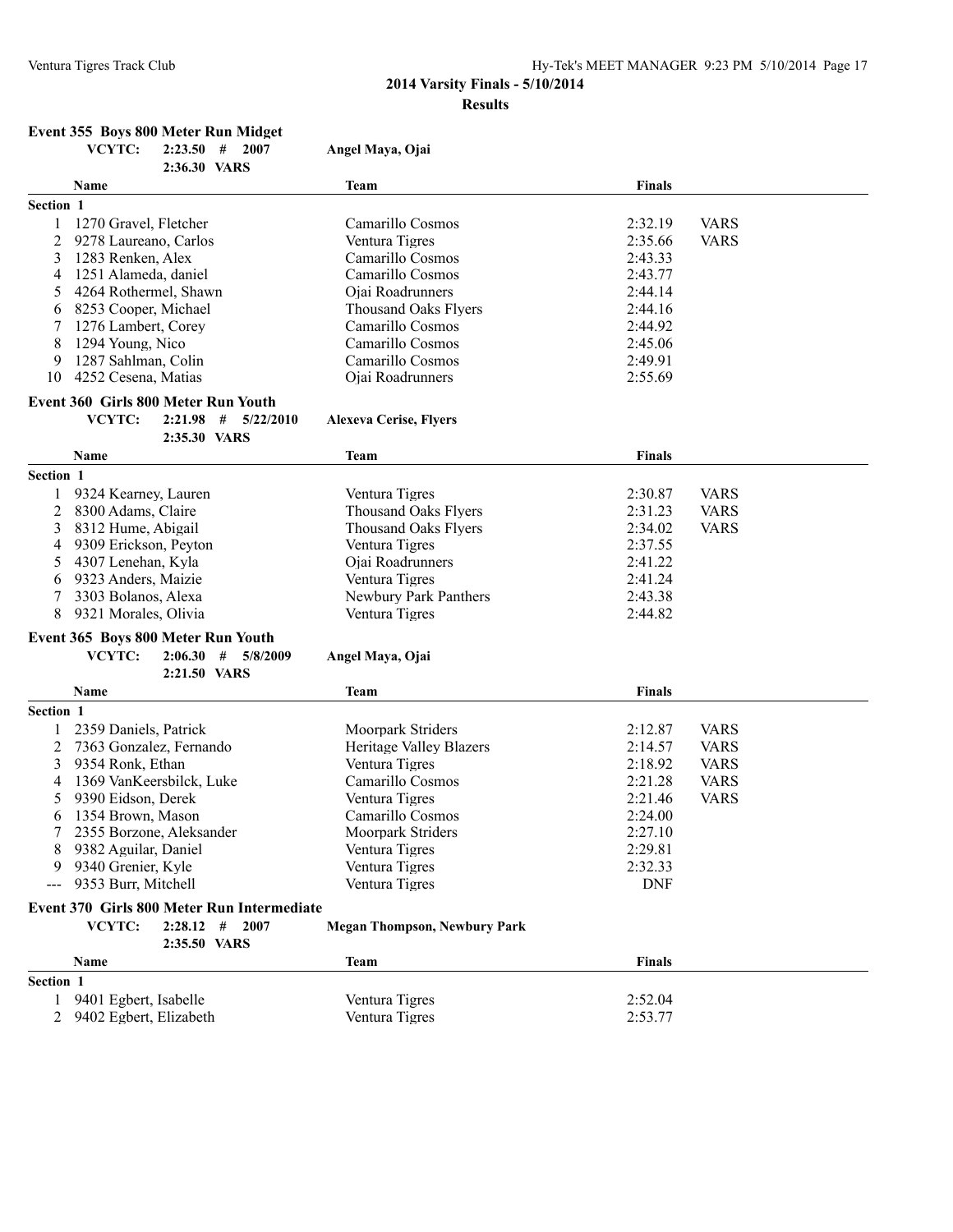|  |  |  | Event 375 Boys 800 Meter Run Intermediate |
|--|--|--|-------------------------------------------|
|--|--|--|-------------------------------------------|

|           | VCYTC:<br>$2:04.08$ #                  | 2007                  | <b>Sean Grumney, Newbury Park</b> |               |             |
|-----------|----------------------------------------|-----------------------|-----------------------------------|---------------|-------------|
|           | 2:21.50 VARS                           |                       |                                   |               |             |
|           | Name                                   |                       | <b>Team</b>                       | <b>Finals</b> |             |
| Section 1 |                                        |                       |                                   |               |             |
|           | 9456 Beattie, Brett                    |                       | Ventura Tigres                    | 2:18.19       | <b>VARS</b> |
| 2         | 8456 Robbins, Saxon                    |                       | <b>Thousand Oaks Flyers</b>       | 2:19.71       | <b>VARS</b> |
| 3         | 7450 Flores, Mauricio                  |                       | <b>Heritage Valley Blazers</b>    | 2:22.59       |             |
| 4         | 9458 Turville, Jake                    |                       | Ventura Tigres                    | 2:23.25       |             |
| 5         | 9459 Sap, Nick                         |                       | Ventura Tigres                    | 2:49.17       |             |
|           | Event 390 Girls 200 Meter Dash Gremlin |                       |                                   |               |             |
|           | VCYTC:<br>$32.16$ #                    | 5/10/2014             | <b>Lovi Jones, Tigres</b>         |               |             |
|           | VCYTC:<br>$32.16$ #                    | 5/10/2014             | <b>Lovi Jones, Tigres</b>         |               |             |
|           | 35.84 VARS                             |                       |                                   |               |             |
|           | Name                                   |                       | <b>Team</b>                       | <b>Finals</b> |             |
| Section 1 | <b>Wind: 1.9</b>                       |                       |                                   |               |             |
|           | 9026 Jones, Lovi                       |                       | Ventura Tigres                    | 32.16 # VARS  |             |
| 2         | 1011 Harris, Sienna                    |                       | Camarillo Cosmos                  | 35.70         | <b>VARS</b> |
| 3         | 1013 Holmes, Jordyn                    |                       | Camarillo Cosmos                  | 36.04         |             |
| 4         | 3001 Caulfield, Clara                  |                       | Newbury Park Panthers             | 36.42         |             |
| 5         | 3021 Saley, Lina                       |                       | Newbury Park Panthers             | 36.79         |             |
| 6         | 8002 Brotcke, Danielle                 |                       | <b>Thousand Oaks Flyers</b>       | 37.33         |             |
|           | 2003 Finnerty, Madison                 |                       | Moorpark Striders                 | 37.51         |             |
| 8         | 4004 Jacobs, Maya                      |                       | Ojai Roadrunners                  | 41.33         |             |
|           | Event 395 Boys 200 Meter Dash Gremlin  |                       |                                   |               |             |
|           | VCYTC:                                 | $31.17$ # $5/14/2011$ | <b>Jaden Jones, Stars</b>         |               |             |
|           | 35.70 VARS                             |                       |                                   |               |             |
|           | Name                                   |                       | Team                              | <b>Finals</b> |             |
| Section 1 | <b>Wind: 1.8</b>                       |                       |                                   |               |             |
|           | 5072 Harris, Camron                    |                       | <b>Oxnard Stars</b>               | 34.50         | <b>VARS</b> |
| 2         | 5070 Malone, Rodney                    |                       | <b>Oxnard Stars</b>               | 35.06         | <b>VARS</b> |
| 3         | 9064 Marcus, Benjamin                  |                       | Ventura Tigres                    | 35.23         | <b>VARS</b> |
| 4         | 1054 Brenning, Taylor                  |                       | Camarillo Cosmos                  | 35.58         | <b>VARS</b> |
| 5         | 8067 Parker, Kevin                     |                       | <b>Thousand Oaks Flyers</b>       | 35.68         | <b>VARS</b> |
| 6         | 3069 Wilson, Carter                    |                       | Newbury Park Panthers             | 35.96         |             |
| 7         | 1063 McClone, Stas'                    |                       | Camarillo Cosmos                  | 38.24         |             |
|           | Event 400 Girls 200 Meter Dash Bantam  |                       |                                   |               |             |
|           | VCYTC:<br>$29.94$ #                    | 2000                  | Kelsea Smith, Camarillo           |               |             |
|           | 31.93 VARS                             |                       |                                   |               |             |
|           | Name                                   |                       | <b>Team</b>                       | <b>Finals</b> |             |
| Section 1 | <b>Wind: 1.4</b>                       |                       |                                   |               |             |
| 1         | 1122 Kennedy, Brooklyn                 |                       | Camarillo Cosmos                  | 30.53         | <b>VARS</b> |
| 2         | 1123 Korzelius, Lily Rose              |                       | Camarillo Cosmos                  | 30.93         | <b>VARS</b> |
| 3         | 8100 Beck, Sophie                      |                       | <b>Thousand Oaks Flyers</b>       | 31.13         | <b>VARS</b> |
| 4         | 9124 Washington, Karinn                |                       | Ventura Tigres                    | 31.76         | <b>VARS</b> |
| 5         | 8120 Porter, Kianna                    |                       | <b>Thousand Oaks Flyers</b>       | 32.34         |             |
| 6         | 9123 Washington, Kayla                 |                       | Ventura Tigres                    | 32.43         |             |
| 7         | 8126 Timan, Milan                      |                       | <b>Thousand Oaks Flyers</b>       | 32.50         |             |
| 8         | 1108 Coons, Addis                      |                       | Camarillo Cosmos                  | 32.81         |             |
| 9         | 2122 Smith, Aiah                       |                       | Moorpark Striders                 | 33.41         |             |
|           |                                        |                       |                                   |               |             |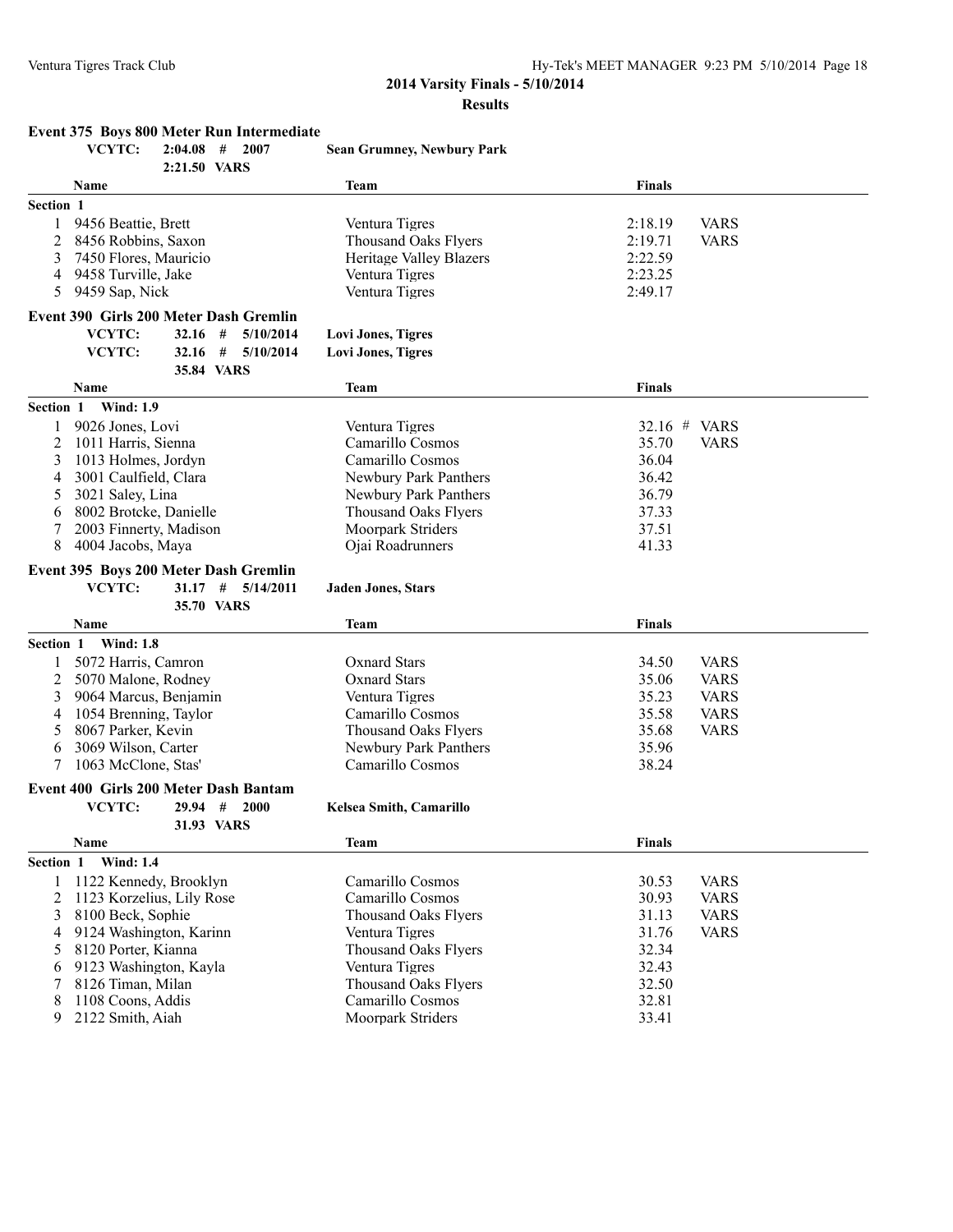## **Event 405 Boys 200 Meter Dash Bantam**

|           | VCYTC:<br>2002<br>27.96 #                        | <b>Rickey Minyard, Thousand Oaks</b> |                |             |
|-----------|--------------------------------------------------|--------------------------------------|----------------|-------------|
|           | 30.59 VARS                                       |                                      |                |             |
|           | Name                                             | <b>Team</b>                          | <b>Finals</b>  |             |
| Section 1 | <b>Wind: 2.6</b>                                 |                                      |                |             |
| 1         | 1179 Olson, Adam                                 | Camarillo Cosmos                     | 29.82          | <b>VARS</b> |
| 2         | 9172 Jeffris, Jacob                              | Ventura Tigres                       | 30.38          | <b>VARS</b> |
| 3         | 5158 Green, Isaiah                               | <b>Oxnard Stars</b>                  | 30.39          | <b>VARS</b> |
| 4         | 5182 Peart, Khalil                               | <b>Oxnard Stars</b>                  | 30.72          |             |
| 5         | 8179 Sterling, Grady                             | <b>Thousand Oaks Flyers</b>          | 30.98          |             |
| 6         | 5172 Santana-Romero, Brandon                     | Oxnard Stars                         | 31.43          |             |
| 7         | 1157 Carfaro, Luke                               | Camarillo Cosmos                     | 32.25          |             |
| 8         | 3166 Hiete, Bradley                              | Newbury Park Panthers                | 32.45          |             |
|           | Event 410 Girls 200 Meter Dash Midget            |                                      |                |             |
|           | VCYTC:<br>$25.60$ # 2001                         | <b>Carmen White, Camarillo</b>       |                |             |
|           | 29.55 VARS                                       |                                      |                |             |
|           | Name                                             | <b>Team</b>                          | <b>Finals</b>  |             |
| Section 1 | <b>Wind: 2.0</b>                                 |                                      |                |             |
|           | 5232 Simmons, Jaydah                             | <b>Oxnard Stars</b>                  | 28.47          | <b>VARS</b> |
| 2         | 1202 Atwater, Courtney                           | Camarillo Cosmos                     | 28.48          | <b>VARS</b> |
| 3         | 8239 Timan, Paris                                | <b>Thousand Oaks Flyers</b>          | 28.67          | <b>VARS</b> |
| 4         | 5207 Holland, Maleah                             | <b>Oxnard Stars</b>                  | 28.74          | <b>VARS</b> |
| 5         | 9230 Garcia, Julianna                            | Ventura Tigres                       | 28.77          | <b>VARS</b> |
| 6         | 5236 Perkins, Taliyah                            | <b>Oxnard Stars</b>                  | 28.98          | <b>VARS</b> |
|           |                                                  |                                      |                |             |
| 7<br>8    | 8231 Richmond, Courteney<br>8229 Porter, Aaliyah | <b>Thousand Oaks Flyers</b>          | 29.46<br>29.92 | <b>VARS</b> |
|           |                                                  | <b>Thousand Oaks Flyers</b>          |                |             |
|           | Event 415 Boys 200 Meter Dash Midget             |                                      |                |             |
|           | VCYTC:<br>25.60<br># 2001                        | Malachi Lewis, Oxnard                |                |             |
|           | 28.79 VARS                                       |                                      |                |             |
|           | Name                                             | <b>Team</b>                          | <b>Finals</b>  |             |
|           | Section 1 Wind: 3.9                              |                                      |                |             |
|           | 5275 Wilson, Kyrie                               | <b>Oxnard Stars</b>                  | 27.03          | <b>VARS</b> |
| 2         | 5273 Sherrod, Malik                              | <b>Oxnard Stars</b>                  | 27.30          | <b>VARS</b> |
| 3         | 5277 Harris, Xavier                              | <b>Oxnard Stars</b>                  | 27.91          | <b>VARS</b> |
| 4         | 4254 DelVecchio, Ellis                           | Ojai Roadrunners                     | 28.46          | <b>VARS</b> |
| 5         | 3275 Stokes, Julien                              | Newbury Park Panthers                | 28.57          | <b>VARS</b> |
| 6         | 3254 Erinle, Tolu                                | Newbury Park Panthers                | 28.58          | <b>VARS</b> |
| 7         | 3260 Jackson, Joshua                             | Newbury Park Panthers                | 28.98          |             |
|           | Event 420 Girls 200 Meter Dash Youth             |                                      |                |             |
|           | VCYTC:<br>24.96 # 5/19/2012                      | <b>Celera Barnes, Oxnard Stars</b>   |                |             |
|           | 27.29 VARS                                       |                                      |                |             |
|           | Name                                             | <b>Team</b>                          | <b>Finals</b>  |             |
| Section 1 | <b>Wind: 4.4</b>                                 |                                      |                |             |
|           |                                                  |                                      |                |             |
| 1         | 3337 Remington, Cailey                           | Newbury Park Panthers                | 26.43          | <b>VARS</b> |
| 2         | 8310 Givvin, Kathryn                             | <b>Thousand Oaks Flyers</b>          | 26.94          | <b>VARS</b> |
| 3         | 8305 Consales, Layne                             | Thousand Oaks Flyers                 | 27.22          | <b>VARS</b> |
| 4         | 8316 Klusman, Kayla                              | Thousand Oaks Flyers                 | 27.25          | <b>VARS</b> |
| 5         | 9306 Moore, Alyssa                               | Ventura Tigres                       | 27.37          |             |
| 5         | 1313 Jansen, Emma                                | Camarillo Cosmos                     | 27.37          |             |
| 7         | 5300 Bennett, Dajshai                            | <b>Oxnard Stars</b>                  | 27.53          |             |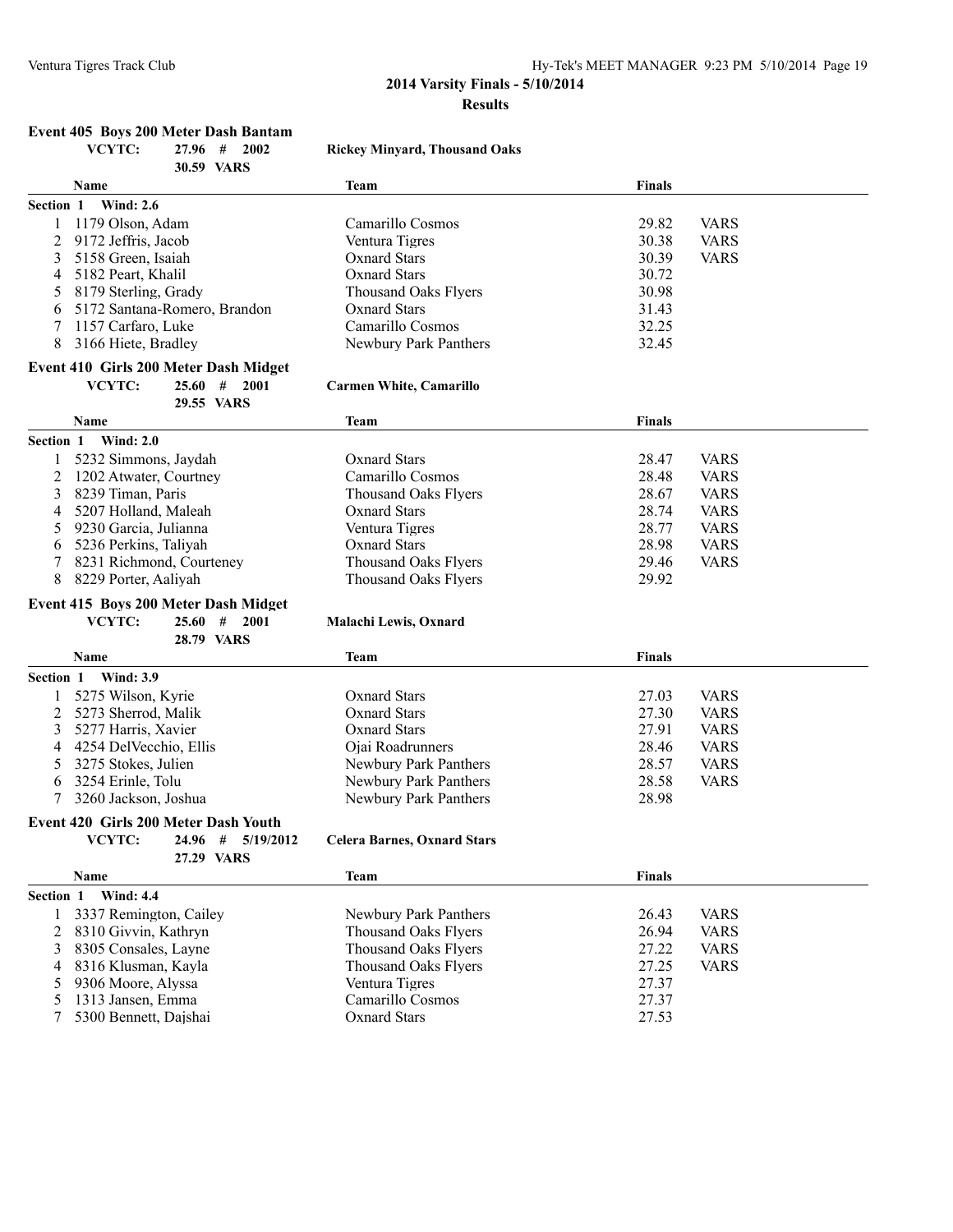**Event 425 Boys 200 Meter Dash Youth<br>VCYTC:** 23.55 # 2008

## **2014 Varsity Finals - 5/10/2014 Results**

|           | VCYTC:                                      | $23.55$ #   | 2008<br>25.79 VARS         | <b>Terry Pagano, Newbury Park</b>        |                             |               |                              |
|-----------|---------------------------------------------|-------------|----------------------------|------------------------------------------|-----------------------------|---------------|------------------------------|
|           | Name                                        |             |                            | <b>Team</b>                              |                             | Finals        |                              |
|           | Section 1 Wind: 2.0                         |             |                            |                                          |                             |               |                              |
|           | 9376 Stevenson, Connor                      |             |                            | Ventura Tigres                           |                             | 24.64         | <b>VARS</b>                  |
| 2         | 5361 Wells, Chase                           |             |                            | <b>Oxnard Stars</b>                      |                             | 24.65         | <b>VARS</b>                  |
| 3         | 9386 Blanks, Gavin                          |             |                            | Ventura Tigres                           |                             | 24.72         | <b>VARS</b>                  |
| 4         | 5362 Ortiz, Alejandro                       |             |                            | <b>Oxnard Stars</b>                      |                             | 25.61         | <b>VARS</b>                  |
| 5         | 7361 Luna, Tim                              |             |                            | Heritage Valley Blazers                  |                             | 25.69         | <b>VARS</b>                  |
| 6         | 8356 Davila, Luis                           |             |                            | <b>Thousand Oaks Flyers</b>              |                             | 25.79         | <b>VARS</b>                  |
|           | Event 430 Girls 200 Meter Dash Intermediate |             |                            |                                          |                             |               |                              |
|           | VCYTC:                                      | 26.50#      | 2005                       | <b>Mariyah Lee, Moorpark</b>             |                             |               |                              |
|           |                                             |             | 27.29 VARS                 |                                          |                             |               |                              |
|           | Name                                        |             |                            | <b>Team</b>                              |                             | <b>Finals</b> |                              |
| Section 1 | <b>Wind: 2.6</b>                            |             |                            |                                          |                             |               |                              |
|           | 1 2308 Gabriel, Alexandra                   |             |                            | Moorpark Striders                        |                             | 30.23         |                              |
|           | Event 435 Boys 200 Meter Dash Intermediate  |             |                            |                                          |                             |               |                              |
|           | VCYTC:                                      |             | $23.82 \quad # \quad 2006$ | <b>Cameron Nizdil, Moorpark</b>          |                             |               |                              |
|           |                                             |             | 25.79 VARS                 |                                          |                             |               |                              |
|           | <b>Name</b>                                 |             |                            | <b>Team</b>                              |                             | <b>Finals</b> |                              |
|           | Section 1 Wind: 2.6                         |             |                            |                                          |                             |               |                              |
|           | 3453 Stokes, Jalen                          |             |                            | Newbury Park Panthers                    |                             | 24.26         | <b>VARS</b>                  |
| 2         | 5452 Nicholson, Ky'jeric                    |             |                            | <b>Oxnard Stars</b>                      |                             | 24.42         | <b>VARS</b>                  |
| 3         | 5451 Staples, Deshaun                       |             |                            | <b>Oxnard Stars</b>                      |                             | 24.80         | <b>VARS</b>                  |
| 4         | 5455 Allen, Marquis                         |             |                            | <b>Oxnard Stars</b>                      |                             | 24.81         | <b>VARS</b>                  |
| 5         | 3452 Crocker, Jonathan                      |             |                            | Newbury Park Panthers                    |                             | 25.10         | <b>VARS</b>                  |
| 6         | 5453 Brunson, Tyree                         |             |                            | <b>Oxnard Stars</b>                      |                             | 25.59         | <b>VARS</b>                  |
|           | 9453 Garza, Louis                           |             |                            | Ventura Tigres                           |                             | 25.84         |                              |
| 8         | 4451 Kuehn, Jesse                           |             |                            | Ojai Roadrunners                         |                             | 25.98         |                              |
|           | Event 450 Girls 4x400 Meter Relay Bantam    |             |                            |                                          |                             |               |                              |
|           | VCYTC:                                      | $4:59.50$ # | 2006                       | <b>Thousand Oaks Flyers</b>              |                             |               |                              |
|           |                                             |             |                            | K Phillips, A Culhane, S Minar, A Cerise |                             |               |                              |
|           | Team                                        |             |                            | Relay                                    |                             | <b>Finals</b> |                              |
| Section 1 |                                             |             |                            |                                          |                             |               |                              |
| 1         | Ventura Tigres                              |             |                            | B                                        |                             | 5:01.05       |                              |
|           | 1) 9107 Mendez, Ryan                        |             |                            | 2) 9113 Wood, Abigail                    | 3) 9123 Washington, Kayla   |               | 4) 9110 Rodriguez, Sofia     |
| 2         | Camarillo Cosmos                            |             |                            |                                          |                             | 5:01.43       |                              |
|           | 1) 1122 Kennedy, Brooklyn                   |             |                            | 2) 1123 Korzelius, Lily Rose             | 3) 1117 Holmes, Braelon     |               | 4) 1125 Locher, Rebecca      |
| 3         | Ventura Tigres                              |             |                            |                                          |                             | 5:16.65       |                              |
|           | 1) 9114 Ochoa, Chelsea                      |             |                            | 2) 9104 Shadden, Lily                    | 3) 9128 Sommars, Taylor     |               | 4) 9121 Phillips, Tiernan    |
|           | 4 Newbury Park Panthers                     |             |                            |                                          |                             | 5:16.79       |                              |
|           | 1) 3134 Slattum, Anja                       |             |                            | 2) 3119 Livia, Sofia                     | 3) 3102 Bergstrom, Danielle |               | 4) 3112 Hawkins, Ailish      |
| 5         | Thousand Oaks Flyers                        |             |                            |                                          |                             | 5:30.49       |                              |
|           | 1) 8130 Virgines, Nikki                     |             |                            | 2) 8126 Timan, Milan                     | 3) 8120 Porter, Kianna      |               | 4) 8100 Beck, Sophie         |
|           | 6 Moorpark Striders                         |             |                            |                                          |                             | 5:49.13       |                              |
|           | 1) 2122 Smith, Aiah                         |             |                            | 2) 2104 Easley, Ellie                    | 3) 2114 Meza, Tatiana       |               | 4) 2120 Rauschenberger, Elle |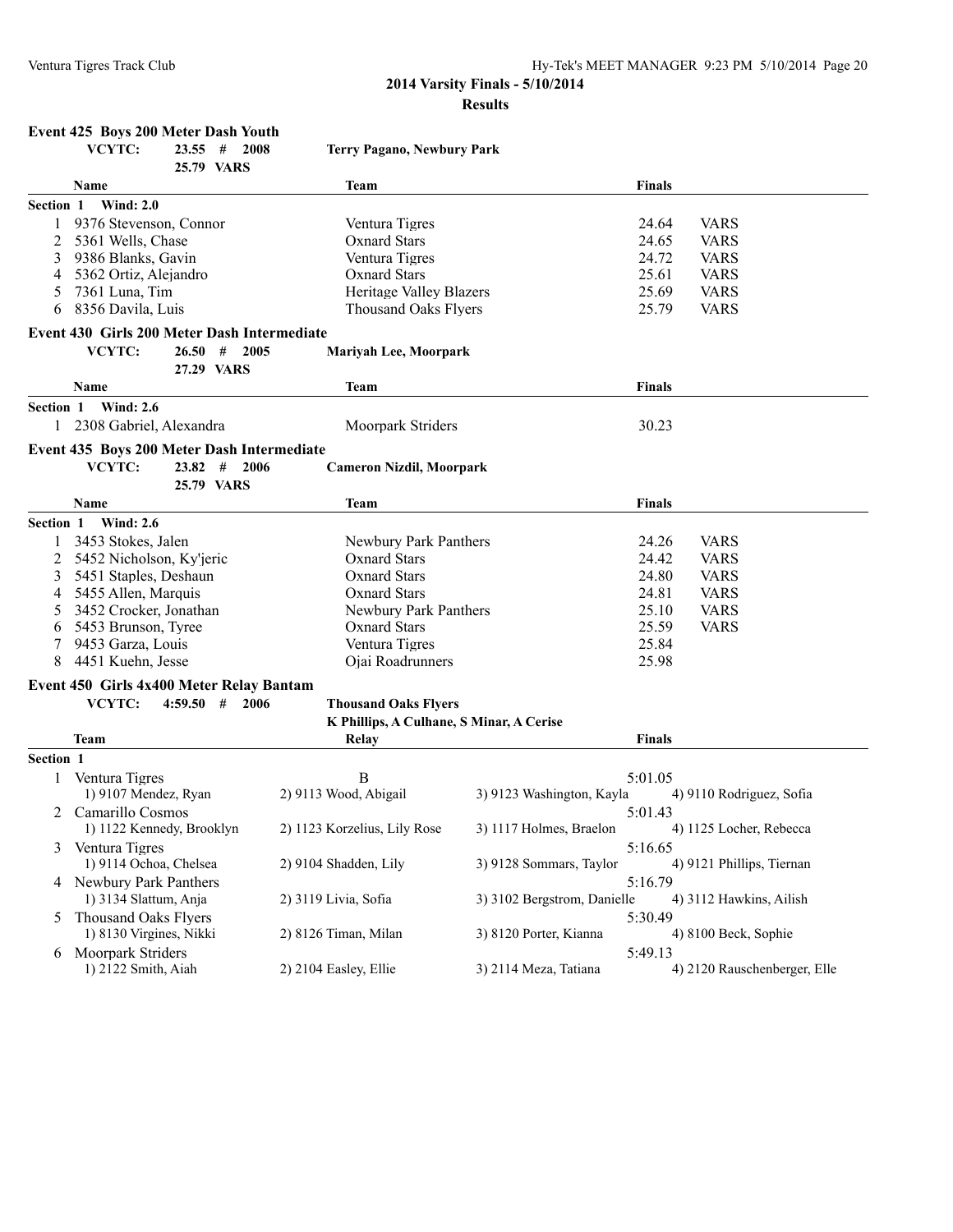### **Event 455 Boys 4x400 Meter Relay Bantam**

|              | VCYTC:<br>$4:43.01$ #                       | 5/19/2012                    | <b>Thousand Oaks Flyers, Flyers</b> |                                          |                                     |
|--------------|---------------------------------------------|------------------------------|-------------------------------------|------------------------------------------|-------------------------------------|
|              | Team                                        | Relay                        |                                     |                                          | <b>Finals</b>                       |
| Section 1    |                                             |                              |                                     |                                          |                                     |
|              | 1 Heritage Valley Blazers                   |                              |                                     |                                          | 4:53.00                             |
|              | 1) 7168 Andrade, Evyn                       | 2) 7173 Avalos, Javier       |                                     | 3) 7169 Gonzalez, Davian                 | 4) 7166 Gonzalez, Isaac             |
|              | 2 Ventura Tigres                            |                              |                                     |                                          | 4:56.16                             |
|              | 1) 9172 Jeffris, Jacob                      | 2) 9165 Baysinger, Grant     |                                     | 3) 9176 Egbert, Christopher              | 4) 9182 Torres, Camilo              |
| 3            | Camarillo Cosmos                            |                              |                                     |                                          | 5:03.41                             |
|              | 1) 1178 Morreale, Ryan                      | 2) 1162 Germann, Jonah       |                                     | 3) 1151 Amesse, Hunter                   | 4) 1179 Olson, Adam                 |
|              | 4 Oxnard Stars                              |                              |                                     |                                          | 5:11.02                             |
|              | 1) 5180 Blair, Mason                        | 2) 5183 Valenzuela, Gannon   |                                     | 3) 5176 Mercado, Isaiah                  | 4) 5158 Green, Isaiah               |
| 5            | Moorpark Striders<br>1) 2151 Bergman, Ethan | 2) 2162 Gonzalez, Ethan      |                                     | 3) 2174 Sottile, Christopher             | 5:15.64<br>4) 2153 Borzone, Matthew |
|              | 6 Newbury Park Panthers                     |                              |                                     |                                          |                                     |
|              | 1) 3166 Hiete, Bradley                      | 2) 3172 Karsten, Brady       |                                     | 3) 3173 Khan, Azad                       | 5:26.32<br>4) 3153 Blunt, Zaki      |
|              |                                             |                              |                                     |                                          |                                     |
|              | Event 460 Girls 4x400 Meter Relay Midget    |                              |                                     |                                          |                                     |
|              | $4:30.41$ # $5/14/2011$<br>VCYTC:           |                              |                                     | <b>Newbury Park Panthers, Panthers</b>   |                                     |
|              |                                             |                              |                                     | A Kolarik, T McKeown, A Wolf, H Sugioka  |                                     |
|              | <b>Team</b>                                 | Relay                        |                                     |                                          | <b>Finals</b>                       |
| Section 1    |                                             |                              |                                     |                                          |                                     |
|              | 1 Camarillo Cosmos                          |                              |                                     |                                          | 4:35.03                             |
|              | 1) 1232 Rodriguez, Isabella                 | 2) 1211 Fontenot, Ginger     |                                     | 3) 1215 Huston, Kendra                   | 4) 1222 Locher, Madeleine           |
|              | 2 Oxnard Stars                              |                              |                                     |                                          | 4:38.88                             |
|              | 1) 5216 Austin, Raeshell                    | 2) 5225 Alston, Dyamon       |                                     | 3) 5233 Holmes, Macy                     | 4) 5228 Dillon, Skylar              |
| 3            | Thousand Oaks Flyers                        |                              |                                     |                                          | 4:38.92                             |
|              | 1) 8238 Thomas, Kenna                       | 2) 8243 Williams, Grace      |                                     | 3) 8215 Hume, Ashley                     | 4) 8222 marcus, leah                |
|              | 4 Moorpark Striders                         |                              |                                     |                                          | 4:39.37                             |
|              | 1) 2222 Real, Isabella                      | 2) 2219 Plummer, Victoria    |                                     | 3) 2207 Davis, Ana                       | 4) 2200 Aguilar, Mia                |
|              | 5 Newbury Park Panthers                     |                              |                                     |                                          | 4:39.92                             |
|              | 1) 3241 Thompson, Toni                      | 2) 3232 Rashoff, Shaelyn     |                                     | 3) 3213 Hawkins, Fiona                   | 4) 3218 Kreh, Alexa                 |
| 6            | Camarillo Cosmos                            | В                            |                                     |                                          | 4:57.28                             |
|              | 1) 1229 Porter, Emma                        | 2) 1216 Janowicz, Alex       |                                     | 3) 1210 Cates, Ashley                    | 4) 1235 Simental, Samantha          |
|              | 7 Ventura Tigres                            |                              |                                     |                                          | 5:08.33                             |
|              | 1) 9230 Garcia, Julianna                    | 2) 9211 Shah, Nora           |                                     | 3) 9231 Kunes, Kamila                    | 4) 9204 Torres, Meriah              |
|              | Event 465 Boys 4x400 Meter Relay Midget     |                              |                                     |                                          |                                     |
|              | VCYTC:<br>$4:22.27$ #<br>2007               | Ojai Roadrunners             |                                     |                                          |                                     |
|              |                                             |                              |                                     | S Strong, I Morrissey, R Lanning, A Maya |                                     |
|              | <b>Team</b>                                 | Relay                        |                                     |                                          | <b>Finals</b>                       |
| Section 1    |                                             |                              |                                     |                                          |                                     |
| $\mathbf{1}$ | <b>Oxnard Stars</b>                         |                              |                                     |                                          | 4:30.69                             |
|              | 1) 5287 Castro, Noah                        | 2) 5257 Middleton, Christian |                                     | 3) 5273 Sherrod, Malik                   | 4) 5275 Wilson, Kyrie               |
|              | 2 Newbury Park Panthers                     |                              |                                     |                                          | 4:40.31                             |
|              | 1) 3254 Erinle, Tolu                        | 2) 3259 Henderson, Jack      |                                     | 3) 3260 Jackson, Joshua                  | 4) 3275 Stokes, Julien              |
|              | 3 Camarillo Cosmos                          |                              |                                     |                                          | 4:45.43                             |
|              | 1) 1270 Gravel, Fletcher                    | 2) 1294 Young, Nico          |                                     | 3) 1283 Renken, Alex                     | 4) 1276 Lambert, Corey              |
|              | 4 Moorpark Striders                         |                              |                                     |                                          | 4:51.50                             |
|              | 1) 2255 Esser, Ben                          | 2) 2259 Hunter, Carson       |                                     | 3) 2268 Wotawa, Johnny                   | 4) 2261 Lutz, Caden                 |
| 5            | <b>Heritage Valley Blazers</b>              |                              |                                     |                                          | 4:52.75                             |
|              | 1) 7258 Rodriguez, Eduardo                  | 2) 7250 Vega, Richard        |                                     | 3) 7268 Robles, Vincent                  | 4) 7257 Magana, Emilio              |
|              | 6 Ventura Tigres                            |                              |                                     |                                          | 4:53.18                             |
|              | 1) 9252 Carter, John                        | 2) 9280 Button, Colby        |                                     | 3) 9278 Laureano, Carlos                 | 4) 9261 Burns, Gavin                |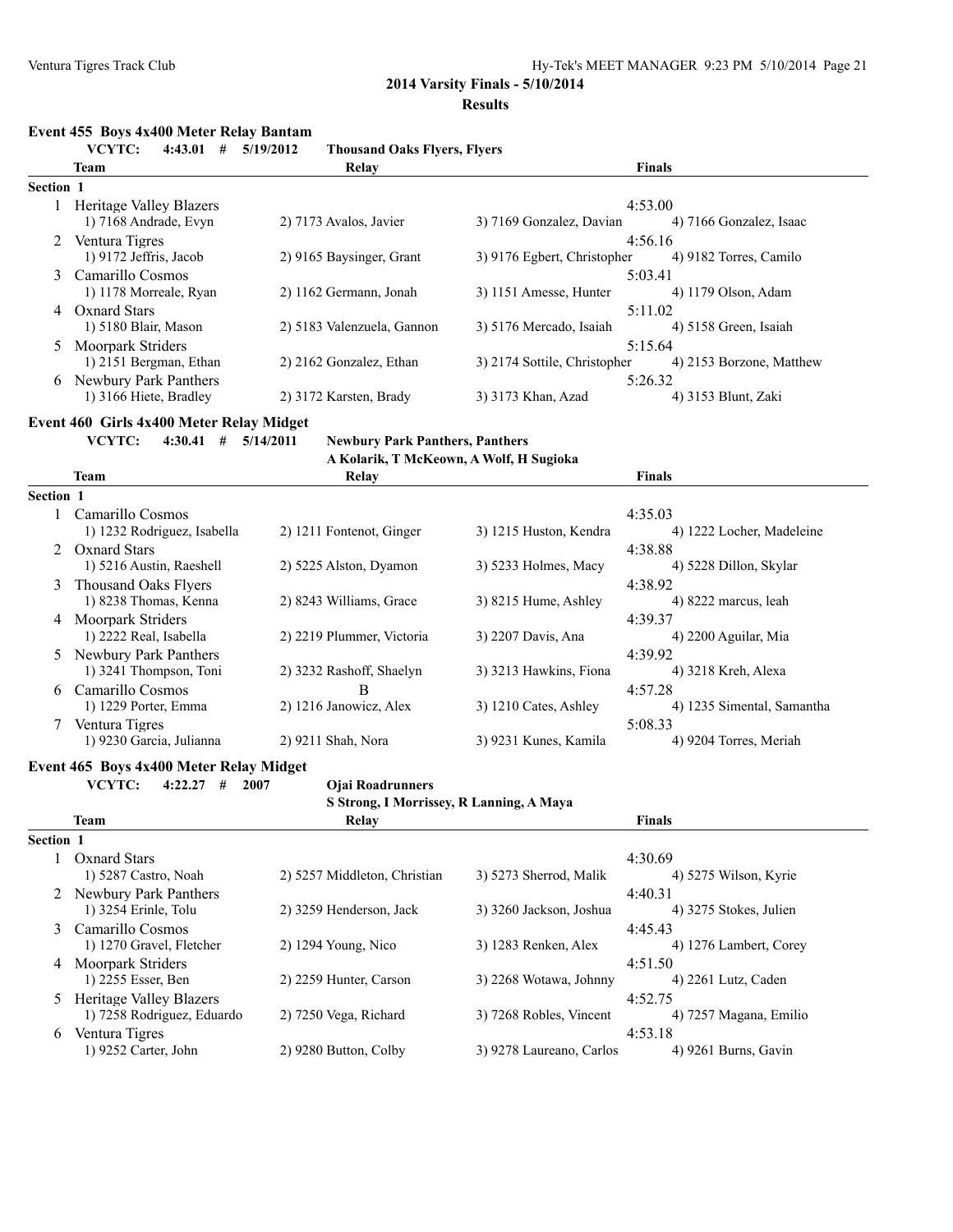4) 8362 Johnson, Grady

**2014 Varsity Finals - 5/10/2014**

**Results**

|           | Section 1  (Event 465 Boys 4x400 Meter Relay Midget)            |                                                   |                                         |                                        |
|-----------|-----------------------------------------------------------------|---------------------------------------------------|-----------------------------------------|----------------------------------------|
|           | <b>Team</b>                                                     | Relay                                             |                                         | <b>Finals</b>                          |
| 7         | <b>Thousand Oaks Flyers</b>                                     |                                                   |                                         | 5:06.64                                |
|           | 1) 8275 Wild, Wesley                                            | 2) 8255 Currey, Cameron                           | 3) 8266 Maddox, Gregory                 | 4) 8253 Cooper, Michael                |
|           | Camarillo Cosmos                                                | B                                                 |                                         | 5:09.86                                |
|           | 1) 1289 Smith, Micah                                            | 2) 1287 Sahlman, Colin                            | 3) 1251 Alameda, daniel                 | 4) 1284 Rust, Tyler                    |
|           | <b>Oxnard Stars</b>                                             | B                                                 |                                         | D <sub>O</sub>                         |
|           | 1) 5284 Scott, Giovanni                                         | 2) 5258 Rapp, Hunter                              | 3) 5271 Jochem, John                    | 4) 5259 Abair, Donavin                 |
|           | Event 470 Girls 4x400 Meter Relay Youth                         |                                                   |                                         |                                        |
|           | VCYTC:<br>4:15.30<br>#                                          | Oxnard<br>2001                                    |                                         |                                        |
|           | <b>Team</b>                                                     | Relay                                             |                                         | <b>Finals</b>                          |
| Section 1 |                                                                 |                                                   |                                         |                                        |
| 1         | Thousand Oaks Flyers                                            |                                                   |                                         | 4:19.81                                |
|           | 1) 8300 Adams, Claire                                           | 2) 8312 Hume, Abigail                             | 3) 8316 Klusman, Kayla                  | 4) 8310 Givvin, Kathryn                |
|           | 2 Ventura Tigres                                                |                                                   |                                         | 4:24.23                                |
|           | 1) 9318 Ramos, Sofia                                            | 2) 9328 Hilles, Chloe                             | 3) 9324 Kearney, Lauren                 | 4) 9306 Moore, Alyssa                  |
| 3         | <b>Oxnard Stars</b>                                             |                                                   |                                         | 4:26.39                                |
|           | 1) 5300 Bennett, Dajshai                                        | 2) 5319 Ramey, Sydney                             | 3) 5305 Vera, Ariana                    | 4) 5322 Sherrod, Kierra                |
|           | 4 Newbury Park Panthers                                         |                                                   |                                         | 4:26.44                                |
|           | 1) 3303 Bolanos, Alexa                                          | 2) 3320 Johnson, Gwen                             | 3) 3306 Chari, Maya                     | 4) 3337 Remington, Cailey              |
|           | 5 Ventura Tigres                                                | B                                                 |                                         | 4:34.75                                |
|           | 1) 9319 Silverman, Alexis                                       | 2) 9313 Brady, Alexis                             | 3) 9310 Espitia, Caitlin                | 4) 9309 Erickson, Peyton               |
|           | 6 Camarillo Cosmos                                              |                                                   |                                         | 4:41.05                                |
|           | 1) 1313 Jansen, Emma                                            | 2) 1319 Nava, Veronica                            | 3) 1316 Mills, Elise                    | 4) 1335 Wickett, Denaya                |
|           | 7 Oxnard Stars                                                  | B                                                 |                                         | 4:51.13                                |
|           | 1) 5303 Casas, Giselle                                          | 2) 5317 Escobal, Catalina                         | 3) 5311 Tamayo, Samantha                | 4) 5310 Nunnery, Swanye                |
| 8         | <b>Heritage Valley Blazers</b>                                  |                                                   |                                         | 4:52.31                                |
|           |                                                                 |                                                   |                                         |                                        |
|           | Event 475 Boys 4x400 Meter Relay Youth<br>VCYTC:<br>$3:46.45$ # | 5/19/2012<br><b>Ojai Roadrunners, Roadrunners</b> |                                         |                                        |
|           |                                                                 |                                                   | D Poindexter, S McCune, C Kunde, J York |                                        |
|           | <b>Team</b>                                                     | Relay                                             |                                         | <b>Finals</b>                          |
| Section 1 |                                                                 |                                                   |                                         |                                        |
| 1         | Ventura Tigres                                                  |                                                   |                                         | 3:51.14                                |
|           | 1) 9386 Blanks, Gavin                                           | 2) 9387 Ashley, Kellin                            | 3) 9388 Whitcomb, Cory                  | 4) 9376 Stevenson, Connor              |
|           | 2 Oxnard Stars                                                  |                                                   |                                         | 3:58.49                                |
|           | 1) 5361 Wells, Chase                                            | 2) 5362 Ortiz, Alejandro                          | 3) 5365 Waters, Ja'ron                  | 4) 5359 Marsico, Moses                 |
|           | Camarillo Cosmos                                                |                                                   |                                         |                                        |
| 3         | 1) 1371 Webster, David                                          | 2) 1351 Alameda, David                            | 3) 1354 Brown, Mason                    | 3:59.79<br>4) 1369 VanKeersbilck, Luke |
|           | 4 Moorpark Striders                                             |                                                   |                                         |                                        |
|           | 1) 2354 Bixler, Kai                                             | 2) 2359 Daniels, Patrick                          | 3) 2384 Wotawa, Jake                    | 4:00.12<br>4) 2380 Ruvalcaba, Franklin |
|           |                                                                 |                                                   |                                         |                                        |
| 5         | Ventura Tigres                                                  | B<br>2) 9366 Stender, Cole                        | 3) 9354 Ronk, Ethan                     | 4:06.02                                |
|           | 1) 9359 Johnson Jr., Terry                                      |                                                   |                                         | 4) 9363 Pekar, Derek                   |

6 Thousand Oaks Flyers 4:17.87<br>
1) 8365 Longo, Eric 2) 8356 Davila, Luis 3) 8374 Tang, Tien 4:17.87 1) 7363 Gonzalez, Fernando

7 Heritage Valley Blazers 4:18.96<br>
1) 7363 Gonzalez, Fernando 2) 7364 Cancino, Anthony 3) 7356 Gonzalez, Gabriel 4) 7362 Castillo, Vincent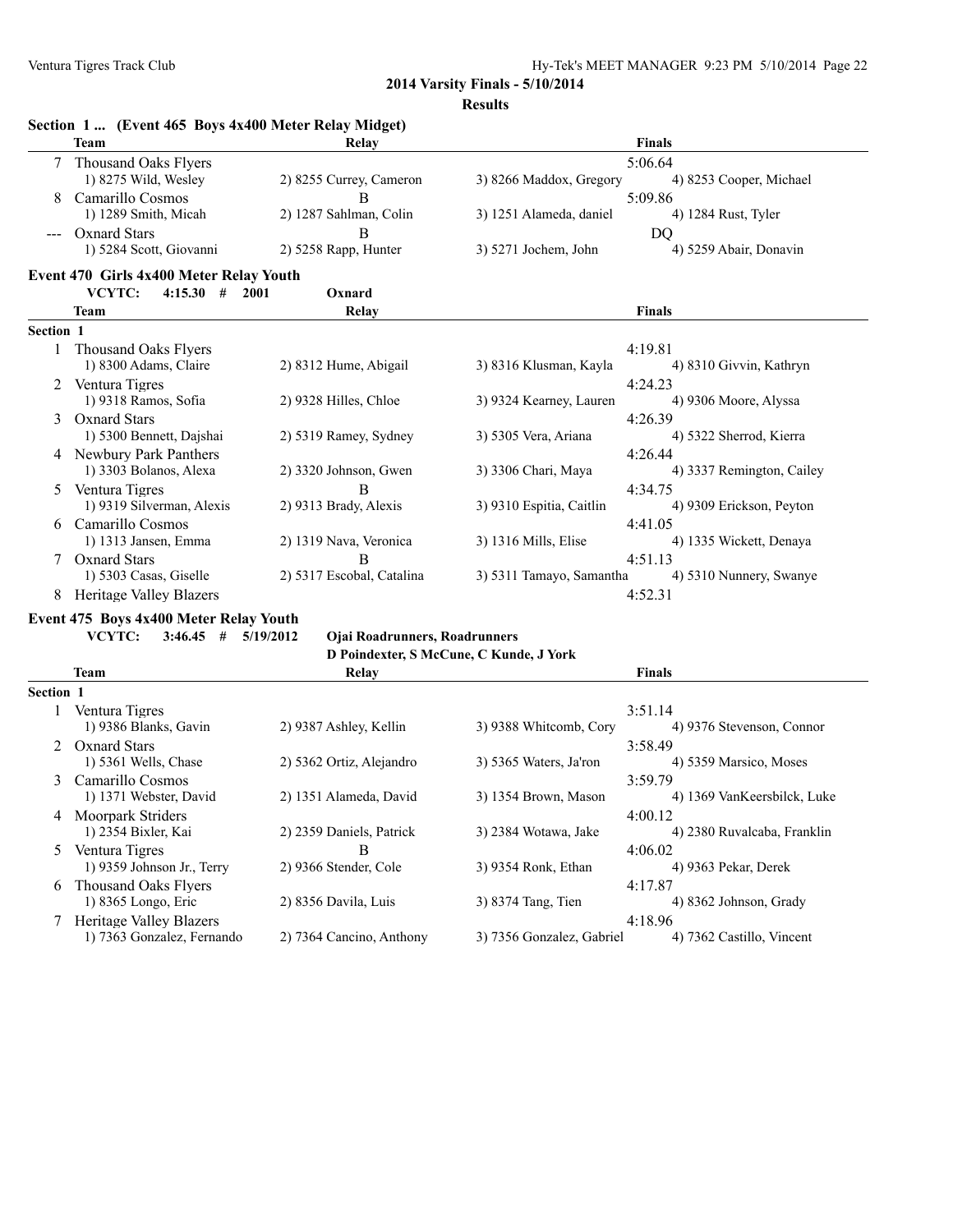## **Event 485 Boys 4x400 Meter Relay Intermediate**

**VCYTC: 3:49.26 # 5/14/2011 Camarillo Cosmos, Cosmos**

|                  | J Fitzgerald, C Wrout, S Brown, C Hernandez |                        |                          |                         |  |  |  |
|------------------|---------------------------------------------|------------------------|--------------------------|-------------------------|--|--|--|
|                  | <b>Team</b>                                 | Relay                  |                          | <b>Finals</b>           |  |  |  |
| <b>Section 1</b> |                                             |                        |                          |                         |  |  |  |
|                  | <b>Oxnard Stars</b>                         |                        |                          | 3:53.47                 |  |  |  |
|                  | 1) 5452 Nicholson, Ky'jeric                 | 2) 5455 Allen, Marquis | 3) 5451 Staples, Deshaun | 4) 5453 Brunson, Tyree  |  |  |  |
|                  | Ventura Tigres                              |                        |                          | 3:56.78                 |  |  |  |
|                  | 1) 9453 Garza, Louis                        | 2) 9456 Beattie, Brett | 3) 9462 Akuna, Kekoa     | 4) 9458 Turville, Jake  |  |  |  |
| 3                | Thousand Oaks Flyers                        |                        |                          | 4:04.01                 |  |  |  |
|                  | 1) 8450 Brooks, Nathan                      | 2) 8456 Robbins, Saxon | 3) 8457 Short, Winston   | 4) 8351 Brown, Michael  |  |  |  |
| 4                | Ventura Tigres                              | B                      |                          | 4:19.85                 |  |  |  |
|                  | 1) 9452 Conboy, Cruz                        | $2)$ 9450 Llamas, Alec | 3) 9370 Sezzi, Austin    | 4) 9382 Aguilar, Daniel |  |  |  |
|                  | Camarillo Cosmos                            |                        |                          | 4:25.38                 |  |  |  |
|                  | 1) 1364 Rodrick, Brennan                    | 2) 1360 Pizza, Mark    | 3) 1359 Olson, Ethan     | 4) 1452 Zoltak, Miles   |  |  |  |

#### **Event 805 Girls High Jump Bantam**

**VCYTC: 4-05 # 5/19/2012 Victoria Plummer, Striders**

|                | 3-08.00 VARS                           |                                      |               |             |
|----------------|----------------------------------------|--------------------------------------|---------------|-------------|
|                | Name                                   | <b>Team</b>                          | <b>Finals</b> |             |
| Flight 1       |                                        |                                      |               |             |
|                | 1118 Horton, Kayla                     | Camarillo Cosmos                     | $3 - 11.00$   | <b>VARS</b> |
| 2              | 2113 McGregor, Miriam                  | Moorpark Striders                    | $3 - 08.00$   | <b>VARS</b> |
| 3              | 2108 Hunter, Ella                      | Moorpark Striders                    | $3 - 06.00$   |             |
| 3              | 9113 Wood, Abigail                     | Ventura Tigres                       | $J3-06.00$    |             |
| 5              | 4116 Coyne, Layla                      | Ojai Roadrunners                     | $3-04.00$     |             |
| 5              | 4104 Fitch, Sophia                     | Ojai Roadrunners                     | $J3-04.00$    |             |
| 5              | 9104 Shadden, Lily                     | Ventura Tigres                       | $3-04.00$     |             |
|                | 9128 Sommars, Taylor                   | Ventura Tigres                       | <b>NH</b>     |             |
| $\sim$ $\sim$  | 3142 Wright, Sophie                    | Newbury Park Panthers                | <b>NH</b>     |             |
|                | <b>Event 810 Boys High Jump Bantam</b> |                                      |               |             |
|                | VCYTC:<br>$4-04$ # 1992                | <b>Jeremy Terrell, Thousand Oaks</b> |               |             |
|                | 3-09.00 VARS                           |                                      |               |             |
|                | <b>Name</b>                            | <b>Team</b>                          | <b>Finals</b> |             |
| Flight 1       |                                        |                                      |               |             |
|                | 5182 Peart, Khalil                     | <b>Oxnard Stars</b>                  | $3 - 10.00$   | <b>VARS</b> |
| $\overline{2}$ | 3173 Khan, Azad                        | Newbury Park Panthers                | $J3-09.00$    | <b>VARS</b> |
| 2              | 9172 Jeffris, Jacob                    | Ventura Tigres                       | $3 - 09.00$   | <b>VARS</b> |
| 2              | 1169 Higgins, Luke                     | Camarillo Cosmos                     | $J3-09.00$    | <b>VARS</b> |
| 5              | 1151 Amesse, Hunter                    | Camarillo Cosmos                     | $J3-07.00$    |             |
| 5              | 2162 Gonzalez, Ethan                   | Moorpark Striders                    | 3-07.00       |             |
| 5              | 4152 Everett, Cole                     | Ojai Roadrunners                     | J3-07.00      |             |
| 5              | 3153 Blunt, Zaki                       | Newbury Park Panthers                | J3-07.00      |             |
| 9              | 1178 Morreale, Ryan                    | Camarillo Cosmos                     | $3 - 05.00$   |             |
| 9              | 3156 Caswell, Andrew                   | Newbury Park Panthers                | J3-05.00      |             |
| 9              | 3190 Wing, Ethan                       | Newbury Park Panthers                | $3 - 05.00$   |             |
| 9              | 3188 Thompson, Delon                   | Newbury Park Panthers                | 3-05.00       |             |
| $---$          | 9177 Morse, Forrest                    | Ventura Tigres                       | NH            |             |
| ---            | 5177 Huddleston, Jarmari               | <b>Oxnard Stars</b>                  | NH            |             |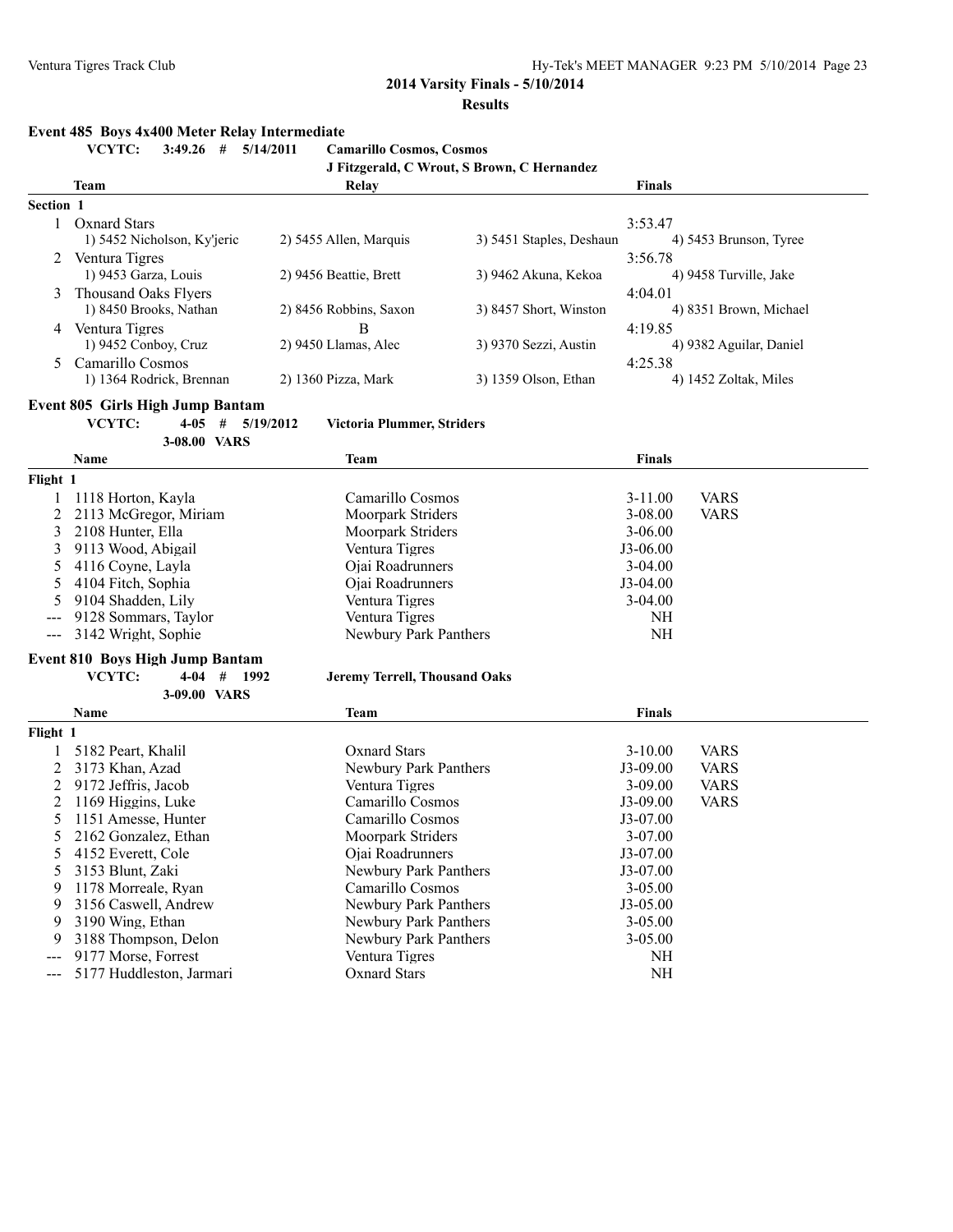#### **Event 815 Girls High Jump Midget**

| VCYTC:       |  | $5-04$ # $5/10/2014$ | Victoria Plummer, Striders |
|--------------|--|----------------------|----------------------------|
| VCYTC:       |  | $5-04$ # $5/10/2014$ | Victoria Plummer, Striders |
| 4-04.00 VARS |  |                      |                            |

|          | Name                   | Team                        | <b>Finals</b>              |
|----------|------------------------|-----------------------------|----------------------------|
| Flight 1 |                        |                             |                            |
|          | 2219 Plummer, Victoria | Moorpark Striders           | $5-04.00$ # VARS           |
|          | 2 8202 Busch, Ella     | Thousand Oaks Flyers        | <b>VARS</b><br>$4 - 05.00$ |
|          | 3 8212 Grayson, Emma   | Thousand Oaks Flyers        | $J4-02.00$                 |
|          | 4216 St George, Annika | Oiai Roadrunners            | $J4-02.00$                 |
|          | 3 2216 Lev, Emma       | Moorpark Striders           | $J4-02.00$                 |
|          | 3 2200 Aguilar, Mia    | Moorpark Striders           | $4 - 02.00$                |
|          | 8206 Craft, Elise      | <b>Thousand Oaks Flyers</b> | $4 - 00.00$                |
|          | 9221 Laws, Bria        | Ventura Tigres              | J4-00.00                   |
|          | 1220 Kytlica, Ashley   | Camarillo Cosmos            | NH                         |
|          |                        |                             |                            |

# **Event 820 Boys High Jump Midget<br>VCYTC:** 5-01 # 2006

**E. Gunter (Np '82), S. Ryan (Ve '06)** 

|          | 4-04.00 VARS                    |                             |               |             |
|----------|---------------------------------|-----------------------------|---------------|-------------|
|          | Name                            | Team                        | <b>Finals</b> |             |
| Flight 1 |                                 |                             |               |             |
|          | 1252 Amesse, Aidan              | Camarillo Cosmos            | $4 - 08.00$   | <b>VARS</b> |
| 2        | 1256 Botha, Steffen             | Camarillo Cosmos            | $4 - 07.00$   | <b>VARS</b> |
| 3        | 1280 Morales, Ryeon             | Camarillo Cosmos            | $4 - 06.00$   | <b>VARS</b> |
| 4        | 9281 Jones, Joshua              | Ventura Tigres              | $4-04.00$     | <b>VARS</b> |
| 4        | 2254 Daley, John Henry          | Moorpark Striders           | J4-04.00      | <b>VARS</b> |
| 6        | 3277 Teehan, Brendan            | Newbury Park Panthers       | $4 - 02.00$   |             |
| 6        | 2268 Wotawa, Johnny             | Moorpark Striders           | $4 - 02.00$   |             |
| 8        | 1267 Germann, Dane              | Camarillo Cosmos            | $4 - 00.00$   |             |
|          | Event 825 Girls High Jump Youth |                             |               |             |
|          | VCYTC:<br>$5-05.25$ #<br>1981   | M. Meadors, Newbury Park    |               |             |
|          | 4-07.00 VARS                    |                             |               |             |
|          | <b>Name</b>                     | Team                        | <b>Finals</b> |             |
| Flight 1 |                                 |                             |               |             |
|          | 8312 Hume, Abigail              | <b>Thousand Oaks Flyers</b> | $5 - 00.00$   | <b>VARS</b> |
|          | 2322 Penner, Rebecca            | Moorpark Striders           | $J5-00.00$    | <b>VARS</b> |
| 3        | 3317 Hobbs, Valerie             | Newbury Park Panthers       | $4 - 09.00$   | <b>VARS</b> |
| 4        | 3330 Merrill, Brooke            | Newbury Park Panthers       | $4 - 07.00$   | <b>VARS</b> |
| 5        | 1335 Wickett. Denava            | Camarillo Cosmos            | J4-05.00      |             |

| Nama                           | Taam                        | Finale      |  |
|--------------------------------|-----------------------------|-------------|--|
| 4-11.00 VARS                   |                             |             |  |
| VCYTC:<br>1993<br>6-00<br>#    | Dennis Storbakken, Moorpark |             |  |
| Event 830 Boys High Jump Youth |                             |             |  |
| $-$ 8323 Lewis, Kelby          | Thousand Oaks Flyers        | NH          |  |
| --- 4307 Lenehan, Kyla         | Oiai Roadrunners            | NH          |  |
| 4301 DelVecchio, Caroline      | Ojai Roadrunners            | $4 - 03.00$ |  |
| 5 3303 Bolanos, Alexa          | Newbury Park Panthers       | $4 - 05.00$ |  |
| 5 1335 Wickett, Denaya         | Camarillo Cosmos            | $J4-05.00$  |  |
|                                |                             |             |  |

| Name                       | Team             | <b>Finals</b> |             |  |  |  |  |
|----------------------------|------------------|---------------|-------------|--|--|--|--|
| Flight 1                   |                  |               |             |  |  |  |  |
| 9363 Pekar, Derek          | Ventura Tigres   | $15-0100$     | <b>VARS</b> |  |  |  |  |
| 1368 Thompson, Christopher | Camarillo Cosmos | $5-01.00$     | <b>VARS</b> |  |  |  |  |
| 3 5365 Waters, Ja'ron      | Oxnard Stars     | $4-11.00$     | <b>VARS</b> |  |  |  |  |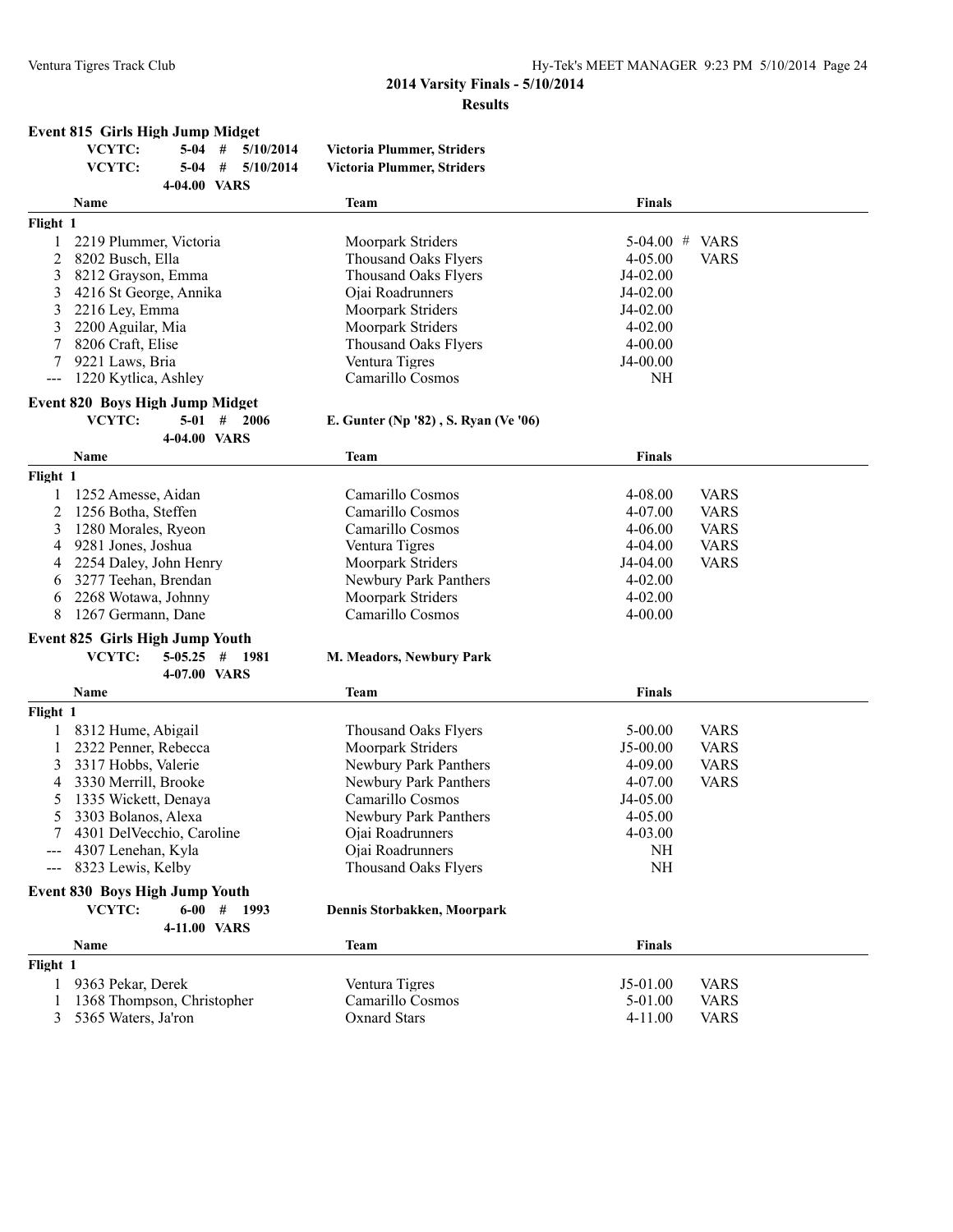|                                          | Flight 1  (Event 830 Boys High Jump Youth)   |                             |                            |  |  |
|------------------------------------------|----------------------------------------------|-----------------------------|----------------------------|--|--|
|                                          | Name                                         | Team                        | Finals                     |  |  |
| 4                                        | 2384 Wotawa, Jake                            | Moorpark Striders           | 4-09.00                    |  |  |
| 4                                        | 9361 Hammel, Charlie                         | Ventura Tigres              | 4-09.00                    |  |  |
| 6                                        | 9353 Burr, Mitchell                          | Ventura Tigres              | 4-07.00                    |  |  |
| 6                                        | 1364 Rodrick, Brennan                        | Camarillo Cosmos            | J4-07.00                   |  |  |
|                                          | 8370 Ricketts, Freddie                       | Thousand Oaks Flyers        | <b>NH</b>                  |  |  |
|                                          | <b>Event 840 Boys High Jump Intermediate</b> |                             |                            |  |  |
|                                          | VCYTC:<br>$6-05.25$ # 1986                   | E. Thomas, Camarillo        |                            |  |  |
|                                          | 4-11.00 VARS                                 |                             |                            |  |  |
|                                          | Name                                         | Team                        | <b>Finals</b>              |  |  |
| Flight 1                                 |                                              |                             |                            |  |  |
| 1                                        | 9452 Conboy, Cruz                            | Ventura Tigres              | $5 - 03.00$<br><b>VARS</b> |  |  |
| 2                                        | 8456 Robbins, Saxon                          | Thousand Oaks Flyers        | 5-01.00<br><b>VARS</b>     |  |  |
| 3                                        | 9458 Turville, Jake                          | Ventura Tigres              | <b>VARS</b><br>$4 - 11.00$ |  |  |
| 3                                        | 8450 Brooks, Nathan                          | Thousand Oaks Flyers        | <b>VARS</b><br>J4-11.00    |  |  |
| 5                                        | 9457 Bova, Ryan                              | Ventura Tigres              | 4-09.00                    |  |  |
| 6                                        | 1452 Zoltak, Miles                           | Camarillo Cosmos            | 4-07.00                    |  |  |
|                                          |                                              |                             |                            |  |  |
| <b>Event 855 Girls Long Jump Gremlin</b> |                                              |                             |                            |  |  |
|                                          | VCYTC:<br>#<br>$12 - 01$<br>5/10/2014        | <b>Lovi Jones, Tigres</b>   |                            |  |  |
|                                          | VCYTC:<br>$12 - 01$<br>#<br>5/10/2014        | <b>Lovi Jones, Tigres</b>   |                            |  |  |
|                                          | VCYTC:<br>$12 - 01$<br>#<br>5/10/2014        | <b>Lovi Jones, Tigres</b>   |                            |  |  |
|                                          | 9-02.00 VARS                                 |                             |                            |  |  |
|                                          | Name                                         | <b>Team</b>                 | <b>Finals</b><br>Wind      |  |  |
| Flight 1                                 |                                              |                             |                            |  |  |
| 1                                        | 9026 Jones, Lovi                             | Ventura Tigres              | $12-01.00$ #<br><b>NWI</b> |  |  |
| 2                                        | 1011 Harris, Sienna                          | Camarillo Cosmos            | 10-09.00<br><b>NWI</b>     |  |  |
| 3                                        | 3001 Caulfield, Clara                        | Newbury Park Panthers       | 10-04.25<br><b>NWI</b>     |  |  |
| 4                                        | 3015 Lopez, Breanna                          | Newbury Park Panthers       | <b>NWI</b><br>10-01.50     |  |  |
| 5                                        | 3022 Sparks, Baylie                          | Newbury Park Panthers       | <b>NWI</b><br>$9 - 05.00$  |  |  |
| 6                                        | 8002 Brotcke, Danielle                       | Thousand Oaks Flyers        | 9-04.00<br><b>NWI</b>      |  |  |
| 7                                        | 1020 Pizza, Lilly                            | Camarillo Cosmos            | 8-05.00<br><b>NWI</b>      |  |  |
| 8                                        | 3021 Saley, Lina                             | Newbury Park Panthers       | 8-00.00<br><b>NWI</b>      |  |  |
| 9                                        | 3005 Hayes, Summer                           | Newbury Park Panthers       | 7-05.00<br><b>NWI</b>      |  |  |
|                                          | <b>Event 860 Boys Long Jump Gremlin</b>      |                             |                            |  |  |
|                                          | VCYTC: $12{\text -}08.25$ #<br>2004          | <b>Brice Dixon, Oxnard</b>  |                            |  |  |
|                                          | 9-11.00 VARS                                 |                             |                            |  |  |
|                                          | Name                                         | <b>Team</b>                 | <b>Finals</b><br>Wind      |  |  |
| Flight 1                                 |                                              |                             |                            |  |  |
| 1                                        | 3057 Johnson, Brent                          | Newbury Park Panthers       | <b>NWI</b><br>11-02.75     |  |  |
| 2                                        | 1063 McClone, Stas'                          | Camarillo Cosmos            | <b>NWI</b><br>10-11.00     |  |  |
| 3                                        | 3069 Wilson, Carter                          | Newbury Park Panthers       | <b>NWI</b><br>10-07.00     |  |  |
| 4                                        | 8076 Yesionek, Ben                           | <b>Thousand Oaks Flyers</b> | 10-03.25<br><b>NWI</b>     |  |  |
| 5                                        | 5070 Malone, Rodney                          | <b>Oxnard Stars</b>         | 9-11.50<br><b>NWI</b>      |  |  |
| 6                                        | 3060 Khan, Ahad                              | Newbury Park Panthers       | 9-09.50<br><b>NWI</b>      |  |  |
| 7                                        | 9064 Marcus, Benjamin                        | Ventura Tigres              | 9-04.00<br><b>NWI</b>      |  |  |
| 7                                        | 5072 Harris, Camron                          | <b>Oxnard Stars</b>         | 9-04.00<br><b>NWI</b>      |  |  |
|                                          |                                              |                             |                            |  |  |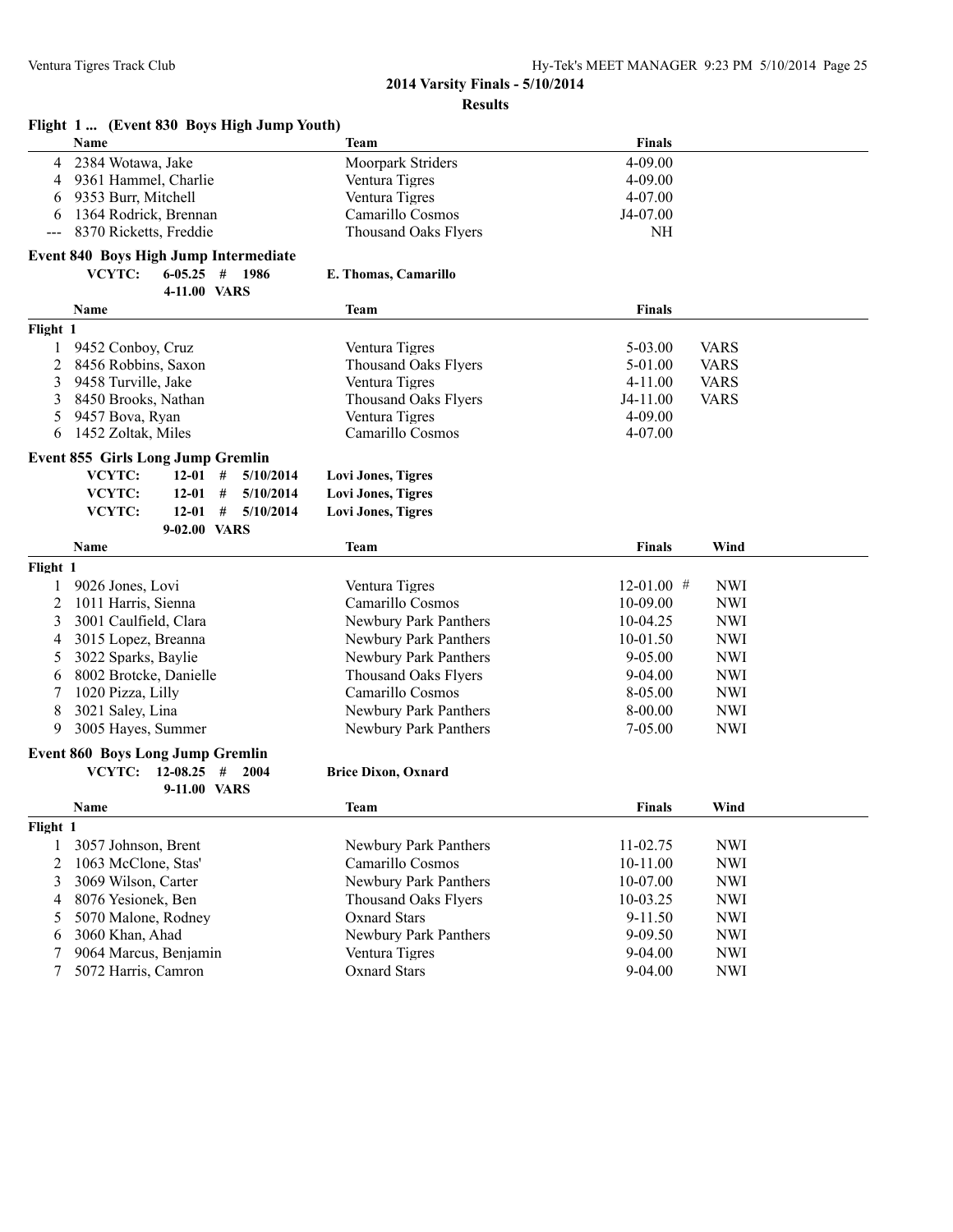#### **Event 865 Girls Long Jump Bantam VCYTC: 13-05.50 # 1983 L. Stafford, Newbury Park**

|              | 11-08.00 VARS                           |                               |               |            |
|--------------|-----------------------------------------|-------------------------------|---------------|------------|
|              | Name                                    | <b>Team</b>                   | <b>Finals</b> | Wind       |
| Flight 1     |                                         |                               |               |            |
| $\mathbf{1}$ | 9124 Washington, Karinn                 | Ventura Tigres                | 13-01.00      | <b>NWI</b> |
| 2            | 8120 Porter, Kianna                     | <b>Thousand Oaks Flyers</b>   | 12-08.00      | <b>NWI</b> |
| 3            | 1122 Kennedy, Brooklyn                  | Camarillo Cosmos              | 12-05.00      | <b>NWI</b> |
| 4            | 9121 Phillips, Tiernan                  | Ventura Tigres                | 11-09.00      | <b>NWI</b> |
| 5            | 9123 Washington, Kayla                  | Ventura Tigres                | 11-08.00      | <b>NWI</b> |
| 6            | 3134 Slattum, Anja                      | Newbury Park Panthers         | $11-04.00$    | <b>NWI</b> |
| 7            | 1117 Holmes, Braelon                    | Camarillo Cosmos              | $11-02.00$    | <b>NWI</b> |
| 8            | 1108 Coons, Addis                       | Camarillo Cosmos              | 11-00.75      | <b>NWI</b> |
| 9            | 5114 Scott, Myla                        | <b>Oxnard Stars</b>           | 10-08.00      | <b>NWI</b> |
|              |                                         |                               |               |            |
|              | <b>Event 870 Boys Long Jump Bantam</b>  |                               |               |            |
|              | VCYTC:<br>$14-11.25$ # 1987             | <b>Jay Ramsey, Ventura</b>    |               |            |
|              | 12-04.00 VARS                           |                               |               |            |
|              | Name                                    | <b>Team</b>                   | <b>Finals</b> | Wind       |
| Flight 1     |                                         |                               |               |            |
| 1            | 8181 Totino, Cameron                    | <b>Thousand Oaks Flyers</b>   | 12-02.00      | <b>NWI</b> |
| 2            | 3166 Hiete, Bradley                     | Newbury Park Panthers         | 12-01.50      | <b>NWI</b> |
| 3            | 2162 Gonzalez, Ethan                    | Moorpark Striders             | 11-06.00      | <b>NWI</b> |
| 4            | 2159 Dovidio, Joey                      | Moorpark Striders             | $11 - 05.00$  | <b>NWI</b> |
| 5            | 5183 Valenzuela, Gannon                 | <b>Oxnard Stars</b>           | $11-02.50$    | <b>NWI</b> |
| 6            | 9176 Egbert, Christopher                | Ventura Tigres                | 10-07.50      | <b>NWI</b> |
| ---          | 1179 Olson, Adam                        | Camarillo Cosmos              | ND            | <b>NWI</b> |
|              |                                         |                               |               |            |
|              | <b>Event 875 Girls Long Jump Midget</b> |                               |               |            |
|              | VCYTC:<br>$16 - 04$<br>#<br>2000        | Lauren Reid, Oxnard           |               |            |
|              | 13-06.00 VARS                           |                               |               |            |
|              | Name                                    | <b>Team</b>                   | Finals        | Wind       |
| Flight 1     |                                         |                               |               |            |
| 1            | 3241 Thompson, Toni                     | Newbury Park Panthers         | 14-10.00      | <b>NWI</b> |
| 2            | 2219 Plummer, Victoria                  | Moorpark Striders             | 14-09.00      | <b>NWI</b> |
| 3            | 1202 Atwater, Courtney                  | Camarillo Cosmos              | 14-03.00      | <b>NWI</b> |
| 4            | 8204 Chen, Grace                        | <b>Thousand Oaks Flyers</b>   | 13-10.50      | <b>NWI</b> |
| 5            | 5209 Beltran, Bella                     | <b>Oxnard Stars</b>           | 13-09.00      | <b>NWI</b> |
| 6            | 8236 smith, Caroline                    | <b>Thousand Oaks Flyers</b>   | 13-06.00      | <b>NWI</b> |
| 6            | 2214 Hijaz, Atefa                       | Moorpark Striders             | 13-06.00      | <b>NWI</b> |
| 8            | 8229 Porter, Aaliyah                    | <b>Thousand Oaks Flyers</b>   | 12-06.00      | <b>NWI</b> |
| ---          | 5207 Holland, Maleah                    | <b>Oxnard Stars</b>           | ND            | <b>NWI</b> |
|              | <b>Event 880 Boys Long Jump Midget</b>  |                               |               |            |
|              | VCYTC:                                  |                               |               |            |
|              | $17-01.50$ # 2004                       | <b>Rickey Minyard, Oxnard</b> |               |            |
|              | 14-01.00 VARS                           |                               |               |            |
|              | Name                                    | <b>Team</b>                   | <b>Finals</b> | Wind       |
| Flight 1     |                                         |                               |               |            |
| 1            | 2261 Lutz, Caden                        | Moorpark Striders             | 15-08.00      | <b>NWI</b> |
| 2            | 5275 Wilson, Kyrie                      | <b>Oxnard Stars</b>           | 15-05.75      | <b>NWI</b> |
| 3            | 5277 Harris, Xavier                     | <b>Oxnard Stars</b>           | 14-09.75      | <b>NWI</b> |
| 4            | 2259 Hunter, Carson                     | Moorpark Striders             | 14-01.00      | <b>NWI</b> |
| 5            | 2257 Guy, Tristan                       | Moorpark Striders             | 13-11.50      | <b>NWI</b> |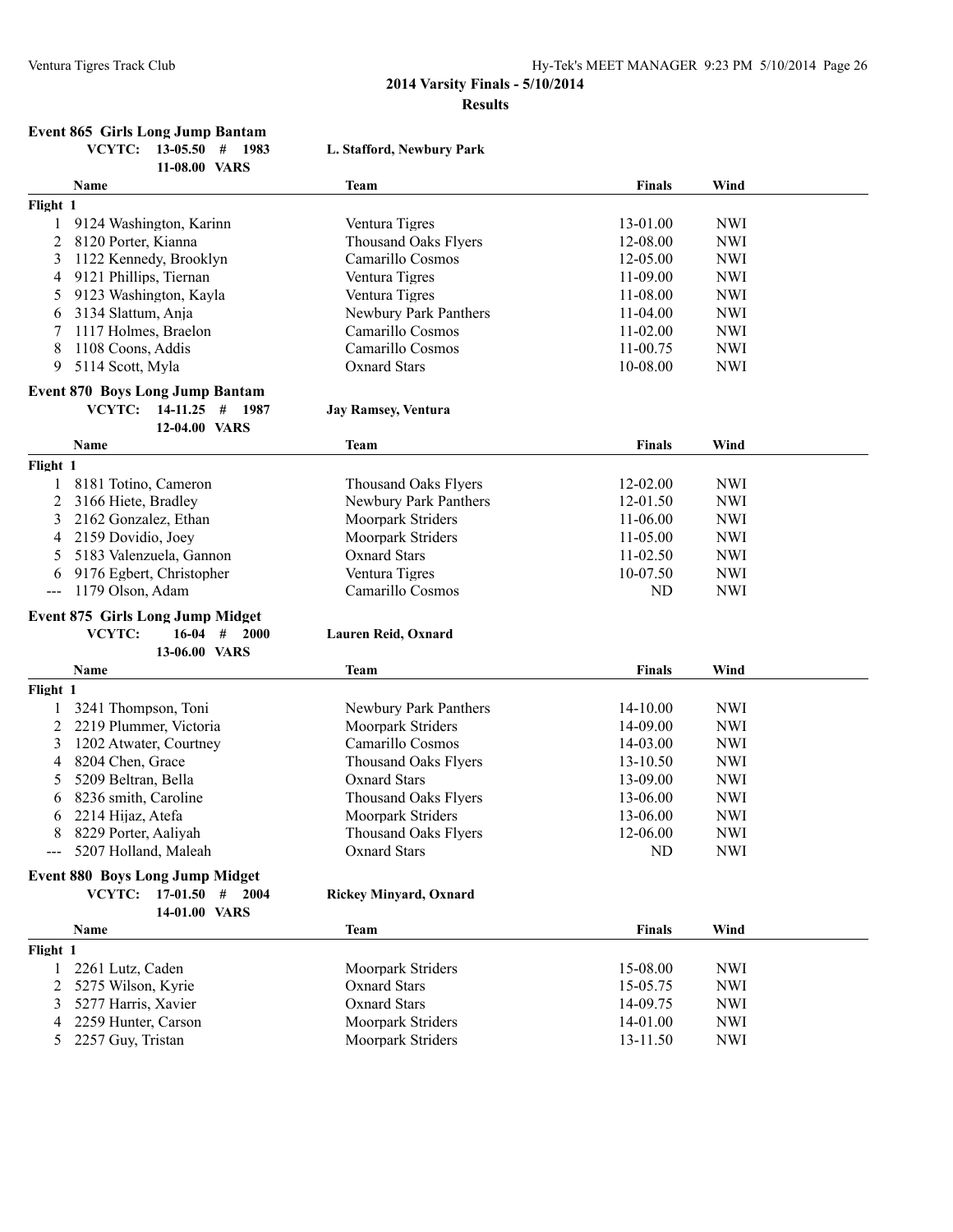**Flight 1 ... (Event 880 Boys Long Jump Midget)**

#### **2014 Varsity Finals - 5/10/2014 Results**

**Name Team Finals Wind**

| 6                                        | 7269 Morales, Joshua                                                         | <b>Heritage Valley Blazers</b>                  | 13-11.00      | <b>NWI</b> |  |
|------------------------------------------|------------------------------------------------------------------------------|-------------------------------------------------|---------------|------------|--|
| 7                                        | 1252 Amesse, Aidan                                                           | Camarillo Cosmos                                | 13-02.00      | <b>NWI</b> |  |
| 8                                        | 1256 Botha, Steffen                                                          | Camarillo Cosmos                                | 13-00.25      | <b>NWI</b> |  |
| $\hspace{0.05cm} \ldots \hspace{0.05cm}$ | 1280 Morales, Ryeon                                                          | Camarillo Cosmos                                | ND            | <b>NWI</b> |  |
|                                          | <b>Event 885 Girls Long Jump Youth</b>                                       |                                                 |               |            |  |
|                                          | VCYTC:<br>$17-03.50$ # 2006                                                  | A. Burnham (Ox '84), L. Rohach (Mp '06), Oxnard |               |            |  |
|                                          | 14-05.00 VARS                                                                |                                                 |               |            |  |
|                                          | Name                                                                         | <b>Team</b>                                     | <b>Finals</b> | Wind       |  |
| Flight 1                                 |                                                                              |                                                 |               |            |  |
| 1                                        | 8305 Consales, Layne                                                         | <b>Thousand Oaks Flyers</b>                     | 16-01.50      | <b>NWI</b> |  |
| 2                                        | 5317 Escobal, Catalina                                                       | <b>Oxnard Stars</b>                             | 16-01.00      | <b>NWI</b> |  |
| 3                                        | 2332 Wade, Kelly                                                             | Moorpark Striders                               | 15-09.00      | <b>NWI</b> |  |
| 4                                        | 3306 Chari, Maya                                                             | Newbury Park Panthers                           | 15-08.00      | <b>NWI</b> |  |
| 5                                        | 1321 Pantoja, Bella                                                          | Camarillo Cosmos                                | 15-04.50      | <b>NWI</b> |  |
| 6                                        | 1326 Rodriguez, Sophia                                                       | Camarillo Cosmos                                | 14-10.00      | <b>NWI</b> |  |
| 7                                        | 1304 Bolt, Kimmy                                                             | Camarillo Cosmos                                | 14-09.50      | <b>NWI</b> |  |
| 8                                        | 1316 Mills, Elise                                                            | Camarillo Cosmos                                | 14-06.50      | <b>NWI</b> |  |
| 9                                        | 3312 Erinle, Tobi                                                            | Newbury Park Panthers                           | 14-05.00      | <b>NWI</b> |  |
|                                          | <b>Event 890 Boys Long Jump Youth</b>                                        |                                                 |               |            |  |
|                                          | VCYTC:<br>$19-08.25$ # 1985                                                  | <b>Steve Carnes, Moorpark</b>                   |               |            |  |
|                                          | 16-01.00 VARS                                                                |                                                 |               |            |  |
|                                          | <b>Name</b>                                                                  | <b>Team</b>                                     | <b>Finals</b> | Wind       |  |
| Flight 1                                 |                                                                              |                                                 |               |            |  |
| 1                                        | 1351 Alameda, David                                                          | Camarillo Cosmos                                | 17-06.00      | <b>NWI</b> |  |
| 2                                        | 9363 Pekar, Derek                                                            | Ventura Tigres                                  | 17-03.00      | <b>NWI</b> |  |
| 3                                        | 5364 Holmes, Elijah                                                          | <b>Oxnard Stars</b>                             | 16-06.00      | <b>NWI</b> |  |
| 4                                        | 2384 Wotawa, Jake                                                            | Moorpark Striders                               | 15-11.50      | <b>NWI</b> |  |
| 5                                        | 9366 Stender, Cole                                                           | Ventura Tigres                                  | 15-10.50      | <b>NWI</b> |  |
| 6                                        | 1359 Olson, Ethan                                                            | Camarillo Cosmos                                | 15-05.50      | <b>NWI</b> |  |
| 7                                        | 5351 Aucutt, Riley                                                           | <b>Oxnard Stars</b>                             | 15-01.00      | <b>NWI</b> |  |
|                                          |                                                                              |                                                 |               |            |  |
|                                          | <b>Event 895 Girls Long Jump Intermediate</b><br>VCYTC:<br>$16-07.50$ # 1980 |                                                 |               |            |  |
|                                          | 14-05.00 VARS                                                                | J. Mayes, Moorpark                              |               |            |  |
|                                          | Name                                                                         | <b>Team</b>                                     | <b>Finals</b> | Wind       |  |
| Flight 1                                 |                                                                              |                                                 |               |            |  |
| 1                                        | 7400 Rodriguez, Virginia                                                     | <b>Heritage Valley Blazers</b>                  | 12-10.50      | <b>NWI</b> |  |
| 2                                        | 3403 Coscarelli, Victoria                                                    | Newbury Park Panthers                           | 12-05.50      | <b>NWI</b> |  |
|                                          |                                                                              |                                                 |               |            |  |
|                                          | <b>Event 900 Boys Long Jump Intermediate</b>                                 |                                                 |               |            |  |
|                                          | VCYTC:<br>$20-04.50$ #<br>2001                                               | C. Campbell, Ventura                            |               |            |  |
|                                          | 16-01.00 VARS                                                                |                                                 |               |            |  |
|                                          | Name                                                                         | <b>Team</b>                                     | <b>Finals</b> | Wind       |  |
| Flight 1                                 |                                                                              |                                                 |               |            |  |
| 1                                        | 5451 Staples, Deshaun                                                        | Oxnard Stars                                    | 18-02.00      | <b>NWI</b> |  |
| $\overline{c}$                           | 9453 Garza, Louis                                                            | Ventura Tigres                                  | 18-00.50      | <b>NWI</b> |  |
| 3                                        | 4451 Kuehn, Jesse                                                            | Ojai Roadrunners                                | 17-03.50      | <b>NWI</b> |  |
| 4                                        | 1452 Zoltak, Miles                                                           | Camarillo Cosmos                                | 17-00.00      | <b>NWI</b> |  |
| 5                                        | 8450 Brooks, Nathan                                                          | <b>Thousand Oaks Flyers</b>                     | 16-09.00      | <b>NWI</b> |  |
| 6                                        | 8455 Piper, Carroll                                                          | <b>Thousand Oaks Flyers</b>                     | 15-09.00      | <b>NWI</b> |  |
|                                          |                                                                              |                                                 |               |            |  |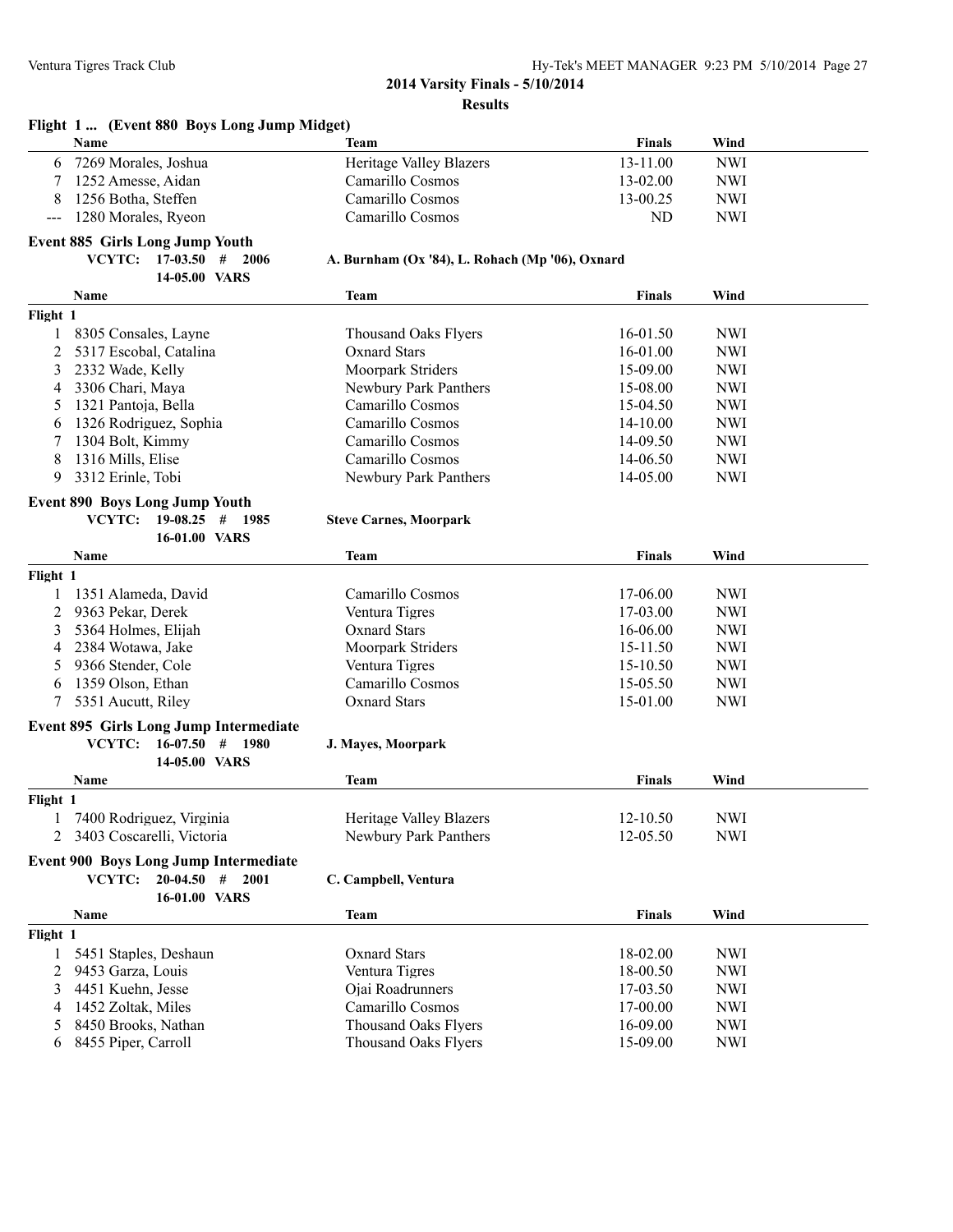| Ventura Tigres Track Club |                                                           | Hy-Tek's MEET MANAGER 9:23 PM 5/10/2014 Page 28<br>2014 Varsity Finals - 5/10/2014 |               |             |
|---------------------------|-----------------------------------------------------------|------------------------------------------------------------------------------------|---------------|-------------|
|                           |                                                           | <b>Results</b>                                                                     |               |             |
|                           | Flight 1  (Event 900 Boys Long Jump Intermediate)<br>Name | Team                                                                               | <b>Finals</b> | Wind        |
| 7                         | 9458 Turville, Jake                                       | Ventura Tigres                                                                     | 14-05.00      | <b>NWI</b>  |
|                           | Event 915 Girls Shot Put 6 lb. Bantam                     |                                                                                    |               |             |
|                           | VCYTC: 25-04.50 # 5/19/2012<br>17-07.00 VARS              | Atefa Hijaz, Striders                                                              |               |             |
|                           | Name                                                      | Team                                                                               | Finals        |             |
| Flight 1                  |                                                           |                                                                                    |               |             |
|                           | 1 2116 Penner, Sara                                       | Moorpark Striders                                                                  | 20-09.25      | <b>VARS</b> |
| 2                         | 5120 Robinson, Mya                                        | <b>Oxnard Stars</b>                                                                | 20-06.00      | <b>VARS</b> |
| 3                         | 8110 Hume, Alexa                                          | <b>Thousand Oaks Flyers</b>                                                        | 18-09.00      | <b>VARS</b> |
| 4                         | 5121 McCowan, Erin                                        | <b>Oxnard Stars</b>                                                                | 17-11.00      | <b>VARS</b> |
| 5                         | 9112 Barragan, Kimberly                                   | Ventura Tigres                                                                     | 17-03.50      |             |
| 6                         | 1126 Moody, Sadie                                         | Camarillo Cosmos                                                                   | 17-01.50      |             |
| 7                         | 1112 Fogelmanis, Baylee                                   | Camarillo Cosmos                                                                   | 17-01.00      |             |
| 8                         | 2119 Pratt, Katarina                                      | Moorpark Striders                                                                  | 14-10.00      |             |
| 9                         | 8114 Loweree, Sarah                                       | Thousand Oaks Flyers                                                               | 14-09.25      |             |
|                           | Event 920 Boys Shot Put 6 lb. Bantam                      |                                                                                    |               |             |
|                           | $30-04$ # 2006<br>VCYTC:                                  | Reno Rosene, Camarillo                                                             |               |             |
|                           | 21-10.00 VARS                                             |                                                                                    |               |             |
|                           | Name                                                      | <b>Team</b>                                                                        | <b>Finals</b> |             |
| Flight 1                  |                                                           |                                                                                    |               |             |
|                           | 1 8167 Laycock, Adam                                      | Thousand Oaks Flyers                                                               | 24-11.00      | <b>VARS</b> |
| 2                         | 7158 Andrade, Nicholas                                    | <b>Heritage Valley Blazers</b>                                                     | 24-01.00      | <b>VARS</b> |
| 3                         | 5164 Aina, Santino                                        | <b>Oxnard Stars</b>                                                                | 22-09.00      | <b>VARS</b> |
| 4                         | 9187 Marcus, Jacob                                        | Ventura Tigres                                                                     | 22-08.00      | <b>VARS</b> |
| 4                         | 7165 Mora, Enrique                                        | <b>Heritage Valley Blazers</b>                                                     | 22-08.00      | <b>VARS</b> |
| 6                         | 4162 Soriano, Renee                                       | Ojai Roadrunners                                                                   | 22-03.00      | <b>VARS</b> |
|                           | 7163 Campbell, Noah                                       | Heritage Valley Blazers                                                            | 21-10.50      | <b>VARS</b> |
| 8                         | 3183 Richey, Jacob                                        | Newbury Park Panthers                                                              | 21-08.75      |             |
|                           | Event 925 Girls Shot Put 6 lb. Midget                     |                                                                                    |               |             |
|                           | <b>VCYTC:</b><br>$34-04.25$ # 1983                        | S. Wiebelhaus, Camarillo                                                           |               |             |
|                           | 24-04.00 VARS                                             |                                                                                    |               |             |
|                           | Name                                                      | <b>Team</b>                                                                        | <b>Finals</b> |             |
| Flight 1                  |                                                           |                                                                                    |               |             |
| 1                         | 2214 Hijaz, Atefa                                         | Moorpark Striders                                                                  | 30-08.00      | <b>VARS</b> |
| 2                         | 3233 Richey, Julia                                        | Newbury Park Panthers                                                              | 30-03.00      | <b>VARS</b> |
| 3                         | 1218 Kenefick, Sebastiana                                 | Camarillo Cosmos                                                                   | 26-03.50      | <b>VARS</b> |
| 4                         | 4204 Harrold, Molly                                       | Ojai Roadrunners                                                                   | 25-11.00      | <b>VARS</b> |
| 5                         | 8205 Coy, Charsi                                          | Thousand Oaks Flyers                                                               | 25-06.00      | <b>VARS</b> |
| 6                         | 3241 Thompson, Toni                                       | Newbury Park Panthers                                                              | 25-05.50      | <b>VARS</b> |
|                           | 8242 Wild, Cordelia                                       | <b>Thousand Oaks Flyers</b>                                                        | 24-05.25      | <b>VARS</b> |
| 8                         | 8215 Hume, Ashley                                         | Thousand Oaks Flyers                                                               | 23-08.25      |             |
| 9                         | 8217 Johnson, Amanda                                      | <b>Thousand Oaks Flyers</b>                                                        | 21-09.25      |             |
|                           | Event 930 Boys Shot Put 6 lb. Midget                      |                                                                                    |               |             |
|                           | VCYTC:<br>$44-02$ # 1978                                  | Don Laut, Oxnard                                                                   |               |             |
|                           | 26-03.00 VARS                                             |                                                                                    |               |             |
|                           | Name                                                      | <b>Team</b>                                                                        | <b>Finals</b> |             |
|                           |                                                           |                                                                                    |               |             |
| Flight 1                  |                                                           |                                                                                    |               |             |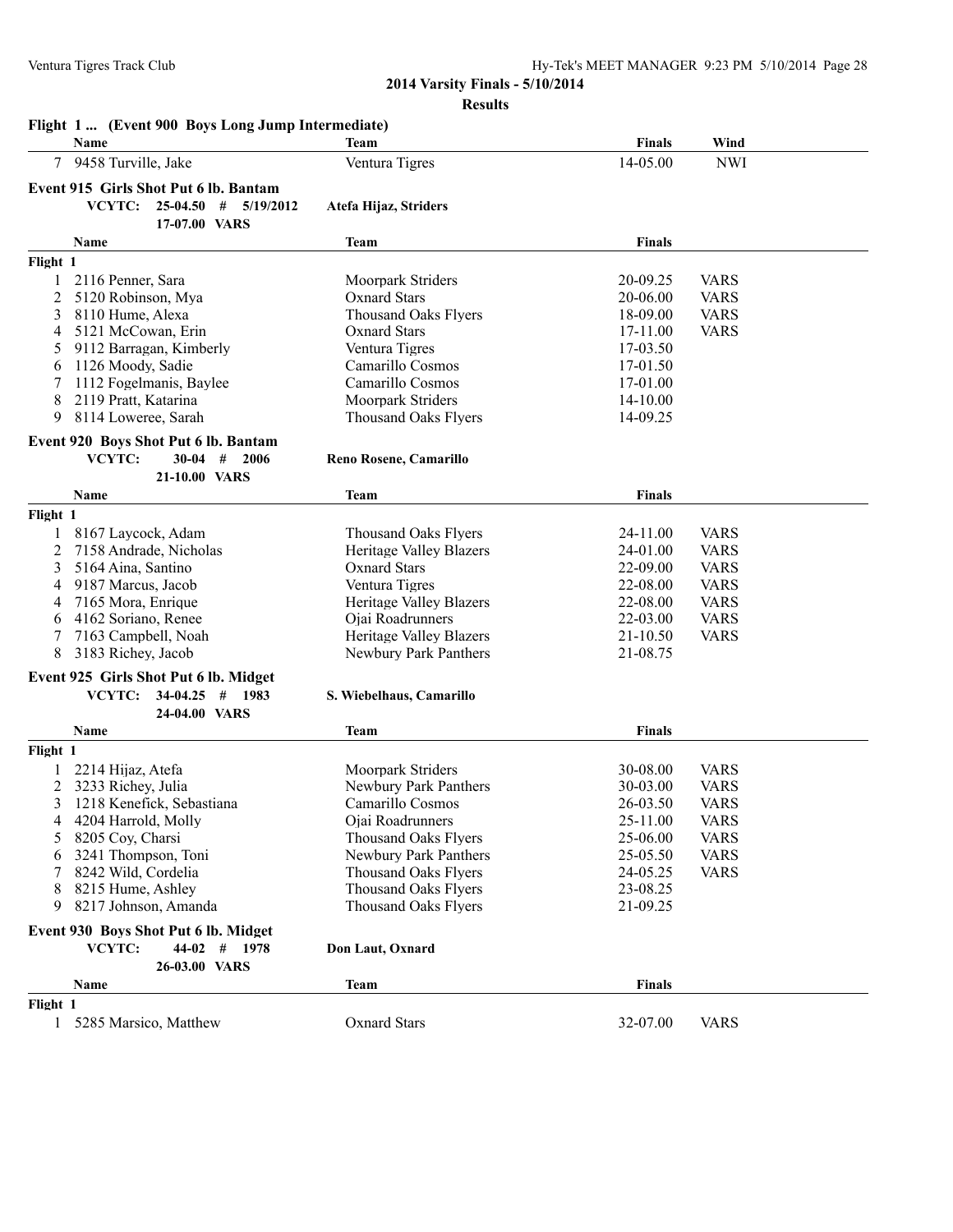### **Flight 1 ... (Event 930 Boys Shot Put 6 lb. Midget)**

|                                             | Name                                 | <b>Team</b>                         | Finals        |             |  |  |  |
|---------------------------------------------|--------------------------------------|-------------------------------------|---------------|-------------|--|--|--|
| 2                                           | 2254 Daley, John Henry               | Moorpark Striders                   | 30-11.00      | <b>VARS</b> |  |  |  |
| 3                                           | 1284 Rust, Tyler                     | Camarillo Cosmos                    | 29-11.50      | <b>VARS</b> |  |  |  |
| 4                                           | 1260 Carfaro, Caleb                  | Camarillo Cosmos                    | 27-06.00      | <b>VARS</b> |  |  |  |
| 5                                           | 1295 Ziese, Owen                     | Camarillo Cosmos                    | 26-10.25      | <b>VARS</b> |  |  |  |
| 6                                           | 2268 Wotawa, Johnny                  | Moorpark Striders                   | 26-08.50      | <b>VARS</b> |  |  |  |
|                                             |                                      | Camarillo Cosmos                    |               |             |  |  |  |
| 7                                           | 1253 Arenzana, Tristan               |                                     | 25-10.25      |             |  |  |  |
| 8                                           | 8275 Wild, Wesley                    | <b>Thousand Oaks Flyers</b>         | 25-02.50      |             |  |  |  |
| 9                                           | 1278 Ming, Luke                      | Camarillo Cosmos                    | 23-06.00      |             |  |  |  |
|                                             | Event 935 Girls Shot Put 6 lb. Youth |                                     |               |             |  |  |  |
|                                             | VCYTC:<br>$42-09$ # $5/14/2011$      | <b>Kendall Mader, Panthers</b>      |               |             |  |  |  |
|                                             | 29-09.00 VARS                        |                                     |               |             |  |  |  |
|                                             | Name                                 | <b>Team</b>                         | <b>Finals</b> |             |  |  |  |
|                                             |                                      |                                     |               |             |  |  |  |
| Flight 1                                    |                                      |                                     |               |             |  |  |  |
|                                             | 2322 Penner, Rebecca                 | Moorpark Striders                   | 32-03.00      | <b>VARS</b> |  |  |  |
| 2                                           | 8325 Maddox, Hailey                  | <b>Thousand Oaks Flyers</b>         | 32-00.50      | <b>VARS</b> |  |  |  |
| 3                                           | 8314 Johnson, Samantha               | <b>Thousand Oaks Flyers</b>         | $31 - 10.00$  | <b>VARS</b> |  |  |  |
| 4                                           | 7313 Mora, Paloma                    | Heritage Valley Blazers             | 31-07.75      | <b>VARS</b> |  |  |  |
| 5                                           | 8333 Nickolaisen, Laurie             | <b>Thousand Oaks Flyers</b>         | 30-01.00      | <b>VARS</b> |  |  |  |
| 6                                           | 7310 Chavez, Jacqueline              | <b>Heritage Valley Blazers</b>      | 28-08.75      |             |  |  |  |
|                                             | 2309 Gabriel, Anastasia              | Moorpark Striders                   | 28-02.00      |             |  |  |  |
|                                             | 3345 Wright, Jasmine                 | Newbury Park Panthers               | 27-07.00      |             |  |  |  |
| $---$                                       | 2319 McLaughlin, Lauren              | Moorpark Striders                   | ND            |             |  |  |  |
| Event 940 Boys Shot Put 4 kg. Youth         |                                      |                                     |               |             |  |  |  |
|                                             | VCYTC: 53-04.25 # 1980               | Don Laut, Oxnard                    |               |             |  |  |  |
|                                             | 32-06.00 VARS                        |                                     |               |             |  |  |  |
|                                             | Name                                 | Team                                | <b>Finals</b> |             |  |  |  |
| Flight 1                                    |                                      |                                     |               |             |  |  |  |
| 1                                           | 5360 Barretto, Luciano               | <b>Oxnard Stars</b>                 | 48-06.50      | <b>VARS</b> |  |  |  |
| 2                                           | 7369 Vigil, Edgar                    | <b>Heritage Valley Blazers</b>      | 37-11.50      | <b>VARS</b> |  |  |  |
| 3                                           | 5359 Marsico, Moses                  | <b>Oxnard Stars</b>                 | 30-10.00      |             |  |  |  |
| 4                                           | 1353 Barsley, Kellen                 | Camarillo Cosmos                    | 30-07.00      |             |  |  |  |
| 5                                           | 8356 Davila, Luis                    | <b>Thousand Oaks Flyers</b>         | 30-00.75      |             |  |  |  |
| 6                                           | 9378 Baselice, Christopher           | Ventura Tigres                      | 27-05.00      |             |  |  |  |
|                                             | 1370 Vasquez, Nathan                 | Camarillo Cosmos                    | $26 - 00.00$  |             |  |  |  |
| 8                                           | 9358 Lynch, Brody                    | Ventura Tigres                      | 24-11.50      |             |  |  |  |
| ---                                         | 1361 Radwan, Jacob                   | Camarillo Cosmos                    | ND            |             |  |  |  |
|                                             |                                      |                                     |               |             |  |  |  |
| Event 945 Girls Shot Put 4 kg. Intermediate |                                      |                                     |               |             |  |  |  |
|                                             | VCYTC: 31-07.50 # 2008               | <b>Hannah Burdick, Newbury Park</b> |               |             |  |  |  |
|                                             | 29-06.00 VARS                        |                                     |               |             |  |  |  |
|                                             | Name                                 | Team                                | <b>Finals</b> |             |  |  |  |
| Flight 1                                    |                                      |                                     |               |             |  |  |  |
|                                             | 1 2318 Mancuso, Isabella             | Moorpark Striders                   | 25-05.00      |             |  |  |  |
|                                             |                                      |                                     |               |             |  |  |  |
| Event 951 Boys Shot Put 4 kg. Intermediate  |                                      |                                     |               |             |  |  |  |
|                                             | VCYTC: 53-10.50 # 1981               | Don Laut, Oxnard                    |               |             |  |  |  |
|                                             | 32-06.00 VARS                        |                                     |               |             |  |  |  |
|                                             | Name                                 | <b>Team</b>                         | <b>Finals</b> |             |  |  |  |
| Flight 1                                    |                                      |                                     |               |             |  |  |  |
|                                             | 1 1451 Ziese, Griffen                | Camarillo Cosmos                    | 30-06.75      |             |  |  |  |
|                                             |                                      |                                     |               |             |  |  |  |